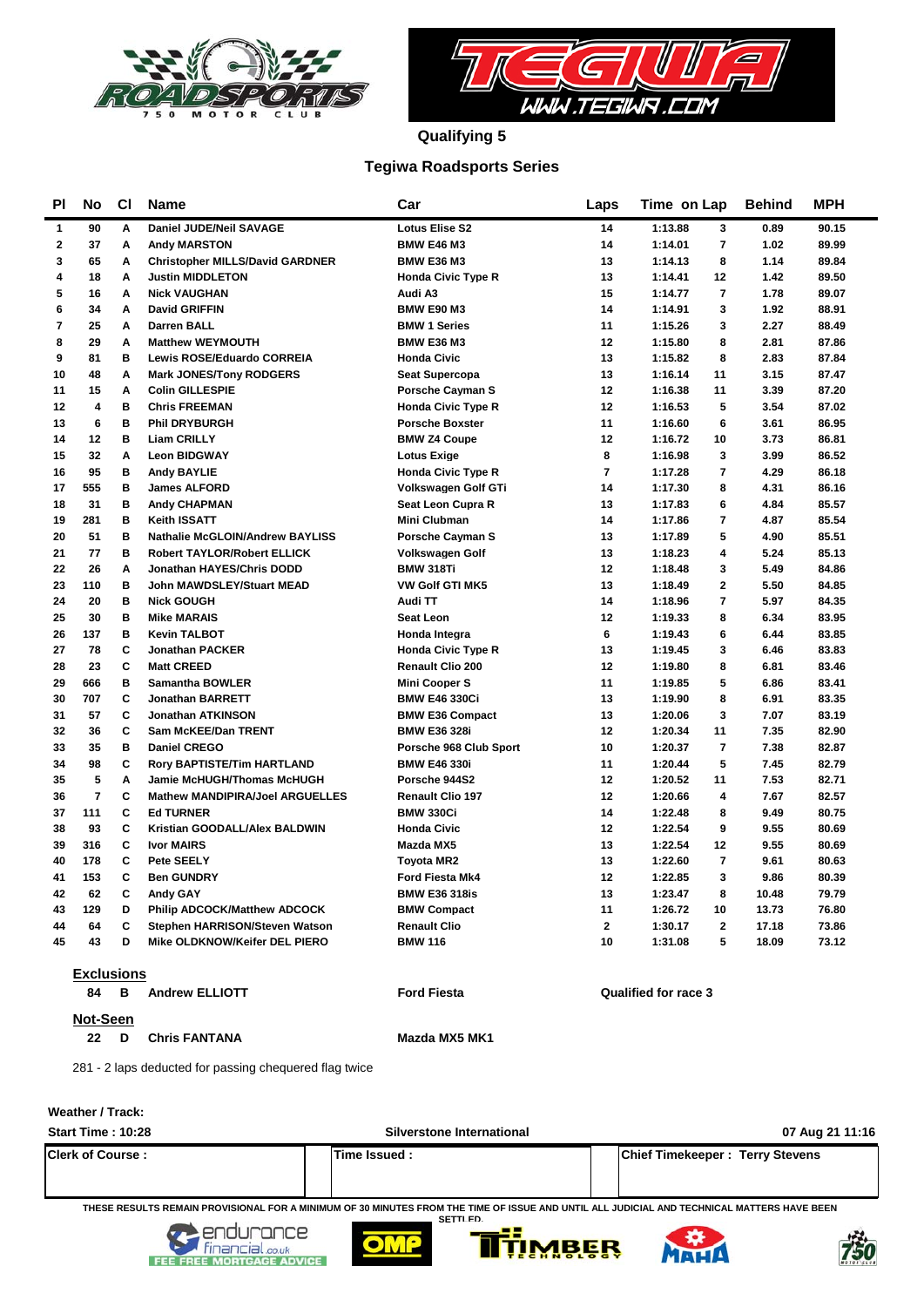## **Tegiwa Roadsports Series**

## **LAP TIMES - Qualifying 5**

| 4            | <b>Chris FREEMAN</b>        |                                                                                                                                                                                                                                                                                                         |                                      |                           |                           |                |                                         |                         |                                                  |                                                                                 |                            |  |  |
|--------------|-----------------------------|---------------------------------------------------------------------------------------------------------------------------------------------------------------------------------------------------------------------------------------------------------------------------------------------------------|--------------------------------------|---------------------------|---------------------------|----------------|-----------------------------------------|-------------------------|--------------------------------------------------|---------------------------------------------------------------------------------|----------------------------|--|--|
|              | Lap<br>$1 \quad \Box$<br>11 | $\sim$ 1<br>1:19.06<br>1:24.10                                                                                                                                                                                                                                                                          | $2^{\circ}$<br>1:18.74<br>2:54.73    | $\sim$ 3<br>1:17.99       | $\overline{4}$<br>1:18.19 | 1:16.53        | $5 \t\t 6$<br>1:16.96                   | $\mathbf{7}$<br>1:21.68 | 8<br>1:20.13                                     | 9<br>1:17.42                                                                    | 10 <sup>°</sup><br>1:21.41 |  |  |
| 5            |                             | <b>Jamie McHUGH</b>                                                                                                                                                                                                                                                                                     |                                      |                           |                           |                |                                         |                         |                                                  |                                                                                 |                            |  |  |
|              | Lap                         | 1<br>11  1:20.52                                                                                                                                                                                                                                                                                        | $\mathbf{2}$<br>1:24.25<br>1:20.89   | 3 <sup>1</sup><br>1:21.80 | $\overline{4}$            | 5 <sub>1</sub> | $6^{\circ}$                             | $\mathbf{7}$            | 8                                                | $9^{\circ}$<br>1:21.15                                                          | 10 <sub>1</sub><br>1:21.96 |  |  |
| 6            |                             | <b>Phil DRYBURGH</b>                                                                                                                                                                                                                                                                                    |                                      |                           |                           |                |                                         |                         |                                                  |                                                                                 |                            |  |  |
|              | Lap<br>11                   | $\sim$ 1.<br>1:29.12                                                                                                                                                                                                                                                                                    | $\mathbf{2}$<br>1:19.47              | $\mathbf{3}$<br>1:17.17   | $\sim$ 4<br>1:19.18       | 1:17.08        | $5 \t\t 6 \t\t 7$<br>1:16.60            |                         | 8<br>1:18.43   4:09.13                           | 9<br>1:24.44                                                                    | $\sim$ 10<br>1:21.32       |  |  |
| $\mathbf{7}$ |                             | <b>Mathew MANDIPIRA</b>                                                                                                                                                                                                                                                                                 |                                      |                           |                           |                |                                         |                         |                                                  |                                                                                 |                            |  |  |
|              | Lap<br>11                   | 1<br>$1 \t 1:22.44$<br>1:22.10                                                                                                                                                                                                                                                                          | $\mathbf{2}$<br>1:21.58<br>1:23.28   | 3 <sup>1</sup><br>1:21.43 | 4                         | $5 -$          | 6                                       | $\mathbf{7}$            | 8<br>1:20.66  1:20.97  1:27.90  2:29.43  1:23.92 | 9<br>1:23.44                                                                    | 10 <sup>°</sup><br>1:22.24 |  |  |
| 12           |                             | <b>Liam CRILLY</b>                                                                                                                                                                                                                                                                                      |                                      |                           |                           |                |                                         |                         |                                                  |                                                                                 |                            |  |  |
|              | Lap<br>$1 \quad \Box$<br>11 | $\sim$ 1<br>1:27.03<br>1:19.17                                                                                                                                                                                                                                                                          | $2^{\circ}$<br>1:29.70<br>1:19.31    | $\sim$ 3<br>1:22.46       | $\sim$ 4                  |                | $5 \t\t 6$<br>1:19.81  1:29.04  4:43.98 | $\mathbf{7}$            | 8                                                | 9<br>1:16.73                                                                    | 10 <sup>°</sup><br>1:16.72 |  |  |
| 15           |                             | <b>Colin GILLESPIE</b>                                                                                                                                                                                                                                                                                  |                                      |                           |                           |                |                                         |                         |                                                  |                                                                                 |                            |  |  |
|              | Lap<br>11                   | 1.<br>1 1:18.77<br>1:16.38                                                                                                                                                                                                                                                                              | 2 <sup>1</sup><br>1:18.39<br>2:13.20 | 3 <sup>1</sup><br>1:17.54 | $\overline{4}$            |                | $5 \t\t 6$                              |                         | $7 \quad \circ$<br>8<br>$-2:38.64$ 1:18.04       | $9^{\circ}$<br>1:19.05                                                          | 10 <sup>°</sup><br>1:17.17 |  |  |
| 16           |                             | <b>Nick VAUGHAN</b>                                                                                                                                                                                                                                                                                     |                                      |                           |                           |                |                                         |                         |                                                  |                                                                                 |                            |  |  |
|              | $1 \quad \Box$              | <b>Lap</b> and the set of the set of the set of the set of the set of the set of the set of the set of the set of the set of the set of the set of the set of the set of the set of the set of the set of the set of the set of the<br>1.<br>1:18.45<br>11  1:18.28  1:16.33  1:16.56  1:16.48  1:30.33 | $\mathbf{2}$<br>1:15.86              | 3 <sup>1</sup><br>1:15.00 | $\overline{4}$<br>1:19.77 | 1:15.14        | $5^{\circ}$<br>6<br>1:25.86             | $\mathbf{7}$<br>1:14.77 | 8<br>1:16.43                                     | 9<br>1:39.64                                                                    | 10 <sup>°</sup><br>1:16.22 |  |  |
| 18           |                             | <b>Justin MIDDLETON</b>                                                                                                                                                                                                                                                                                 |                                      |                           |                           |                |                                         |                         |                                                  |                                                                                 |                            |  |  |
|              |                             | Lap 1 2 3 4 5 6 7 8 9 10<br>1   1:18.56   1:18.49<br>11   1:34.39   1:14.41   1:18.28                                                                                                                                                                                                                   |                                      | 1:19.55                   |                           |                |                                         |                         |                                                  | 1:25.80  2:42.50  1:16.48  1:15.81  1:15.45  1:16.48  1:18.77                   |                            |  |  |
| 20           |                             | <b>Nick GOUGH</b>                                                                                                                                                                                                                                                                                       |                                      |                           |                           |                |                                         |                         |                                                  |                                                                                 |                            |  |  |
|              |                             | Lap 1 2 3 4 5 6 7 8 9 10<br>1    1:21.27    1:20.65    1:20.29    1:19.49    1:19.81    1:20.80    1:18.96    1:19.14    1:19.40    1:19.72<br>$11 \qquad \qquad -$                                                                                                                                     | 2:29.26                              | 1:19.28                   | 1:22.35                   |                |                                         |                         |                                                  |                                                                                 |                            |  |  |
| 23           |                             | <b>Matt CREED</b>                                                                                                                                                                                                                                                                                       |                                      |                           |                           |                |                                         |                         |                                                  |                                                                                 |                            |  |  |
|              |                             | Lap 1 2 3 4 5 6 7 8 9 10<br>$1 \t 1:23.14$<br>11  1:26.31  1:20.47                                                                                                                                                                                                                                      |                                      |                           |                           |                |                                         |                         |                                                  | 1:21.39  1:20.77  1:20.39  1:20.57  1:21.47  2:36.62  1:19.80  1:20.61  1:19.91 |                            |  |  |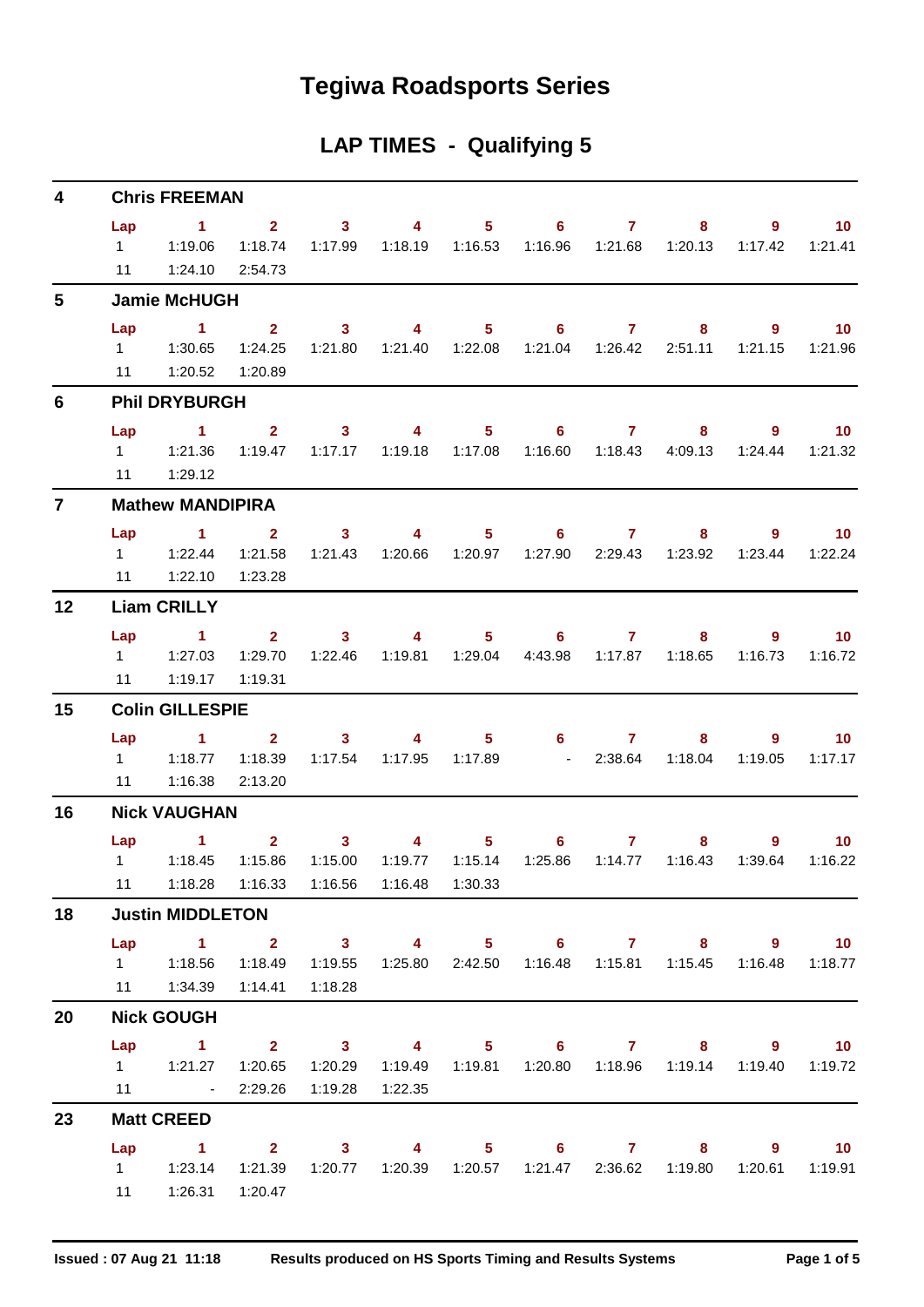| 25 | <b>Darren BALL</b>     |                                                                                           |                                    |                                                                                  |                         |                  |                                             |                           |                           |                |                                       |  |  |
|----|------------------------|-------------------------------------------------------------------------------------------|------------------------------------|----------------------------------------------------------------------------------|-------------------------|------------------|---------------------------------------------|---------------------------|---------------------------|----------------|---------------------------------------|--|--|
|    | Lap                    | $\sim$ 1                                                                                  | $2^{\circ}$                        | $\overline{\mathbf{3}}$                                                          | $\overline{\mathbf{4}}$ |                  | $5 \t\t 6 \t\t 7$                           |                           | 8                         | $9^{\circ}$    | 10 <sup>°</sup>                       |  |  |
|    | $1 \quad \blacksquare$ | 1:17.12                                                                                   | 1:18.25                            | 1:15.26                                                                          |                         | 1:16.84  1:22.62 |                                             |                           | 1:24.31                   | 4:13.05        | 1:15.66                               |  |  |
|    | 11                     | 1:16.65                                                                                   |                                    |                                                                                  |                         |                  |                                             |                           |                           |                |                                       |  |  |
| 26 |                        | <b>Jonathan HAYES</b>                                                                     |                                    |                                                                                  |                         |                  |                                             |                           |                           |                |                                       |  |  |
|    | Lap                    | $\sim$ 1                                                                                  | $\sim$ 2                           | $\overline{\mathbf{3}}$                                                          | $\overline{\mathbf{4}}$ | $5 -$            |                                             | $6 \overline{7}$          | 8                         | $\overline{9}$ | 10                                    |  |  |
|    |                        |                                                                                           | 1:18.71                            | 1:18.48                                                                          |                         |                  |                                             | 1:24.61  2:44.38          | 1:20.24                   | 1:18.74        | 1:18.66                               |  |  |
|    |                        | 11   1:19.82                                                                              | 1:25.43                            |                                                                                  |                         |                  |                                             |                           |                           |                |                                       |  |  |
| 29 |                        | <b>Matthew WEYMOUTH</b>                                                                   |                                    |                                                                                  |                         |                  |                                             |                           |                           |                |                                       |  |  |
|    | Lap                    | $\sim$ 1<br>1 1:18.76                                                                     | $\overline{\mathbf{2}}$<br>1:16.69 | $\overline{\mathbf{3}}$<br>1:19.03                                               | $\sim$ 4 and $\sim$ 4   | 1:17.16  1:19.61 | $5 \t\t 6 \t\t 7$                           | 2:17.11  1:17.97          | 8<br>1:15.80              | 9<br>1:16.31   | $\overline{10}$<br>1:16.52            |  |  |
|    | 11                     | <b>Contract Contract</b>                                                                  | 3:09.00                            |                                                                                  |                         |                  |                                             |                           |                           |                |                                       |  |  |
| 30 |                        | <b>Mike MARAIS</b>                                                                        |                                    |                                                                                  |                         |                  |                                             |                           |                           |                |                                       |  |  |
|    | Lap                    | $\sim$ 1                                                                                  | $\overline{\mathbf{2}}$            | 3 <sub>1</sub>                                                                   | $\overline{4}$          |                  | $5 \t\t 6 \t\t 7$                           |                           | 8                         | 9              | 10 <sub>1</sub>                       |  |  |
|    |                        | $1 \t 1:25.34$                                                                            | 1:21.66                            | 1:27.25                                                                          |                         |                  |                                             |                           | 1:19.51  1:19.84  1:19.33 | 1:19.95        | 1:22.70                               |  |  |
|    |                        | 11  1:20.45                                                                               | 2:49.88                            |                                                                                  |                         |                  |                                             |                           |                           |                |                                       |  |  |
| 31 |                        | <b>Andy CHAPMAN</b>                                                                       |                                    |                                                                                  |                         |                  |                                             |                           |                           |                |                                       |  |  |
|    |                        | Lap 1 2 3                                                                                 |                                    |                                                                                  |                         |                  | 4 5 6 7                                     |                           | 8                         | 9              | $\blacksquare$ 10                     |  |  |
|    |                        |                                                                                           | 1:20.14                            | 1:19.23                                                                          |                         | 1:18.44  2:13.26 | 1:17.83                                     | 1:19.59                   | 1:18.99                   | 1:21.96        | 1:18.65                               |  |  |
|    | 11                     | 1:19.71                                                                                   | 1:18.27                            | 1:19.23                                                                          |                         |                  |                                             |                           |                           |                |                                       |  |  |
| 32 |                        | <b>Leon BIDGWAY</b>                                                                       |                                    |                                                                                  |                         |                  |                                             |                           |                           |                |                                       |  |  |
|    | Lap                    | $\sim$ 1.1                                                                                |                                    | $2 \t 3$                                                                         | $\sim$ 4 and $\sim$     | 5 <sub>1</sub>   | 6                                           | $\overline{7}$            | 8                         | $\overline{9}$ | 10                                    |  |  |
|    |                        |                                                                                           |                                    | 1:17.71  1:16.98                                                                 |                         |                  |                                             | 7:50.91  1:20.94  1:26.41 |                           |                |                                       |  |  |
| 34 |                        | <b>David GRIFFIN</b>                                                                      |                                    |                                                                                  |                         |                  |                                             |                           |                           |                |                                       |  |  |
|    | Lap                    | $\sim$ 1                                                                                  |                                    | $2 \qquad \qquad 3$                                                              | $\overline{\mathbf{4}}$ | 5 <sup>1</sup>   | 6                                           | 7 <sup>7</sup>            | 8                         | $\overline{9}$ | 10 <sup>°</sup>                       |  |  |
|    |                        | 1 1:17.34                                                                                 | 1:15.88                            | 1:14.91                                                                          | 1:16.17                 | 1:15.38          |                                             |                           | 1:15.69  1:15.84  1:16.29 | 1:33.95        | 1:17.83                               |  |  |
|    | 11                     | 1:15.91                                                                                   | 1:16.01                            | 1:15.80                                                                          | 1:18.38                 |                  |                                             |                           |                           |                |                                       |  |  |
| 35 |                        | <b>Daniel CREGO</b>                                                                       |                                    |                                                                                  |                         |                  |                                             |                           |                           |                |                                       |  |  |
|    | Lap                    | 1    1:26.35    1:23.75    1:24.00    1:21.62    1:22.19    1:20.96    1:20.37    1:33.05 | 1 2 3 4 5 6 7 8 9 10               |                                                                                  |                         |                  |                                             |                           |                           |                | 5:30.01 1:23.63                       |  |  |
|    |                        |                                                                                           |                                    |                                                                                  |                         |                  |                                             |                           |                           |                |                                       |  |  |
| 36 |                        | <b>Sam McKEE</b>                                                                          |                                    |                                                                                  |                         |                  |                                             |                           |                           |                |                                       |  |  |
|    | Lap                    | $\sim$ 1                                                                                  |                                    | 2 3 4 5 6 7 8 9<br>1:22.40  1:22.70  1:23.60  1:21.66  1:22.80  3:27.41  1:21.25 |                         |                  |                                             |                           |                           |                | $\blacksquare$ 10<br>1:20.67  1:20.76 |  |  |
|    |                        | 11  1:20.34  1:22.29                                                                      |                                    |                                                                                  |                         |                  |                                             |                           |                           |                |                                       |  |  |
| 37 |                        | <b>Andy MARSTON</b>                                                                       |                                    |                                                                                  |                         |                  |                                             |                           |                           |                |                                       |  |  |
|    |                        | Lap 1 2 3 4 5 6 7 8 9 10                                                                  |                                    |                                                                                  |                         |                  |                                             |                           |                           |                |                                       |  |  |
|    |                        |                                                                                           |                                    | 1:14.92  1:14.99                                                                 |                         |                  | 1:14.67  1:22.11  2:29.15  1:14.01  1:14.40 |                           |                           |                | 1:16.00  1:15.20                      |  |  |
|    |                        | 11   1:15.69   1:14.91                                                                    |                                    | 1:14.34                                                                          | 1:17.64                 |                  |                                             |                           |                           |                |                                       |  |  |
| 43 |                        | <b>Mike OLDKNOW</b>                                                                       |                                    |                                                                                  |                         |                  |                                             |                           |                           |                |                                       |  |  |
|    |                        | Lap 1 2 3 4 5 6 7 8 9 10                                                                  |                                    |                                                                                  |                         |                  |                                             |                           |                           |                |                                       |  |  |
|    |                        | 1   1:35.50   1:33.26   1:32.98   1:31.78   1:31.08                                       |                                    |                                                                                  |                         |                  |                                             |                           | 3:38.12  1:31.77  1:33.30 | 1:31.13        | 1:32.63                               |  |  |
| 48 |                        | <b>Mark JONES</b>                                                                         |                                    |                                                                                  |                         |                  |                                             |                           |                           |                |                                       |  |  |
|    | Lap                    | 1 2 3 4 5 6 7 8 9 10                                                                      |                                    |                                                                                  |                         |                  |                                             |                           |                           |                |                                       |  |  |
|    |                        |                                                                                           |                                    | 1:16.65  1:16.77  1:16.22  1:20.82  2:20.80  - 2:25.20                           |                         |                  |                                             |                           |                           |                | 1:16.20  1:16.48                      |  |  |
|    |                        | 11   1:16.14                                                                              | 1:16.35                            | 1:16.41                                                                          |                         |                  |                                             |                           |                           |                |                                       |  |  |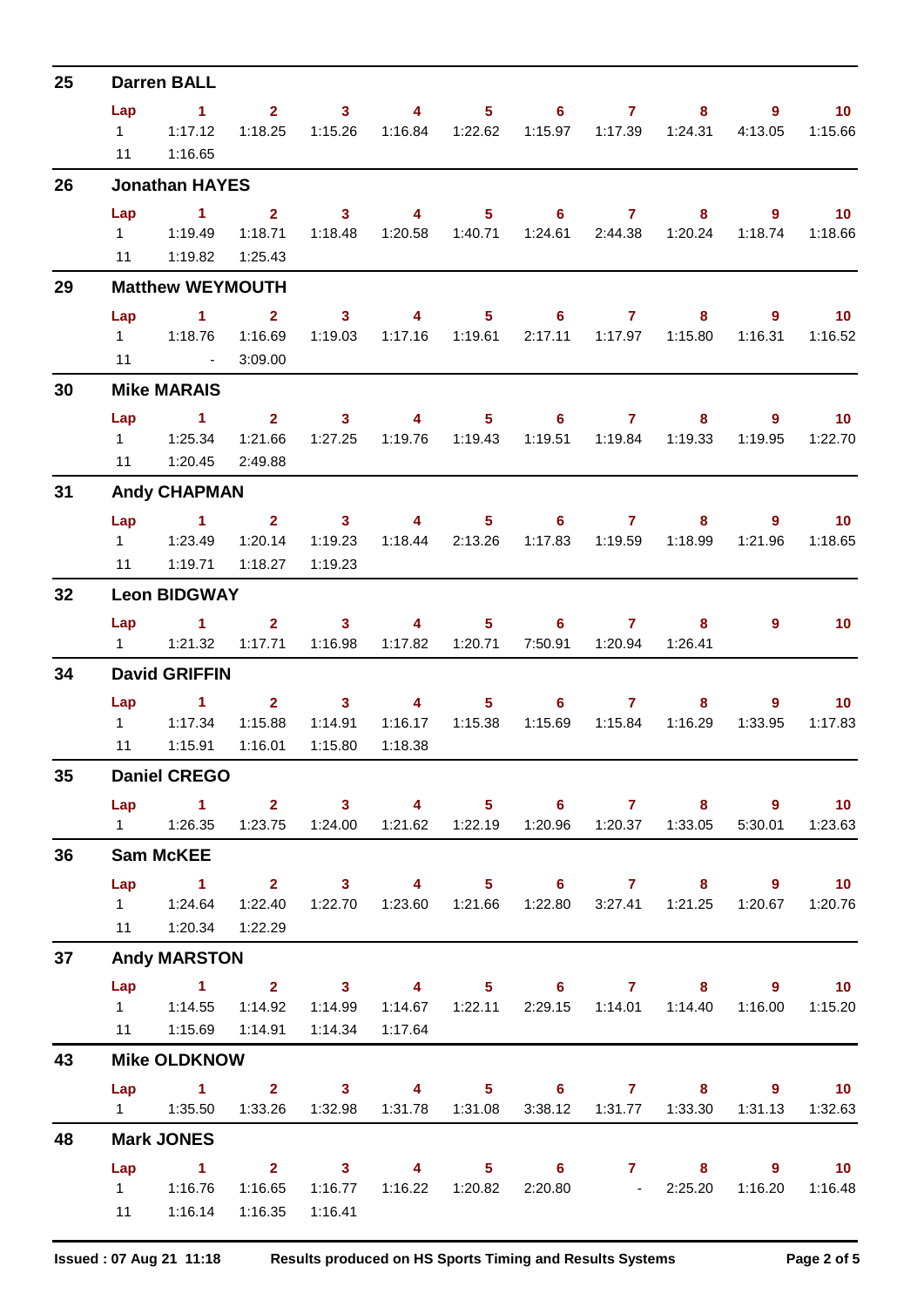| 51 | <b>Nathalie McGLOIN</b> |                                  |                         |                                     |                         |                                   |                                                               |                  |                                   |                |                  |  |  |
|----|-------------------------|----------------------------------|-------------------------|-------------------------------------|-------------------------|-----------------------------------|---------------------------------------------------------------|------------------|-----------------------------------|----------------|------------------|--|--|
|    | Lap                     | $\sim$ 1                         | $\overline{2}$          | $\overline{\mathbf{3}}$             | $\overline{\mathbf{4}}$ | $5 -$                             | $6^{\circ}$                                                   | $\mathbf{7}$     | 8                                 | 9              | 10 <sub>1</sub>  |  |  |
|    | $1 \quad$               | 1:19.68                          | 1:19.98                 | 1:23.58                             | 1:22.48                 | 1:17.89                           | 1:18.25                                                       | 1:18.29          | <b>Contract Contract Contract</b> | 2:15.59        | 1:18.92          |  |  |
|    | 11                      | 1:19.25                          | 1:19.60                 | 1:18.31                             |                         |                                   |                                                               |                  |                                   |                |                  |  |  |
| 57 |                         | <b>Jonathan ATKINSON</b>         |                         |                                     |                         |                                   |                                                               |                  |                                   |                |                  |  |  |
|    | Lap                     | $\blacktriangleleft$             | $\overline{2}$          | $\overline{\mathbf{3}}$             | $\overline{4}$          | 5 <sup>5</sup>                    | $6^{\circ}$                                                   | $\mathbf{7}$     | 8                                 | $\overline{9}$ | 10 <sub>1</sub>  |  |  |
|    |                         |                                  | 1:24.28                 | 1:20.06                             |                         | 2:41.87  1:21.80                  |                                                               | 1:21.81  1:22.40 | 1:21.94                           | 1:22.30        | 1:22.15          |  |  |
|    |                         | 11   1:22.37                     | 1:22.55                 | 1:22.56                             |                         |                                   |                                                               |                  |                                   |                |                  |  |  |
| 62 |                         | <b>Andy GAY</b>                  |                         |                                     |                         |                                   |                                                               |                  |                                   |                |                  |  |  |
|    | Lap                     | $\sim$ 1                         | $\overline{\mathbf{2}}$ | $\sim$ 3                            | $\overline{\mathbf{4}}$ | $5 -$                             | $6\qquad 7$                                                   |                  | 8                                 | 9              | 10 <sub>1</sub>  |  |  |
|    |                         | 1   1:24.38                      | 1:24.59                 | 1:24.02                             |                         | 1:25.54  1:24.03                  | 1:25.45                                                       | 1:23.98          | 1:23.47                           | 1:26.38        | 1:26.00          |  |  |
|    | 11                      | 1:24.23                          | 1:25.06                 | 1:25.34                             |                         |                                   |                                                               |                  |                                   |                |                  |  |  |
| 64 |                         | <b>Stephen HARRISON</b>          |                         |                                     |                         |                                   |                                                               |                  |                                   |                |                  |  |  |
|    | Lap                     | $\sim$ 1                         | $\overline{2}$          | $\mathbf{3}$                        | 4                       | 5 <sup>5</sup>                    | $6\phantom{1}$                                                | $\mathbf{7}$     | 8                                 | 9              | 10 <sub>1</sub>  |  |  |
|    |                         |                                  | 1:30.17                 |                                     |                         |                                   |                                                               |                  |                                   |                |                  |  |  |
| 65 |                         | <b>Christopher MILLS</b>         |                         |                                     |                         |                                   |                                                               |                  |                                   |                |                  |  |  |
|    | Lap                     | $\overline{1}$ $\overline{2}$    |                         | $\overline{\mathbf{3}}$             | $\overline{4}$          | 5 <sub>1</sub>                    | $\overline{\phantom{a}}$ 6                                    | $\overline{7}$   | 8                                 | 9              | 10 <sub>1</sub>  |  |  |
|    | $1 \quad$               | 1:14.94                          | 1:16.11                 | 1:17.93                             |                         |                                   | 1:14.65                                                       | 1:15.95          | 1:14.13                           | 1:17.35        | 3:30.68          |  |  |
|    | 11                      | 1:15.08                          | 1:15.37                 | 1:15.73                             |                         |                                   |                                                               |                  |                                   |                |                  |  |  |
| 77 |                         | <b>Robert TAYLOR</b>             |                         |                                     |                         |                                   |                                                               |                  |                                   |                |                  |  |  |
|    | Lap                     | $\sim$ 1                         | $2^{\circ}$             | $\overline{\mathbf{3}}$             | $\overline{\mathbf{4}}$ | $5 -$                             | $6 -$                                                         | $\mathbf{7}$     | 8                                 | 9              | 10 <sup>°</sup>  |  |  |
|    | $1 \quad$               | 1:22.31                          | 1:20.25                 | 1:18.24                             |                         |                                   | 1:18.95                                                       | 1:19.31          | 1:19.53                           | 3:15.77        | 1:20.41          |  |  |
|    |                         | 11   1:19.92                     | 1:22.47                 | 1:21.85                             |                         |                                   |                                                               |                  |                                   |                |                  |  |  |
| 78 |                         | <b>Jonathan PACKER</b>           |                         |                                     |                         |                                   |                                                               |                  |                                   |                |                  |  |  |
|    | Lap                     | $\overline{1}$ $\overline{2}$    |                         | $\overline{\mathbf{3}}$             | 4                       | 5 <sub>1</sub>                    | $6^{\circ}$                                                   | $\mathbf{7}$     | 8                                 | 9              | 10 <sub>1</sub>  |  |  |
|    | $1 \quad$               | 1:21.19                          | 1:22.62                 | 1:19.45                             |                         | 1:20.56  1:19.79                  | 1:20.44                                                       | 1:20.54          | 1:20.20                           | 1:21.51        | 1:21.69          |  |  |
|    | 11                      | 1:22.22                          | 1:21.73                 | 1:21.96                             |                         |                                   |                                                               |                  |                                   |                |                  |  |  |
| 81 |                         | <b>Lewis ROSE</b>                |                         |                                     |                         |                                   |                                                               |                  |                                   |                |                  |  |  |
|    | Lap                     | $\sim$ $\sim$ 1.                 |                         | $2 \qquad \qquad 3 \qquad \qquad 4$ |                         |                                   | $5 \t\t 6 \t\t 7 \t\t 8$                                      |                  |                                   | $9^{\circ}$    | 10 <sub>1</sub>  |  |  |
|    |                         | 1   1:17.46                      | 1:18.37                 |                                     |                         |                                   | 1:17.21  1:17.24  1:16.73  1:16.64  1:16.53  1:15.82  2:58.77 |                  |                                   |                | 1:18.56          |  |  |
|    |                         | 11   1:17.71                     | 1:18.16                 | 1:20.09                             |                         |                                   |                                                               |                  |                                   |                |                  |  |  |
| 84 |                         | <b>Andrew ELLIOTT</b>            |                         |                                     |                         |                                   |                                                               |                  |                                   |                |                  |  |  |
|    |                         | Lap 1 2 3 4 5 6 7 8<br>1 1:40.22 | 2:17.40                 |                                     |                         |                                   |                                                               |                  |                                   | $9^{\circ}$    | 10               |  |  |
| 90 |                         | <b>Daniel JUDE</b>               |                         |                                     |                         |                                   |                                                               |                  |                                   |                |                  |  |  |
|    | Lap                     | $\sim$ 1                         |                         | $2 \t 3 \t 4$                       |                         |                                   |                                                               |                  |                                   |                | $9$ 10           |  |  |
|    |                         | 1   1:16.72                      |                         |                                     |                         |                                   | $5 \t\t 6 \t\t 7$                                             |                  |                                   | $8 - 1$        | 1:15.08  1:15.95 |  |  |
|    |                         | 11 1:15.98                       | 1:15.14                 | 1:15.97                             | 1:14.83                 |                                   |                                                               |                  |                                   |                |                  |  |  |
| 93 |                         | <b>Kristian GOODALL</b>          |                         |                                     |                         |                                   |                                                               |                  |                                   |                |                  |  |  |
|    | Lap                     | 1 2 3 4 5 6 7 8 9 10             |                         |                                     |                         |                                   |                                                               |                  |                                   |                |                  |  |  |
|    |                         |                                  | 1:30.29                 | 3:48.76                             |                         |                                   | 1:26.99  1:24.23  1:24.33  1:25.18  1:23.67  1:22.54  1:22.66 |                  |                                   |                |                  |  |  |
|    |                         | 11  1:25.11  1:25.07             |                         |                                     |                         |                                   |                                                               |                  |                                   |                |                  |  |  |
|    |                         |                                  |                         |                                     |                         |                                   |                                                               |                  |                                   |                |                  |  |  |
| 95 |                         | <b>Andy BAYLIE</b>               |                         |                                     |                         |                                   |                                                               |                  |                                   |                |                  |  |  |
|    |                         | Lap 1 2 3                        |                         |                                     |                         | $\overline{4}$ and $\overline{4}$ | $5 \t\t 6 \t\t 7$                                             |                  | 8                                 | 9              | 10               |  |  |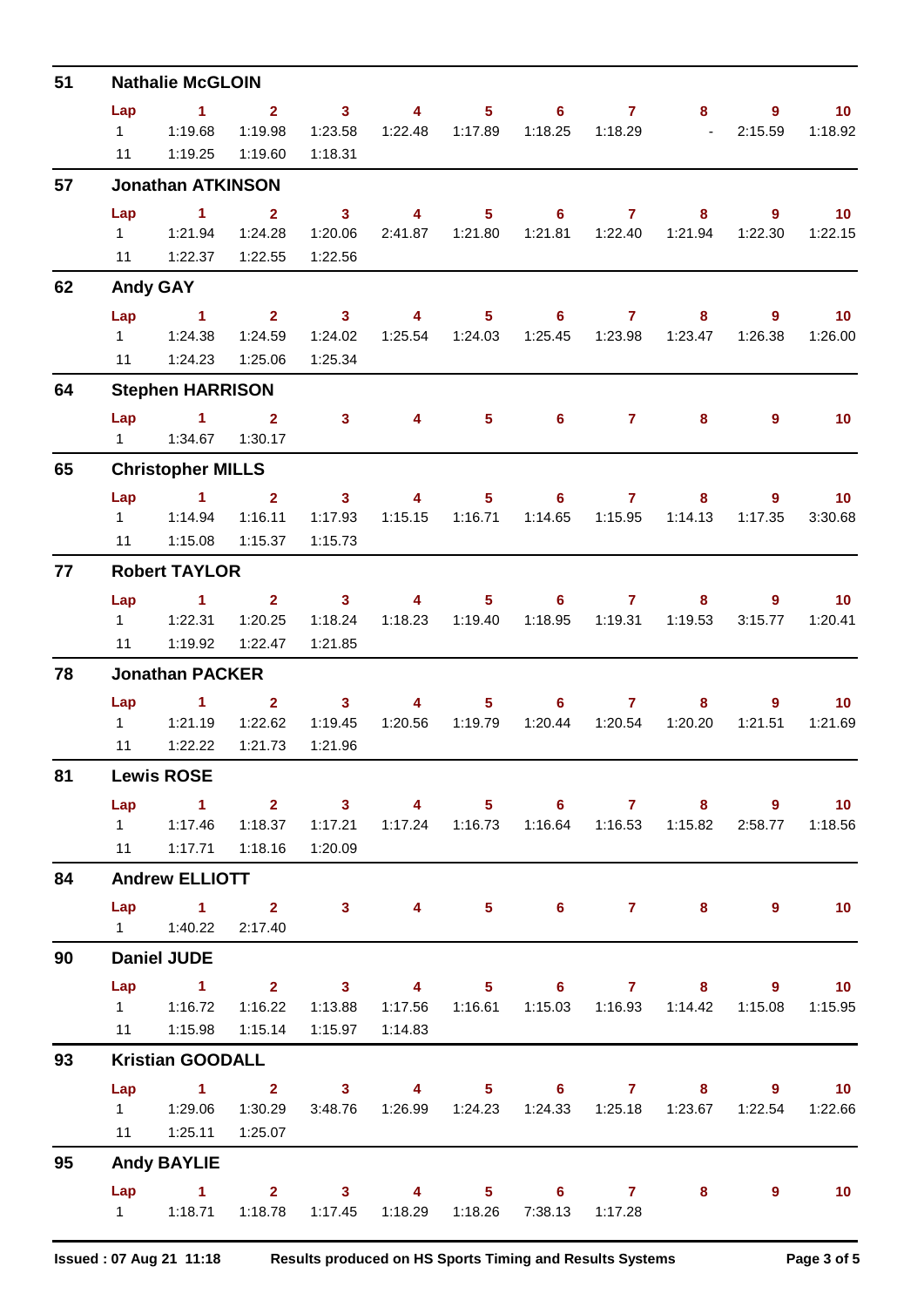| 98  | <b>Rory BAPTISTE</b> |                                                                                                                    |                         |                                                                                                                                                                                                                                                                                                                                                                                                                         |                           |                |                   |                  |                                                                 |                |                 |  |  |
|-----|----------------------|--------------------------------------------------------------------------------------------------------------------|-------------------------|-------------------------------------------------------------------------------------------------------------------------------------------------------------------------------------------------------------------------------------------------------------------------------------------------------------------------------------------------------------------------------------------------------------------------|---------------------------|----------------|-------------------|------------------|-----------------------------------------------------------------|----------------|-----------------|--|--|
|     | Lap                  | $\sim$ $-1$                                                                                                        | $2^{\circ}$             | $\sim$ 3                                                                                                                                                                                                                                                                                                                                                                                                                | $\overline{\mathbf{4}}$   | $5 -$          |                   | $6\qquad 7$      | $8 -$                                                           | $9^{\circ}$    | 10              |  |  |
|     |                      | $1 \quad 1:23.27$                                                                                                  | 1:22.90                 | 1:22.72                                                                                                                                                                                                                                                                                                                                                                                                                 |                           |                |                   | 1:21.36 3:40.74  | 1:25.47                                                         | 1:24.31        | 1:22.07         |  |  |
|     | 11                   | 1:22.78                                                                                                            |                         |                                                                                                                                                                                                                                                                                                                                                                                                                         |                           |                |                   |                  |                                                                 |                |                 |  |  |
| 110 |                      | <b>John MAWDSLEY</b>                                                                                               |                         |                                                                                                                                                                                                                                                                                                                                                                                                                         |                           |                |                   |                  |                                                                 |                |                 |  |  |
|     | Lap                  | $\sim$ 1                                                                                                           | $\overline{2}$          | $\overline{\mathbf{3}}$                                                                                                                                                                                                                                                                                                                                                                                                 | $\overline{\mathbf{4}}$   | 5 <sub>1</sub> |                   | $6 \overline{7}$ | $8 -$                                                           | $9^{\circ}$    | $\overline{10}$ |  |  |
|     |                      | $1 \t 1:20.13$                                                                                                     | 1:18.49                 | 1:22.36                                                                                                                                                                                                                                                                                                                                                                                                                 |                           |                |                   |                  | 1:20.70                                                         | 1:20.17        | 1:20.60         |  |  |
|     |                      | 11  1:21.00                                                                                                        | 1:21.20                 | 1:19.22                                                                                                                                                                                                                                                                                                                                                                                                                 |                           |                |                   |                  |                                                                 |                |                 |  |  |
| 111 |                      | <b>Ed TURNER</b>                                                                                                   |                         |                                                                                                                                                                                                                                                                                                                                                                                                                         |                           |                |                   |                  |                                                                 |                |                 |  |  |
|     | Lap                  | $\sim$ 1                                                                                                           | $2^{\circ}$             | $\overline{\mathbf{3}}$                                                                                                                                                                                                                                                                                                                                                                                                 | $\overline{\mathbf{4}}$   | $5 -$          |                   | $6\qquad 7$      | 8                                                               | $9^{\circ}$    | $\overline{10}$ |  |  |
|     |                      | 1 1:27.19                                                                                                          | 1:23.63                 | 1:23.70                                                                                                                                                                                                                                                                                                                                                                                                                 | 1:23.15                   |                |                   |                  | 1:22.48                                                         | 1:23.50        | 1:22.64         |  |  |
|     | 11                   | 1:23.56                                                                                                            | 1:23.25                 | 1:22.80                                                                                                                                                                                                                                                                                                                                                                                                                 | 1:25.92                   |                |                   |                  |                                                                 |                |                 |  |  |
| 129 |                      | <b>Philip ADCOCK</b>                                                                                               |                         |                                                                                                                                                                                                                                                                                                                                                                                                                         |                           |                |                   |                  |                                                                 |                |                 |  |  |
|     | Lap                  | $\sim$ 1                                                                                                           | $2^{\circ}$             | $\sim$ 3                                                                                                                                                                                                                                                                                                                                                                                                                | $\overline{\mathbf{4}}$   |                | $5 \t\t 6 \t\t 7$ |                  | 8                                                               | $\overline{9}$ | 10 <sup>°</sup> |  |  |
|     |                      | $1 \t 1:28.61$                                                                                                     | 1:27.48                 |                                                                                                                                                                                                                                                                                                                                                                                                                         | 1:27.57  1:34.00  3:13.82 |                |                   |                  | 1:27.31                                                         | 1:29.51        | 1:26.72         |  |  |
|     |                      | 11  1:30.17                                                                                                        |                         |                                                                                                                                                                                                                                                                                                                                                                                                                         |                           |                |                   |                  |                                                                 |                |                 |  |  |
| 137 |                      | <b>Kevin TALBOT</b>                                                                                                |                         |                                                                                                                                                                                                                                                                                                                                                                                                                         |                           |                |                   |                  |                                                                 |                |                 |  |  |
|     | Lap                  | $\sim$ $\sim$ $\sim$ $\sim$ $\sim$ $\sim$                                                                          |                         | $2 \qquad 3 \qquad 4$                                                                                                                                                                                                                                                                                                                                                                                                   |                           |                | $5 \t\t 6$        | $\overline{7}$   | 8                                                               | 9              | 10              |  |  |
|     |                      | $1 \t 1:22.86$                                                                                                     | 1:24.75                 |                                                                                                                                                                                                                                                                                                                                                                                                                         | 2:17.17  1:19.45  1:21.18 |                | 1:19.43           |                  |                                                                 |                |                 |  |  |
| 153 |                      | <b>Ben GUNDRY</b>                                                                                                  |                         |                                                                                                                                                                                                                                                                                                                                                                                                                         |                           |                |                   |                  |                                                                 |                |                 |  |  |
|     | Lap                  | $\sim$ 1                                                                                                           |                         | $\overline{\mathbf{2}}$ and $\overline{\mathbf{2}}$ and $\overline{\mathbf{2}}$ and $\overline{\mathbf{2}}$ and $\overline{\mathbf{2}}$ and $\overline{\mathbf{2}}$ and $\overline{\mathbf{2}}$ and $\overline{\mathbf{2}}$ and $\overline{\mathbf{2}}$ and $\overline{\mathbf{2}}$ and $\overline{\mathbf{2}}$ and $\overline{\mathbf{2}}$ and $\overline{\mathbf{2}}$ and $\overline{\mathbf{2}}$ a<br>3 <sup>7</sup> | $\overline{4}$            |                | $5 \t\t 6 \t\t 7$ |                  | 8                                                               | $9^{\circ}$    | 10              |  |  |
|     |                      |                                                                                                                    | 1:25.66                 | 1:22.85                                                                                                                                                                                                                                                                                                                                                                                                                 |                           |                |                   |                  | 1:22.94                                                         | 1:27.52        | 2:35.81         |  |  |
|     | 11                   | 1:23.31                                                                                                            | 1:24.12                 |                                                                                                                                                                                                                                                                                                                                                                                                                         |                           |                |                   |                  |                                                                 |                |                 |  |  |
| 178 |                      | <b>Pete SEELY</b>                                                                                                  |                         |                                                                                                                                                                                                                                                                                                                                                                                                                         |                           |                |                   |                  |                                                                 |                |                 |  |  |
|     | Lap                  | $\sim$ $\sim$ 1                                                                                                    |                         | $\overline{\mathbf{2}}$ and $\overline{\mathbf{2}}$ and $\overline{\mathbf{2}}$ and $\overline{\mathbf{2}}$ and $\overline{\mathbf{2}}$ and $\overline{\mathbf{2}}$ and $\overline{\mathbf{2}}$ and $\overline{\mathbf{2}}$ and $\overline{\mathbf{2}}$ and $\overline{\mathbf{2}}$ and $\overline{\mathbf{2}}$ and $\overline{\mathbf{2}}$ and $\overline{\mathbf{2}}$ and $\overline{\mathbf{2}}$ a<br>3 <sup>7</sup> | $\overline{4}$            |                | $5^{\circ}$<br>6  | $\overline{7}$   | 8                                                               | $9^{\circ}$    | 10              |  |  |
|     |                      | 1 1:27.45                                                                                                          | 1:26.48                 | 1:22.67                                                                                                                                                                                                                                                                                                                                                                                                                 |                           |                |                   |                  | 1:23.90  1:24.42  1:24.73  1:22.60  1:23.82                     | 1:38.43        | 1:24.72         |  |  |
|     | 11                   | 1:23.99                                                                                                            | 1:23.01                 | 1:25.66                                                                                                                                                                                                                                                                                                                                                                                                                 |                           |                |                   |                  |                                                                 |                |                 |  |  |
| 281 |                      | <b>Keith ISSATT</b>                                                                                                |                         |                                                                                                                                                                                                                                                                                                                                                                                                                         |                           |                |                   |                  |                                                                 |                |                 |  |  |
|     | Lap                  | $\sim$ 1.                                                                                                          | $\overline{\mathbf{2}}$ |                                                                                                                                                                                                                                                                                                                                                                                                                         |                           |                |                   |                  | 3 4 5 6 7 8 9                                                   |                | $\sim$ 10       |  |  |
|     |                      | 1   1:18.37   1:24.84                                                                                              |                         |                                                                                                                                                                                                                                                                                                                                                                                                                         |                           |                |                   |                  | - 1:31.41  1:28.83  1:18.02  1:17.86  1:47.19  1:21.49  1:18.68 |                |                 |  |  |
|     |                      | 11  1:20.43  1:19.87  - 1:21.57                                                                                    |                         |                                                                                                                                                                                                                                                                                                                                                                                                                         |                           |                |                   |                  |                                                                 |                |                 |  |  |
| 316 |                      | <b>Ivor MAIRS</b>                                                                                                  |                         |                                                                                                                                                                                                                                                                                                                                                                                                                         |                           |                |                   |                  |                                                                 |                |                 |  |  |
|     |                      | Lap 1 2 3 4 5 6 7 8 9 10                                                                                           |                         |                                                                                                                                                                                                                                                                                                                                                                                                                         |                           |                |                   |                  |                                                                 |                |                 |  |  |
|     |                      |                                                                                                                    |                         | 1:24.49  1:23.74                                                                                                                                                                                                                                                                                                                                                                                                        |                           |                |                   |                  | 1:29.27  1:29.14  1:26.76  1:24.74  1:23.75  1:23.25  1:25.46   |                |                 |  |  |
|     |                      |                                                                                                                    |                         | 1:22.83                                                                                                                                                                                                                                                                                                                                                                                                                 |                           |                |                   |                  |                                                                 |                |                 |  |  |
| 555 |                      | <b>James ALFORD</b>                                                                                                |                         |                                                                                                                                                                                                                                                                                                                                                                                                                         |                           |                |                   |                  |                                                                 |                |                 |  |  |
|     | Lap                  | 1 2 3 4 5 6 7 8 9 10                                                                                               |                         |                                                                                                                                                                                                                                                                                                                                                                                                                         |                           |                |                   |                  |                                                                 |                |                 |  |  |
|     |                      | 1    1:23.10    1:21.94    1:18.81    1:17.64    1:24.36    1:18.60    1:23.49    1:17.30    1:17.42    1:18.16    |                         |                                                                                                                                                                                                                                                                                                                                                                                                                         |                           |                |                   |                  |                                                                 |                |                 |  |  |
|     |                      | 11  1:18.66  1:20.25                                                                                               |                         | 1:19.73                                                                                                                                                                                                                                                                                                                                                                                                                 | 1:22.75                   |                |                   |                  |                                                                 |                |                 |  |  |
| 666 |                      | <b>Samantha BOWLER</b>                                                                                             |                         |                                                                                                                                                                                                                                                                                                                                                                                                                         |                           |                |                   |                  |                                                                 |                |                 |  |  |
|     |                      | Lap 1 2 3<br>1   1:25.98   1:26.27   3:28.92   1:20.95   1:19.85   1:22.04   1:22.70   2:33.94   1:21.41   1:21.02 |                         |                                                                                                                                                                                                                                                                                                                                                                                                                         |                           |                |                   |                  | 4 5 6 7 8 9 10                                                  |                |                 |  |  |
|     |                      | 11 2:27.53                                                                                                         |                         |                                                                                                                                                                                                                                                                                                                                                                                                                         |                           |                |                   |                  |                                                                 |                |                 |  |  |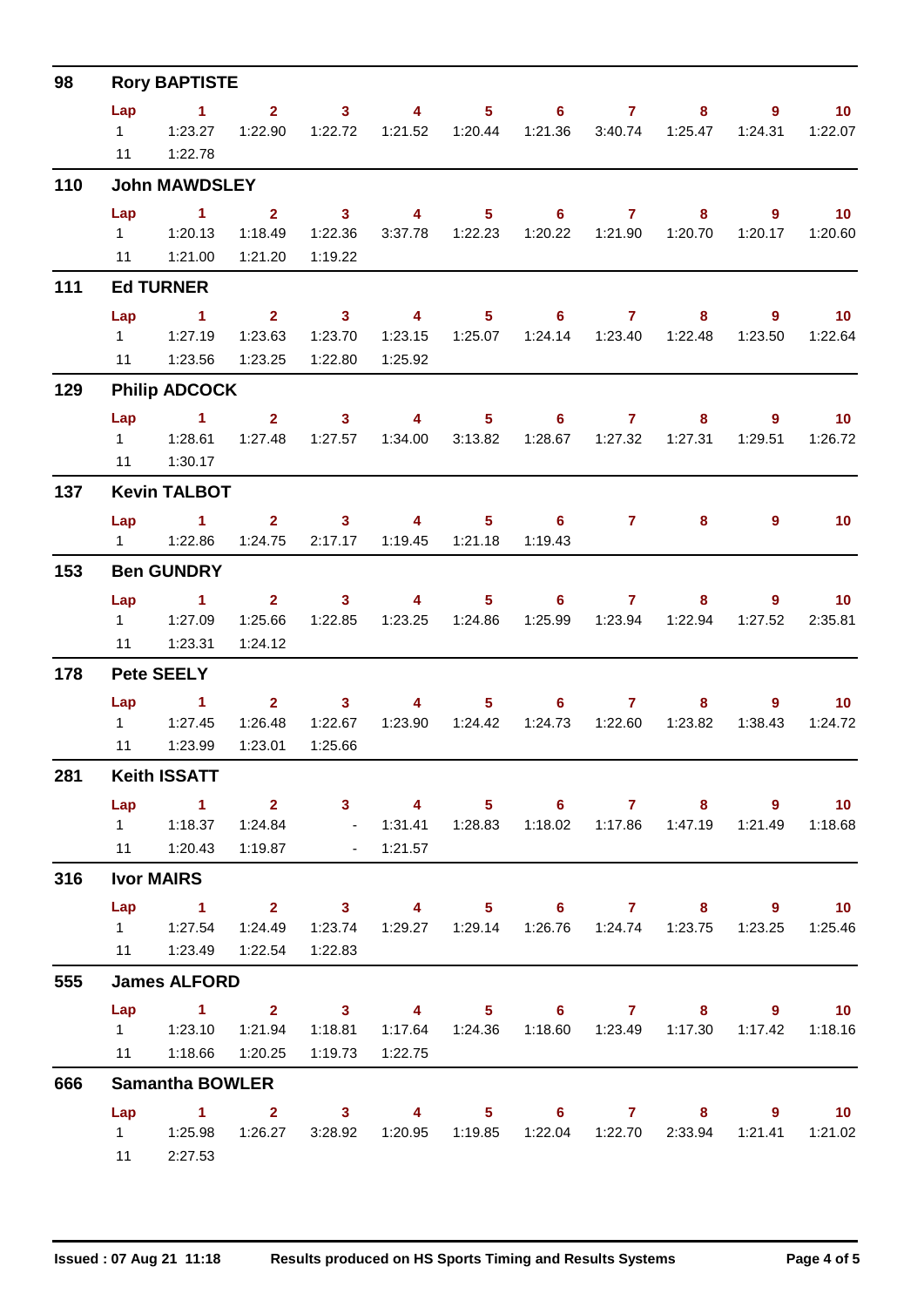| 707 Jonathan BARRETT |                                                                                                     |  |  |  |  |  |  |  |  |  |  |  |
|----------------------|-----------------------------------------------------------------------------------------------------|--|--|--|--|--|--|--|--|--|--|--|
|                      | Lap 1 2 3 4 5 6 7 8 9 10                                                                            |  |  |  |  |  |  |  |  |  |  |  |
|                      | $1.25.17$ $1.22.03$ $1.23.30$ $1.20.25$ $1.21.33$ $1.20.57$ $1.20.30$ $1.19.90$ $1.19.96$ $1.23.36$ |  |  |  |  |  |  |  |  |  |  |  |
|                      | 11 1:23.47 1:21.75 1:20.56                                                                          |  |  |  |  |  |  |  |  |  |  |  |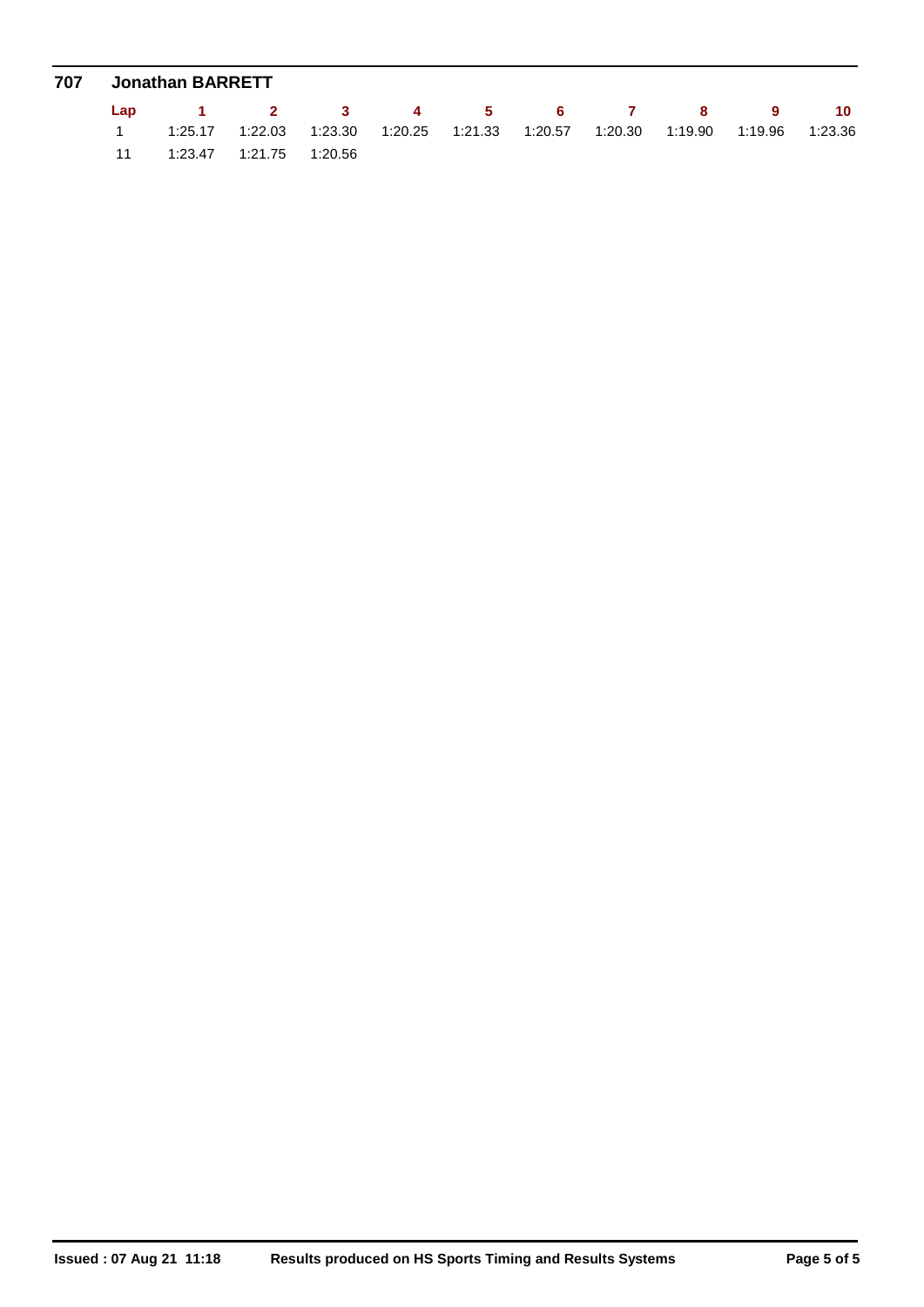## **Tegiwa Roadsports Series Race 6**

### **RESERVE: 6**

| <b>ROW 22</b>    | 64  | 01:30.170<br>Stephen HARRISON         | 43  | 01:31.080<br>Mike OLDKNOW      |
|------------------|-----|---------------------------------------|-----|--------------------------------|
| <b>ROW 21</b>    | 62  | 01:23.470<br>Andy GAY                 | 129 | 01:26.720<br>Philip ADCOCK     |
| <b>ROW 20</b>    | 178 | 01:22.600<br>Pete SEELY               | 153 | 01:22.850<br><b>Ben GUNDRY</b> |
| <b>ROW 19</b>    | 93  | 01:22.540<br>Kristian GOODALL         | 316 | 01:22.540<br>Ivor MAIRS        |
| <b>ROW 18</b>    | 7   | 01:20.660<br><b>Mathew MANDIPIRA</b>  | 111 | 01:22.480<br><b>Ed TURNER</b>  |
| <b>ROW 17</b>    | 98  | 01:20.440<br>Rory BAPTISTE            | 5   | 01:20.520<br>Jamie McHUGH      |
| <b>ROW 16</b>    | 36  | 01:20.340<br>Sam McKEE                | 35  | 01:20.370<br>Daniel CREGO      |
| <b>ROW 15</b>    | 707 | 01:19.900<br>Jonathan BARRETT         | 57  | 01:20.060<br>Jonathan ATKINSON |
| <b>ROW 14</b>    | 23  | 01:19.800<br>Matt CREED               | 666 | 01:19.850<br>Samantha BOWLER   |
| <b>ROW 13</b>    | 137 | 01:19.430<br>Kevin TALBOT             | 78  | 01:19.450<br>Jonathan PACKER   |
| <b>ROW 12</b>    | 20  | 01:18.960<br>Nick GOUGH               | 30  | 01:19.330<br>Mike MARAIS       |
| <b>ROW 11</b>    | 26  | 01:18.480<br>Jonathan HAYES           | 110 | 01:18.490<br>John MAWDSLEY     |
| <b>ROW 10</b>    | 51  | 01:17.890<br>Nathalie McGLOIN         | 77  | 01:18.230<br>Robert TAYLOR     |
| ROW <sub>9</sub> | 31  | 01:17.830<br>Andy CHAPMAN             | 281 | 01:17.860<br>Keith ISSATT      |
| ROW 8            | 95  | 01:17.280<br>Andy BAYLIE              | 555 | 01:17.300<br>James ALFORD      |
| ROW 7            | 12  | 01:16.720<br>Liam CRILLY              | 32  | 01:16.980<br>Leon BIDGWAY      |
| ROW <sub>6</sub> | 15  | 01:16.380<br>Colin GILLESPIE          | 4   | 01:16.530<br>Chris FREEMAN     |
| ROW 5            | 81  | 01:15.820<br>Lewis ROSE               | 48  | 01:16.140<br>Mark JONES        |
| ROW 4            | 25  | 01:15.260<br>Darren BALL              | 29  | 01:15.800<br>Matthew WEYMOUTH  |
| ROW 3            | 16  | 01:14.770<br><b>Nick VAUGHAN</b>      | 34  | 01:14.910<br>David GRIFFIN     |
| ROW <sub>2</sub> | 65  | 01:14.130<br><b>Christopher MILLS</b> | 18  | 01:14.410<br>Justin MIDDLETON  |
| ROW 1            | 90  | 01:13.880<br>Daniel JUDE              | 37  | 01:14.010<br>Andy MARSTON      |
|                  |     | <b>POLE</b>                           |     |                                |

| 43  | 01:31.080<br>Mike OLDKNOW         |
|-----|-----------------------------------|
| 129 | 01:26.720                         |
|     | Philip ADCOCK                     |
| 153 | 01:22.850<br><b>Ben GUNDRY</b>    |
| 316 | 01:22.540<br>Ivor MAIRS           |
|     | 01:22.480                         |
| 111 | Ed TURNER                         |
| 5   | 01:20.520<br>Jamie McHUGH         |
|     | 01:20.370                         |
| 35  | Daniel CREGO                      |
| 57  | 01:20.060                         |
|     | Jonathan ATKINSON                 |
| 666 | 01:19.850<br>Samantha BOWLER      |
|     | 01:19.450                         |
| 78  | Jonathan PACKER                   |
|     | 01:19.330                         |
| 30  | Mike MARAIS                       |
| 110 | 01:18.490<br>John MAWDSLEY        |
| 77  | 01:18.230                         |
|     | Robert TAYLOR                     |
| 281 | 01:17.860<br>Keith ISSATT         |
| 555 | 01:17.300                         |
|     | James ALFORD                      |
| 32  | 01:16.980<br>Leon BIDGWAY         |
| 4   | 01:16.530<br><b>Chris FREEMAN</b> |
| 48  | 01:16.140<br>Mark JONES           |
| 29  | 01:15.800<br>Matthew WEYMOUTH     |
|     | 01:14.910                         |
| 34  | David GRIFFIN                     |
| 18  | 01:14.410                         |
|     | Justin MIDDLETON                  |
| 37  | 01:14.010<br>Andy MARSTON         |

 $\overline{\phantom{a}}$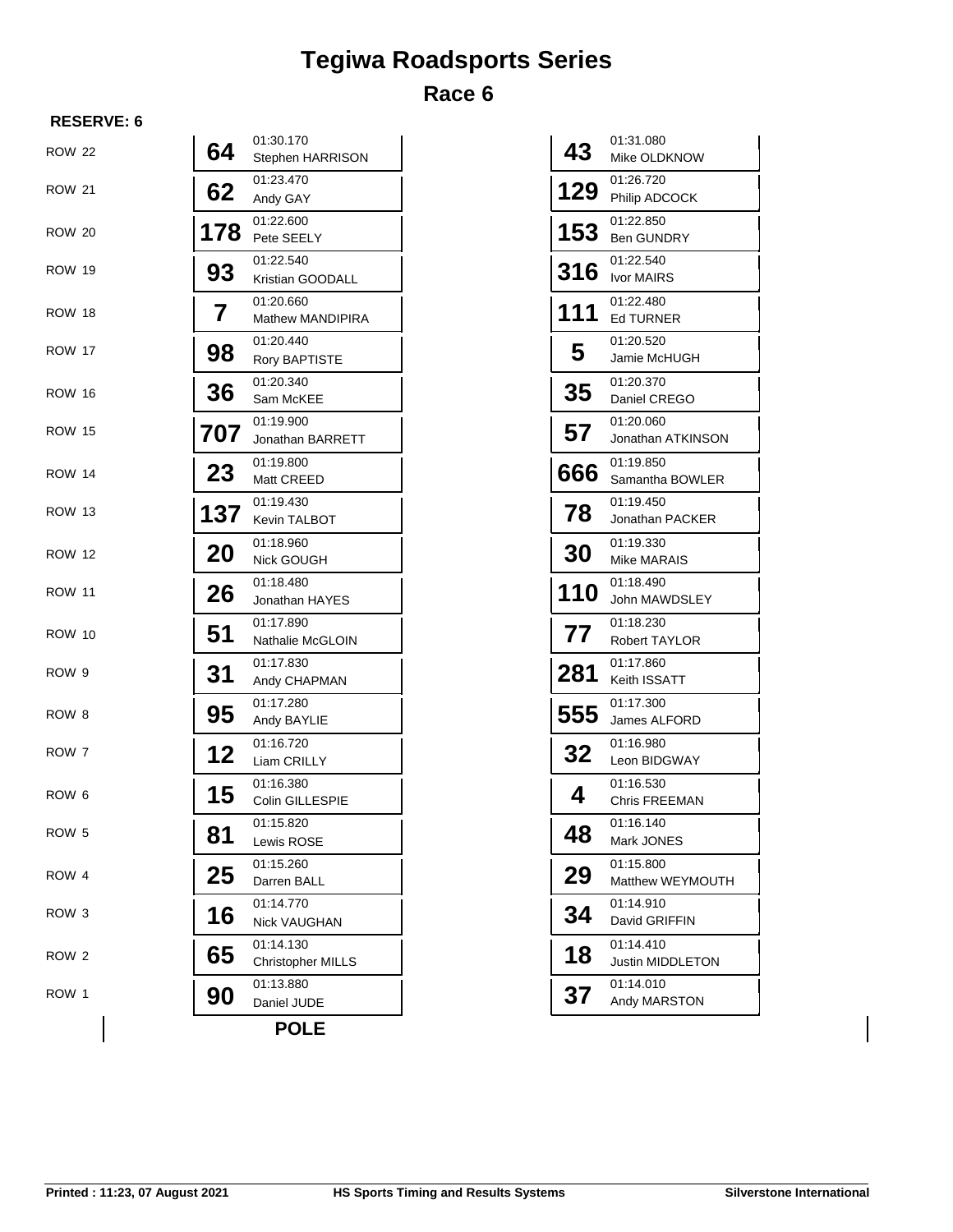



### **Provisional Results - Race 6 Tegiwa Roadsports Series**

|          |                         |        |                                                          | rugiwa noausports ourius             |          |                      |                  |                |                            |                |                |
|----------|-------------------------|--------|----------------------------------------------------------|--------------------------------------|----------|----------------------|------------------|----------------|----------------------------|----------------|----------------|
| ΡI       | No                      | CI     | <b>Name</b>                                              | Car                                  | Laps     | Time                 |                  |                | Behind MPH Best Lap on MPH |                |                |
| 1        | 37                      | Α      | <b>Andy MARSTON</b>                                      | <b>BMW E46 M3</b>                    | 32       | 45:14.56             |                  | 78.51          | 1:13.32                    | 3              | 90.83          |
| 2        | 65                      | Α      | <b>Christopher MILLS/David GARDNER</b>                   | <b>BMW E36 M3</b>                    | 32       | 45:24.95             | 10.39            | 78.21          | 1:14.20                    | 16             | 89.76          |
| 3        | 29                      | Α      | <b>Matthew WEYMOUTH</b>                                  | <b>BMW E36 M3</b>                    | 32       | 45:52.98             | 38.42            | 77.41          | 1:15.58                    | 3              | 88.12          |
| 4        | 16                      | A      | <b>Nick VAUGHAN</b>                                      | Audi A3                              | 32       | 46:04.92             | 50.36            | 77.08          | 1:14.44                    | 4              | 89.47          |
| 5        | 15                      | в      | <b>Colin GILLESPIE</b>                                   | <b>Porsche Cayman S</b>              | 31       | 45:22.81             | 1 Lap            | 75.83          | 1:16.91                    | 3              | 86.59          |
| 6        | $\overline{\mathbf{4}}$ | в      | <b>Chris FREEMAN</b>                                     | <b>Honda Civic Type R</b>            | 31       | 45:22.82             | 1 Lap            | 75.83          | 1:16.98                    | 23             | 86.52          |
| 7        | 12                      | в      | <b>Liam CRILLY</b>                                       | <b>BMW Z4 Coupe</b>                  | 31       | 45:22.91             | 1 Lap            | 75.82          | 1:16.63                    | 3              | 86.91          |
| 8        | 95                      | В      | <b>Andy BAYLIE</b>                                       | <b>Honda Civic Type R</b>            | 31       | 45:26.02             | 1 Lap            | 75.74          | 1:17.25                    | 24             | 86.21          |
| 9        | 81                      | В      | <b>Lewis ROSE/Eduardo CORREIA</b>                        | <b>Honda Civic</b>                   | 31       | 45:31.10             | 1 Lap            | 75.60          | 1:17.08                    | 7              | 86.40          |
| 10       | 31                      | в      | <b>Andy CHAPMAN</b>                                      | Seat Leon Cupra R                    | 31       | 45:32.24             | 1 Lap            | 75.56          | 1:18.21                    | 8              | 85.16          |
| 11       | 20                      | в      | <b>Nick GOUGH</b>                                        | Audi TT                              | 31       | 45:38.89             | 1 Lap            | 75.38          | 1:18.14                    | 27             | 85.23          |
| 12       | 18                      | A      | <b>Justin MIDDLETON</b>                                  | <b>Honda Civic Type R</b>            | 31       | 45:45.70             | 1 Lap            | 75.19          | 1:14.99                    | 22             | 88.81          |
| 13       | 555                     | в      | <b>James ALFORD</b>                                      | Volkswagen Golf GTi                  | 31       | 45:47.41             | 1 Lap            | 75.15          | 1:17.70                    | 7              | 85.71          |
| 14       | 281                     | в      | <b>Keith ISSATT</b>                                      | Mini Clubman                         | 31       | 46:11.01             | 1 Lap            | 74.51          | 1:18.24                    | 4              | 85.12          |
| 15       | 25                      | Α      | <b>Darren BALL</b>                                       | <b>BMW 1 Series</b>                  | 31       | 46:11.56             | 1 Lap            | 74.49          | 1:15.80                    | 29             | 87.86          |
| 16       | 51                      | в      | <b>Nathalie McGLOIN/Andrew BAYLISS</b>                   | <b>Porsche Cayman S</b>              | 31       | 46:21.71             | 1 Lap            | 74.22          | 1:17.20                    | 24             | 86.27          |
| 17       | 110                     | в      | <b>John MAWDSLEY/Stuart MEAD</b>                         | VW Golf GTI MK5                      | 31       | 46:23.80             | 1 Lap            | 74.16          | 1:17.83                    | 26             | 85.57          |
| 18       | 23                      | C      | <b>Matt CREED</b>                                        | <b>Renault Clio 200</b>              | 30       | 45:34.60             | 2 Laps           | 73.06          | 1:19.32                    | 7              | 83.96          |
| 19       | 666                     | в      | <b>Samantha BOWLER</b>                                   | <b>Mini Cooper S</b>                 | 30       | 45:35.97             | 2 Laps           | 73.03          | 1:18.97                    | 22             | 84.34          |
| 20       | 78                      | C      | <b>Jonathan PACKER</b>                                   | Honda Civic Type R                   | 30       | 45:53.32             | 2 Laps           | 72.57          | 1:19.69                    | 6              | 83.57          |
| 21       | 707                     | C      | <b>Jonathan BARRETT</b>                                  | <b>BMW E46 330Ci</b>                 | 30       | 46:05.39             | 2 Laps           | 72.25          | 1:19.80                    | 26             | 83.46          |
| 22       | 77                      | B      | <b>Robert TAYLOR/Robert ELLICK</b>                       | <b>Volkswagen Golf</b>               | 30       | 46:10.47             | 2 Laps           | 72.12          | 1:19.32                    | 5              | 83.96          |
| 23       | 57                      | C      | <b>Jonathan ATKINSON</b>                                 | <b>BMW E36 Compact</b>               | 30       | 46:29.52             | 2 Laps           | 71.63          | 1:21.35                    | 4              | 81.87          |
| 24       | 316                     | C      | <b>Ivor MAIRS</b>                                        | Mazda MX5                            | 30       | 46:30.86             | 2 Laps           | 71.59          | 1:21.44                    | 25             | 81.78          |
| 25       | $\overline{7}$          | C      | <b>Mathew MANDIPIRA/Joel ARGUELLES</b>                   | <b>Renault Clio 197</b>              | 30       | 46:31.47             | 2 Laps           | 71.58          | 1:20.31                    | $\overline{7}$ | 82.93          |
| 26       | 178                     | C      | Pete SEELY                                               | Toyota MR2                           | 30       | 46:36.78             | 2 Laps           | 71.44          | 1:21.34                    | 26             | 81.88          |
| 27       | 111                     | C      | <b>Ed TURNER</b>                                         | <b>BMW 330Ci</b>                     | 29       | 45:17.66             | 3 Laps           | 71.07          | 1:21.70                    | 19             | 81.52          |
| 28       | 153                     | C<br>C | <b>Ben GUNDRY</b>                                        | <b>Ford Fiesta Mk4</b>               | 29       | 45:19.13             | 3 Laps           | 71.03          | 1:22.05                    | 27             | 81.17          |
| 29       | 62                      |        | <b>Andy GAY</b>                                          | <b>BMW E36 318is</b>                 | 29       | 45:55.42             | 3 Laps           | 70.09          | 1:23.79                    | 19             | 79.48          |
| 30<br>31 | 93<br>36                | C<br>C | Kristian GOODALL/Alex BALDWIN                            | <b>Honda Civic</b>                   | 29       | 46:05.88             | 3 Laps           | 69.83          | 1:22.46                    | 10             | 80.77          |
| 32       | 5                       | C      | <b>Sam McKEE/Dan TRENT</b><br>Jamie McHUGH/Thomas McHUGH | <b>BMW E36 328i</b><br>Porsche 944S2 | 29<br>29 | 46:09.01<br>46:16.22 | 3 Laps           | 69.75<br>69.57 | 1:20.69<br>1:19.29         | 22<br>6        | 82.54<br>84.00 |
| 33       | 137                     | в      | <b>Kevin TALBOT</b>                                      |                                      | 28       | 46:06.91             | 3 Laps<br>4 Laps | 67.40          | 1:18.27                    | 25             | 85.09          |
| 34       | 129                     | D      | <b>Philip ADCOCK/Matthew ADCOCK</b>                      | Honda Integra<br><b>BMW Compact</b>  | 27       | 46:19.39             | 5 Laps           | 64.70          | 1:26.33                    | 5              | 77.15          |
| 35       | 26                      | Α      | Jonathan HAYES/Chris DODD                                | <b>BMW 318Ti</b>                     | 26       | 46:00.84             | 6 Laps           | 62.72          | 1:18.14                    | $\overline{2}$ | 85.23          |
| 36       | 98                      | C      | <b>Rory BAPTISTE/Tim HARTLAND</b>                        | <b>BMW E46 330i</b>                  | 26       | 46:04.09             | 6 Laps           | 62.65          | 1:19.87                    | 24             | 83.39          |
| 37       | 43                      | D      | Mike OLDKNOW/Keifer DEL PIERO                            | <b>BMW 116</b>                       | 26       | 46:20.28             | 6 Laps           | 62.28          | 1:29.11                    | 21             | 74.74          |
|          |                         |        |                                                          |                                      |          |                      |                  |                |                            |                |                |
|          | <b>Not-Classified</b>   |        |                                                          |                                      |          |                      |                  |                |                            |                |                |
|          | 34                      | A      | <b>David GRIFFIN</b>                                     | <b>BMW E90 M3</b>                    | 17       | 28:11.72             | DNF              |                | 66.93 1:13.89              | 2              | 90.13          |
|          | 6                       | в      | <b>Phil DRYBURGH</b>                                     | <b>Porsche Boxster</b>               | 17       | 29:18.78             | DNF              |                | 64.37 1:16.75              | 7.             | 86.78          |
|          | 32                      | A      | <b>Leon BIDGWAY</b>                                      | <b>Lotus Exige</b>                   | 9        | 13:56.42             | DNF              |                | 71.66 1:13.94              | 4              | 90.07          |
|          | 35                      | в      | <b>Daniel CREGO</b>                                      | Porsche 968 Club Sport               | 9        | 15:08.15             | DNF              |                | 66.00 1:22.07              | 3              | 81.15          |
|          | 30                      | в      | <b>Mike MARAIS</b>                                       | Seat Leon                            | 4        | 8:04.86              | <b>DNF</b>       |                | 54.94 1:19.14              | 4              | 84.15          |
|          | <u>Exclusions</u>       |        |                                                          |                                      |          |                      |                  |                |                            |                |                |
|          | 48                      | Α      |                                                          |                                      | C1.1.6   |                      |                  |                |                            |                |                |
|          |                         |        | <b>Tony RODGERS</b>                                      | <b>Seat Supercopa</b>                | C1.1.6   |                      |                  |                |                            |                |                |
|          | 90                      | A      | <b>Neil SAVAGE</b>                                       | <b>Lotus Elise S2</b>                |          |                      |                  |                |                            |                |                |
|          | <b>Fastest Lap</b>      |        |                                                          |                                      |          |                      |                  |                |                            |                |                |
|          | 37                      | Α      | <b>Andy MARSTON</b>                                      | <b>BMW E46 M3</b>                    |          |                      |                  |                | 1:13.32                    | 3              | 90.83 Red      |
|          | 12                      | в      | <b>Liam CRILLY</b>                                       | <b>BMW Z4 Coupe</b>                  |          |                      |                  |                | 1:16.63                    | 3              | 86.91          |
|          | 5                       | C      | <b>Jamie McHUGH/Thomas</b><br><b>McHUGH</b>              | Porsche 944S2                        |          |                      |                  |                | 1:19.29                    | 6              | 84.00          |
|          | 129                     | D      | <b>Philip ADCOCK/Matthew</b><br><b>ADCOCK</b>            | <b>BMW Compact</b>                   |          |                      |                  |                | 1:26.33                    | 5              | 77.15          |

**Start Time : 14:33 Silverstone International 07 Aug 21 16:33**

п

99

**VIBER** 

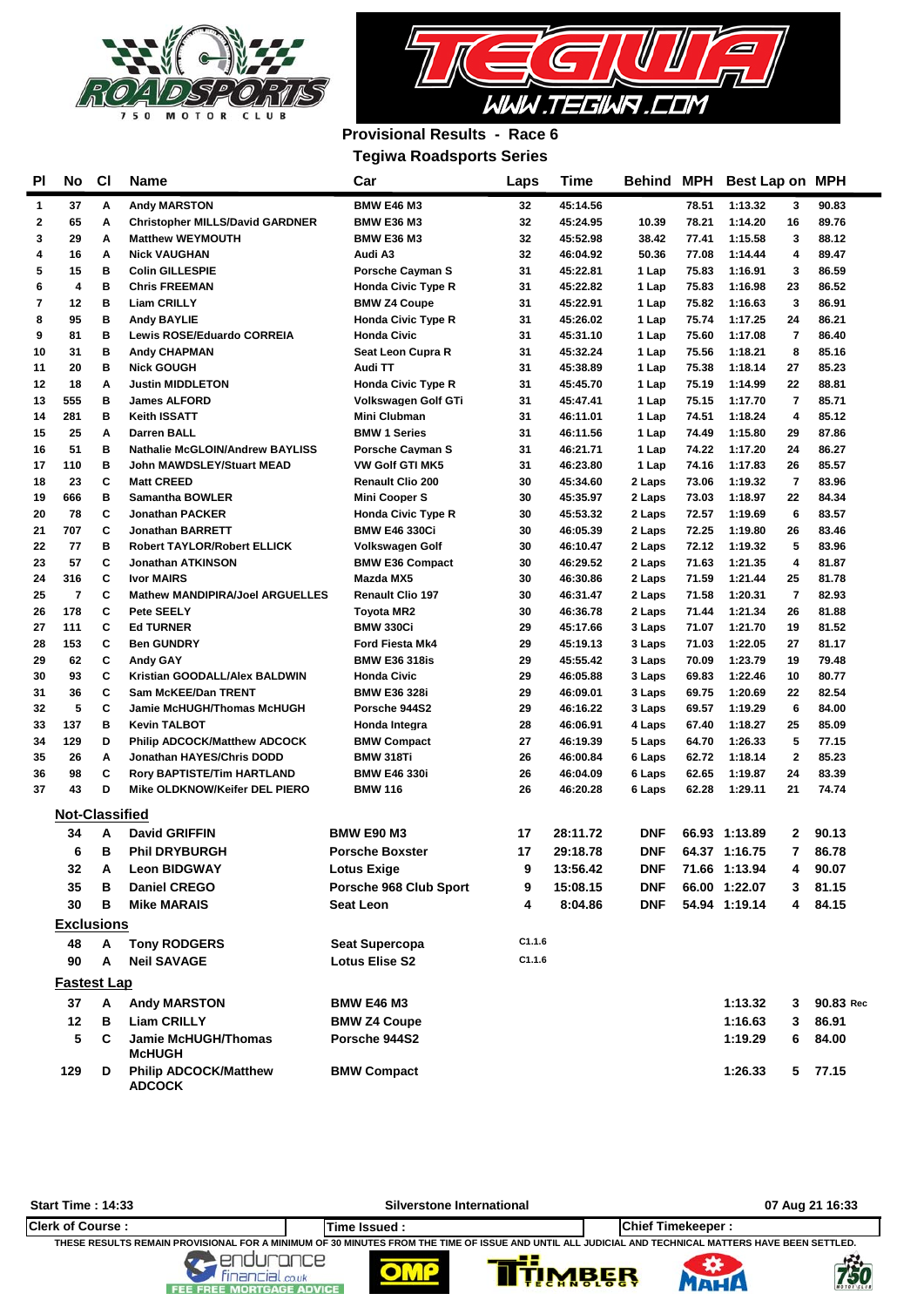|    | Lap 1                    |    | Lap2        |          | Lap 3                  |          | Lap 4              |          | Lap 5                      |    | Lap 6           |    | Lap 7           |    | Lap 8           |    | Lap <sub>9</sub>               |    | Lap 10                      |
|----|--------------------------|----|-------------|----------|------------------------|----------|--------------------|----------|----------------------------|----|-----------------|----|-----------------|----|-----------------|----|--------------------------------|----|-----------------------------|
| No | <b>Time</b>              | No | Time        | No       | <b>Time</b>            | No       | <b>Time</b>        | No       | <b>Time</b>                | No | <b>Time</b>     | No | Time            | No | <b>Time</b>     | No | <b>Time</b>                    | No | Time                        |
|    | 37 3:46.12               |    | 37 5:00.10  | 37       | 6:13.42                | 37       | 7:27.87            | 37       | 8:42.17                    |    | 37 9:55.68      |    | 37 11:10.00     |    | 37 12:27.78     |    | 37 13:43.53                    |    | 37 14:58.45                 |
|    | 65 3:48.08               |    | 65 5:02.30  | 65       | 6:16.80                | 65       | 7:31.42            | 65       | 8:45.97                    |    | 129 10:00.21 *1 |    | 62 11:10.75 *1  |    | 178 12:29.02 *1 |    | 35 13:45.03 *1                 |    | 57 15:02.32 *1              |
|    | 34 3:49.16               |    | 34 5:03.05  | 34       | 6:17.28                | 34       | 7:32.20            | 34       | 8:46.57                    |    | 65 10:00.48     |    | 65 11:15.38     |    | 111 12:30.56 *1 |    | 36 13:45.39 *1                 |    | 65 15:03.40                 |
|    | 18 3:49.99               | 18 | 5:05.82     | 48       | 6:20.77                | 48       | 7:35.52            | 32       | 8:51.83                    |    | 34 10:00.97     |    | 34 11:15.99     |    | 65 12:30.97     | 5  | 13:45.54 *1                    |    | 34 15:05.00                 |
|    | 16 3:50.56               |    | 48 5:06.08  |          | 32 6:21.83             | 32       | 7:35.77            |          | 16 8:52.47                 |    | 16 10:07.36     |    | 16 11:22.20     |    | 93 12:31.37 *1  |    | 65 13:46.72                    |    | 5 15:07.76 *1               |
|    | 48 3:50.71               |    | 32 5:07.44  | 16       | 6:22.59                | 16       | 7:37.03            | 48       | 8:52.91                    |    | 48 10:08.18     |    | 48 11:23.30     |    | 153 12:32.39 *1 |    | 34 13:49.77                    |    | 35 15:08.15 *1              |
|    |                          |    | 16 5:07.81  |          | 6:23.25                |          |                    |          | 8:54.75                    |    | 32 10:08.45     |    | 32 11:23.57     |    | 34 12:32.52     |    |                                |    | 36 15:08.92 *1              |
|    | 32 3:50.89<br>29 3:51.22 |    | 29 5:08.55  | 18<br>29 | 6:24.13                | 18<br>29 | 7:38.36<br>7:40.23 | 18<br>29 |                            |    | 18 10:10.12     |    | 18 11:26.57     |    | 62 12:35.31 *1  |    | 316 13:51.20 *1                |    | 16 15:12.87                 |
|    | 15 3:52.49               |    | 15 5:10.29  |          | 15 6:27.20             |          | 7:45.69            | 15       | 8:56.72<br>9:04.88         |    | 29 10:12.59     |    | 129 11:28.93 *1 |    | 16 12:37.14     |    | 178 13:52.73 *1<br>16 13:55.79 |    | 48 15:14.71                 |
|    | 81 3:53.53               |    | 12 5:11.62  |          | 12 6:28.25             | 15<br>12 | 7:46.15            | 12       | 9:05.24                    |    | 12 10:22.29     |    | 29 11:29.68     |    | 48 12:37.89     |    | 111 13:56.00 *1                |    | 316 15:15.45 *1             |
|    | 12 3:53.72               |    | 95 5:12.38  | 95       | 6:30.07                | 95       | 7:47.47            | 95       | 9:05.64                    |    | 15 10:23.11     |    | 12 11:39.49     |    | 32 12:38.37     |    | 48 13:56.27                    |    | 178 15:16.16 *1             |
|    | 95 3:54.02               |    | 81 5:12.58  |          | 6:30.23                | 81       | 7:48.13            |          | 81 9:05.85                 |    | 81 10:24.01     |    | 15 11:40.30     |    | 18 12:42.01     |    | 32 13:56.42                    |    | 18 15:17.27                 |
| 4  | 3:54.41                  | 4  | 5:12.80     | 81<br>4  | 6:31.20                | 4        | 7:48.63            | 4        | 9:06.29                    |    | 95 10:24.69     |    | 81 11:41.09     |    | 29 12:45.79     |    | 93 13:56.72 *1                 |    | 111 15:20.21 *1             |
|    | 31 3:55.71               |    | 31 5:14.74  | 31       | 6:33.50                | 31       | 7:51.90            | 90       | 9:08.75                    |    | 90 10:24.98     |    | 90 11:41.38     |    | 129 12:56.04 *1 |    | 43 13:57.51 *3                 |    | 29 15:20.78                 |
| 6  | 3:56.64                  | 6  | 5:15.29     | 26       | 6:34.28                | 90       | 7:52.31            | 6        | 9:10.87                    |    | 4 10:25.26      |    | 95 11:42.58     |    | 12 12:56.27     |    | 153 13:57.58 *1                |    | 93 15:21.33 *1              |
|    | 77 3:56.92               |    | 26 5:15.58  | 6        | 6:34.67                | 6        | 7:52.59            | 31       | 9:11.74                    | 6  | 10:28.07        |    | 4 11:43.25      |    | 90 12:57.39     |    | 18 13:59.06                    |    | 153 15:23.13 *1             |
|    | 26 3:57.44               |    | 77 5:16.29  | 90       | 6:34.97                | 26       | 7:53.52            | 26       | 9:13.80                    |    | 31 10:29.97     | 6  | 11:44.82        |    | 15 12:58.48     |    | 62 14:02.55 *1                 |    | 62 15:27.19 *1              |
|    | 51 3:58.08               |    | 90 5:16.48  |          | 77 6:36.58             | 77       | 7:56.13            |          | 77 9:15.45                 |    | 26 10:33.69     |    | 31 11:48.70     |    | 81 12:58.73     |    | 29 14:03.36                    |    | 90 15:29.73                 |
|    | 20 3:58.33               |    | 51 5:17.45  | 51       | 6:37.11                | 51       | 7:56.68            | 20       | 9:16.27                    |    | 77 10:35.35     |    | 20 11:55.26     |    | 95 13:00.64     |    | 90 14:13.44                    |    | 43 15:30.83 *3              |
|    | 90 3:58.74               |    | 20 5:19.34  | 20       | 6:38.15                | 20       | 7:56.88            |          | 51 9:17.47                 |    | 20 10:35.64     |    | 77 11:56.24     | 4  | 13:01.34        |    | 12 14:14.12                    |    | 12 15:31.97                 |
|    | 25 3:59.71               |    | 281 5:20.94 |          | 281 6:39.32            | 281      | 7:57.56            |          | 281 9:17.99                |    | 51 10:36.23     |    | 281 11:56.65    | 6  | 13:01.60        |    | 15 14:17.39                    |    | 15 15:37.13                 |
|    | 110 4:00.08              |    | 110 5:21.63 |          | 110 6:42.40            |          | 137 8:02.05        |          | 43 9:18.38 *1              |    | 281 10:36.48    |    | 51 11:57.04     |    | 31 13:06.91     |    | 81 14:17.56                    |    | 81 15:37.26                 |
|    | 666 4:00.60              |    | 25 5:22.86  |          | 137 6:42.71            |          | 110 8:03.74        |          | 137 9:20.96                |    | 137 10:40.21    |    | 26 11:57.34     |    | 25 13:15.19 *1  |    | 95 14:18.92                    |    | 95 15:37.81                 |
|    | 281 4:00.85              |    | 666 5:23.55 |          | 666 6:43.64            |          | 666 8:04.11        |          | 110 9:23.43                |    | 25 10:42.06 *1  |    | 25 11:57.90 *1  |    | 20 13:15.70     | 6  | 14:20.02                       |    | 6 15:38.31                  |
|    | 137 4:01.03              |    | 137 5:23.73 | 30       | 6:45.72                | 30       | 8:04.86            |          | 666 9:23.97                |    | 555 10:43.60    |    | 137 11:58.83    |    | 77 13:16.08     | 4  | 14:20.68                       |    | 4 15:38.83                  |
|    | 30 4:01.26               |    | 30 5:24.08  | 78       | 6:46.26                |          | 555 8:05.32        |          | 555 9:24.11                |    | 110 10:44.79    |    | 555 12:01.30    |    | 281 13:16.33    |    | 31 14:26.87                    |    | 31 15:47.03                 |
|    | 23 4:01.62               |    | 78 5:24.30  |          | 555 6:46.39            | 7        | 8:07.49            |          | 25 9:25.16 *1              |    | 666 10:45.33    |    | 110 12:04.43    |    | 51 13:17.34     |    | 129 14:28.52 *1                |    | 25 15:49.00 *1              |
|    | 78 4:01.89               |    | 23 5:24.67  | 7        | 6:47.01                | 78       | 8:07.63            |          | 23 9:28.15                 |    | 23 10:47.60     |    | 666 12:04.76    |    | 137 13:17.70    |    | 25 14:31.89 *1                 |    | 281 15:54.59                |
|    | 57 4:02.69               |    | 7 5:25.46   | 23       | 6:47.05                | 23       | 8:07.84            |          | 78 9:28.90                 |    | 78 10:48.59     |    | 23 12:06.92     |    | 555 13:19.15    |    | 20 14:35.16                    |    | 20 15:56.43                 |
|    | 707 4:03.18              |    | 707 5:26.66 |          | 707 6:47.34            | 707      | 8:08.19            | 5        | 9:29.47                    |    | 5 10:48.76      |    | 707 12:10.56    |    | 110 13:24.82    |    | 281 14:35.51                   |    | 77 15:57.92                 |
|    | 7 4:03.41                |    | 555 5:26.80 | 5        | 6:48.18                | 25       | $8:08.43$ *1       |          | 707 9:30.24                |    | 707 10:50.05    |    | 78 12:10.80     |    | 666 13:25.16    |    | 77 14:37.21                    |    | 555 15:58.16                |
|    | 98 4:03.68               |    | 5 5:27.56   | 98       | 6:48.48                | 5        | 8:08.80            |          | 7 9:30.49                  |    | 7 10:51.05      |    | 7 12:11.36      |    | 23 13:26.91     |    | 51 14:37.80                    |    | 137 15:58.88                |
|    | 36 4:04.08               | 98 | 5:28.03     | 57       | 6:50.39                | 98       | 8:09.11            | 98       | 9:30.87                    |    | 98 10:51.30     |    | 57 12:17.43     |    | 707 13:31.18    |    | 137 14:38.00                   |    | 51 16:00.55                 |
| 5  | 4:04.35                  | 36 | 5:28.70     | 35       | 6:51.16                | 57       | 8:11.74            | 57       | 9:33.54                    |    | 57 10:55.40     |    | 98 12:19.83     |    | 78 13:31.54     |    | 555 14:38.17                   |    | 129 16:01.92 *1             |
|    | 555 4:04.58              |    | 57 5:28.80  | 36       | 6:51.72                | 35       | 8:13.69            |          | 35 9:36.38                 |    | 36 10:59.09     |    | 43 12:22.47 *2  |    | 7 13:32.74      |    | 110 14:46.02                   |    | 110 16:07.39                |
|    | 35 4:05.22               |    | 35 5:29.09  |          | 111 6:53.03            | 36       | 8:14.29            |          | 36 9:36.93                 |    | 35 11:00.10     |    | 35 12:22.56     |    | 57 13:39.66     |    | 666 14:46.62                   |    | 666 16:08.38                |
|    | 111 4:05.69              |    | 111 5:30.01 |          |                        |          | 8:17.26            |          |                            |    | 316 11:04.58    |    | 36 12:22.82     |    |                 |    |                                |    |                             |
|    | 93 4:06.53               |    | 93 5:30.36  | 93       | 6:53.42<br>316 6:53.71 | 111      | 316 8:17.90        |          | 316 9:41.08<br>178 9:43.40 |    | 178 11:05.78    |    | 5 12:24.12      |    |                 |    | 23 14:47.36<br>707 14:52.12    |    | 23 16:08.91<br>707 16:13.73 |
|    |                          |    |             |          |                        |          |                    |          |                            |    |                 |    |                 |    |                 |    |                                |    |                             |
|    | 316 4:06.98              |    | 316 5:30.56 |          | 178 6:54.63            |          | 178 8:18.49        |          | 111 9:43.42                |    | 111 11:06.83    |    | 316 12:27.66    |    |                 |    | 7 14:53.68                     |    |                             |
|    | 178 4:07.71              |    | 178 5:31.80 | 153      | 6:55.09                | 93       | 8:18.81            |          | 93 9:43.94                 |    | 93 11:07.15     |    |                 |    |                 |    | 78 14:53.95                    |    |                             |
|    | 153 4:08.20              |    | 153 5:32.13 |          | 62 6:57.94             |          | 153 8:19.46        |          | 153 9:44.38                |    | 153 11:08.20    |    |                 |    |                 |    |                                |    |                             |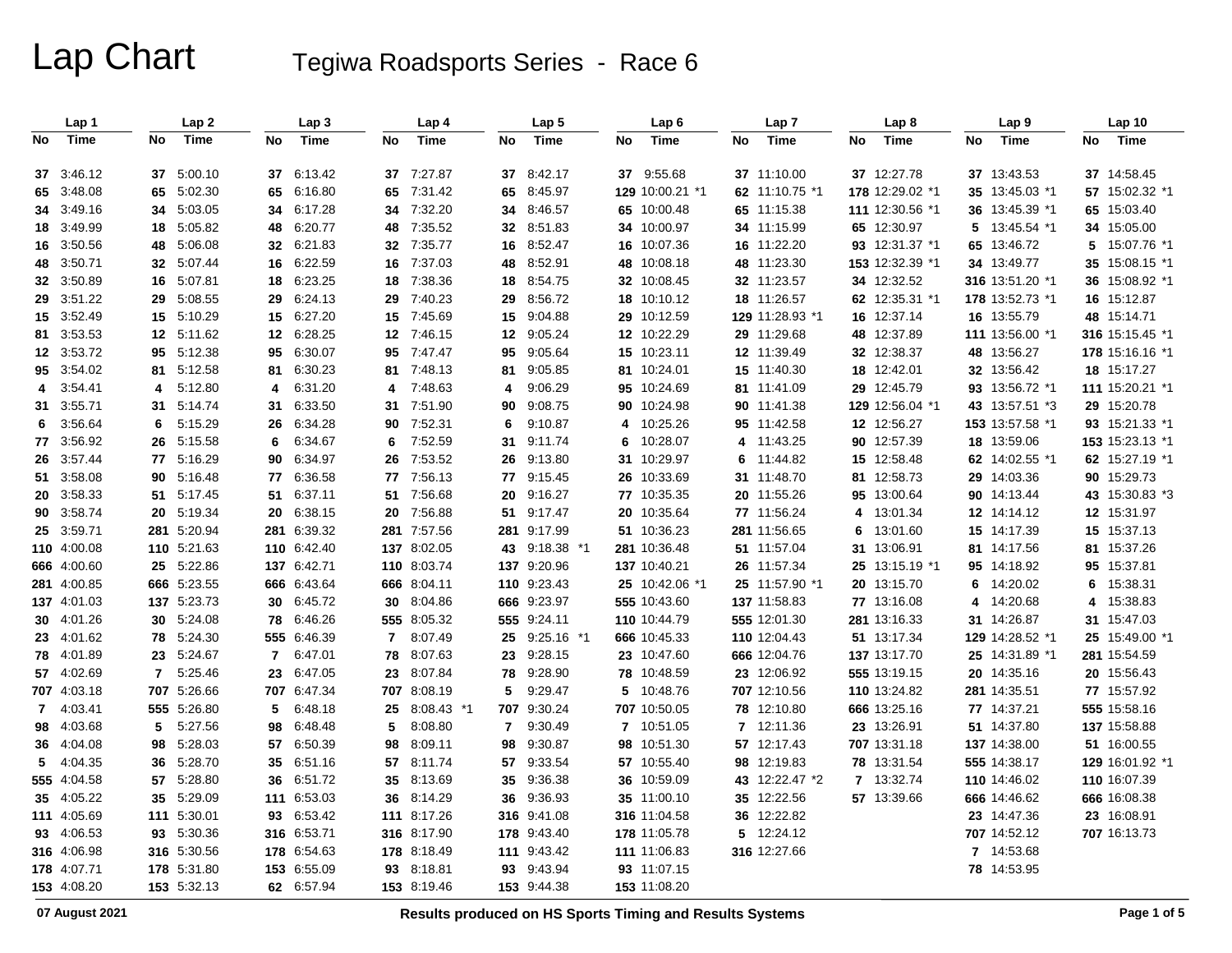| 62 4:09.34  | 62 5:34.11  | 129 7:06.83 | 62 8:22.15  | 62 9:46.14 |
|-------------|-------------|-------------|-------------|------------|
| 129 4:12.64 | 129 5:39.94 | 43 7:24.86  | 129 8:33.88 |            |
| 43 4:15.67  | 43 5:45.70  |             |             |            |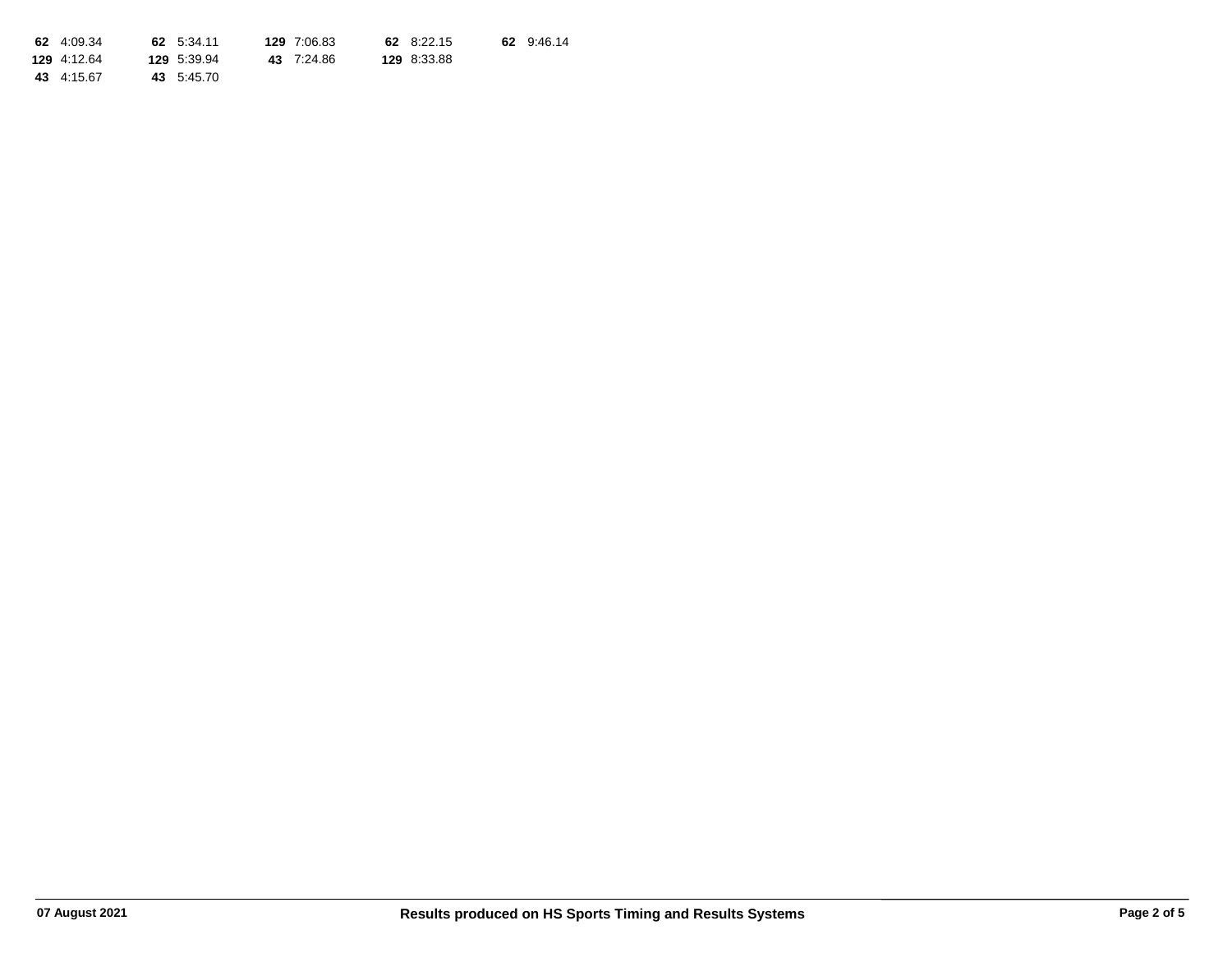|    | Lap 11          |      | Lap 12          |    | Lap <sub>13</sub> |    | Lap 14          |    | <b>Lap 15</b>   | Lap 16          |    | Lap 17          |    | Lap <sub>18</sub> |    | Lap 19          |    | <b>Lap 20</b>   |
|----|-----------------|------|-----------------|----|-------------------|----|-----------------|----|-----------------|-----------------|----|-----------------|----|-------------------|----|-----------------|----|-----------------|
| No | Time            | No l | Time            | No | Time              | No | Time            | No | Time            | No Time         | No | Time            | No | Time              | No | Time            | No | Time            |
|    |                 |      |                 |    |                   |    |                 |    |                 |                 |    |                 |    |                   |    |                 |    |                 |
|    | 37 16:14.07     |      | 37 17:29.59     |    | 37 18:59.64       |    | 18 22:38.75     |    | 37 23:56.40     | 37 25:10.08     |    | 37 26:24.76     |    | 37 27:40.13       |    | 37 28:55.98     |    | 37 30:10.96     |
|    | 7 16:15.16 *1   |      | 23 17:30.36 *1  |    | 23 19:01.55 *1    |    | 51 22:40.37 *1  |    | 65 23:59.57     | 65 25:13.77     |    | 43 26:24.77 *4  |    | 65 27:44.28       |    | 62 28:56.00 *2  |    | 65 30:14.28     |
|    | 78 16:15.42 *1  |      | 129 17:33.99 *2 |    | 129 19:10.30 *2   |    | 36 22:40.46 *1  |    | 51 24:00.54 *1  | 51 25:18.47 *1  |    | 65 26:28.11     |    | 51 27:54.33 *1    |    | 65 28:59.16     |    | 93 30:18.37 *2  |
|    | 65 16:19.38     |      | 65 17:34.84     |    | 65 19:12.36       |    | 137 22:41.33 *1 |    | 137 24:00.78 *1 | 137 25:19.43 *1 |    | 51 26:36.06 *1  |    | 29 27:56.23       |    | 129 29:08.32 *3 |    | 62 30:21.15 *2  |
|    | 34 16:20.43     |      | 707 17:35.86 *1 |    | 707 19:13.30 *1   |    | 37 22:41.90     |    | 110 24:03.29 *1 | 110 25:21.89 *1 |    | 29 26:39.21     |    | 43 27:57.28 *4    |    | 29 29:13.44     |    | 29 30:29.78     |
|    | 57 16:26.25 *1  |      | 7 17:36.43 *1   |    | 7 19:15.08 *1     |    | 23 22:43.53 *1  |    | 23 24:04.46 *1  | 29 25:22.31     |    | 137 26:39.59 *1 |    | 110 27:59.17 *1   |    | 51 29:14.08 *1  |    | 51 30:32.65 *1  |
|    | 5 16:28.80 *1   |      | 78 17:36.81 *1  |    | 78 19:16.52 *1    |    | 65 22:43.75     |    | 29 24:05.90     | 23 25:24.86 *1  |    | 110 26:40.70 *1 |    | 48 28:02.69       |    | 110 29:18.58 *1 |    | 18 30:34.76 *1  |
|    | 16 16:29.98     |      | 34 17:37.72     |    | 34 19:18.57       |    | 110 22:44.47 *1 |    | 98 24:08.66 *5  | 18 25:29.00 *1  |    | 23 26:44.69 *1  |    | 18 28:03.11 *1    |    | 6 29:18.78 *2   |    | 48 30:35.65     |
|    | 48 16:30.72     |      | 16 17:48.42     |    | 16 19:54.68       |    | 98 22:46.33 *5  |    | 34 24:12.14     | 48 25:29.49     |    | 48 26:46.05     |    | 23 28:05.43 *1    |    | 18 29:19.05 *1  |    | 90 30:37.52     |
|    | 36 16:32.43 *1  |      | 48 17:48.97     |    | 48 19:55.99       |    | 316 22:48.88 *1 |    | 316 24:12.64 *1 | 98 25:30.83 *5  |    | 18 26:46.53 *1  |    | 25 28:06.06 *1    |    | 48 29:19.69     |    | 110 30:38.78 *1 |
|    | 18 16:36.10     |      | 57 17:49.43 *1  |    | 26 19:58.23 *5    |    | 29 22:49.52     |    | 48 24:12.83     | 36 25:31.92 *2  |    | 25 26:49.28 *1  |    | 90 28:06.47       |    | 90 29:22.52     |    | 25 30:40.99 *1  |
|    | 29 16:38.28     |      | 5 17:50.98 *1   |    | 57 19:59.56 *1    |    | 7 22:51.93 *1   |    | 78 24:14.23 *1  | 5 25:32.48 *2   |    | 90 26:51.04     |    | 34 28:11.72 *1    |    | 25 29:22.86 *1  |    | 129 30:41.68 *3 |
|    | 316 16:39.34 *1 |      | 18 17:54.84     |    | 90 20:01.01       |    | 78 22:52.60 *1  |    | 707 24:14.53 *1 | 25 25:32.93 *1  |    | 98 26:52.24 *5  |    | 98 28:14.62 *5    |    | 23 29:25.69 *1  |    | 23 30:45.92 *1  |
|    | 178 16:40.23 *1 |      | 36 17:55.56 *1  |    | 178 20:02.35 *1   |    | 707 22:53.67 *1 |    | 25 24:15.45 *1  | 90 25:35.48     |    | 36 26:53.70 *2  |    | 16 28:14.85       |    | 43 29:30.54 *4  |    | 16 30:46.42     |
|    | 111 16:43.39 *1 |      | 29 17:57.40     |    | 111 20:04.10 *1   |    | 34 22:54.18     |    | 666 24:16.47 *1 | 15 25:35.85     |    | 15 26:54.08     |    | 15 28:15.29       |    | 16 29:30.54     |    | 15 30:54.01     |
|    | 93 16:43.79 *1  |      | 316 18:00.57 *1 |    | 5 20:05.36 *1     |    | 48 22:55.29     |    | 15 24:16.64     | 316 25:37.15 *1 |    | 5 26:55.60 *2   |    | 36 28:16.28 *2    |    | 15 29:35.07     |    | 31 30:56.44     |
|    | 90 16:46.30     |      | 90 18:04.09     |    | 12 20:05.49       |    | 666 22:56.09 *1 |    | 7 24:17.80 *1   | 707 25:37.30 *1 |    | 16 26:56.19     |    | 666 28:16.82 *1   |    | 666 29:37.25 *1 |    | 666 30:57.01 *1 |
|    | 153 16:47.84 *1 |      | 178 18:06.35 *1 |    | 18 20:05.99       |    | 153 22:57.90 *1 |    | 90 24:18.32     | 666 25:37.44 *1 |    | 666 26:57.61 *1 |    | 5 28:17.42 *2     |    | 31 29:37.95     |    | 555 31:01.72    |
|    | 12 16:49.56     |      | 93 18:08.03 *1  |    | 36 20:06.45 *1    |    | 15 22:58.09     |    | 31 24:18.64     | 78 25:37.83 *1  |    | 707 26:58.64 *1 |    | 31 28:17.97       |    | 98 29:39.90 *5  |    | 81 31:03.28     |
|    | 62 16:52.22 *1  |      | 111 18:08.50 *1 |    | 51 20:07.12 *1    |    | 25 22:58.55 *1  |    | 16 24:21.54     | 31 25:38.20     |    | 31 26:58.80     |    | 137 28:18.51 *1   |    | 36 29:40.05 *2  |    | 98 31:03.67 *5  |
|    | 15 16:55.76     |      | 12 18:08.94     |    | 62 20:07.98 *1    |    | 31 22:59.12     |    | 153 24:22.58 *1 | 16 25:38.52     |    | 78 26:59.60 *1  |    | 707 28:19.23 *1   |    | 707 29:40.44 *1 |    | 4 31:03.71      |
|    | 6 16:56.47      |      | 62 18:17.06 *1  |    | 6 20:10.27        |    | 16 23:02.13     |    | 57 24:25.75 *1  | 7 25:40.31 *1   |    | 316 27:02.33 *1 |    | 78 28:19.92 *1    |    | 78 29:40.96 *1  |    | 12 31:03.99     |
|    | 81 16:56.78     |      | 6 18:18.39      |    | 95 20:12.06       |    | 90 23:02.82     |    | 178 24:27.15 *1 | 34 25:42.10     |    | 7 27:02.65 *1   |    | 555 28:22.82      | 5  | 29:41.18 *2     |    | 78 31:04.67 *1  |
|    | 95 16:57.07     |      | 95 18:18.70     |    | 4 20:13.36        |    | 129 23:03.45 *2 |    | 555 24:27.30    | 555 25:45.93    |    | 555 27:03.91    |    | 81 28:23.66       |    | 555 29:41.28    |    | 36 31:05.76 *2  |
|    | 4 16:57.49      |      | 153 18:19.46 *1 |    | 98 20:54.15 *5    |    | 57 23:03.93 *1  |    | 81 24:28.55     | 153 25:46.40 *1 |    | 81 27:05.33     |    | 4 28:25.82        |    | 81 29:41.44     |    | 95 31:05.91     |
|    | 43 17:02.14 *3  |      | 4 18:20.00      |    | 316 20:55.33 *1   |    | 178 23:04.96 *1 |    | 111 24:29.04 *1 | 81 25:47.07     |    | 4 27:07.91      |    | 12 28:26.35       |    | 4 29:43.73      |    | 707 31:06.51 *1 |
|    | 25 17:05.79 *1  |      | 15 18:20.02     |    | 29 20:55.89       |    | 111 23:05.64 *1 |    | 20 24:29.26     | 57 25:47.97 *1  |    | 12 27:08.84     |    | 316 28:27.30 *1   |    | 12 29:44.28     |    | 5 31:06.60 *2   |
|    | 31 17:06.61     |      | 81 18:20.95     |    | 153 21:24.40 *1   |    | 93 23:07.07 *1  |    | 281 24:29.56    | 178 25:49.25 *1 |    | 20 27:09.38     |    | 7 28:27.81 *1     |    | 95 29:46.55     |    | 20 31:07.01     |
|    | 281 17:14.23    |      | 25 18:26.13 *1  |    | 15 21:24.75       |    | 81 23:08.04     |    | 4 24:30.78      | 4 25:49.32      |    | 95 27:10.19     |    | 95 28:27.98       |    | 20 29:48.50     |    | 43 31:07.61 *4  |
|    | 20 17:15.31     |      | 31 18:27.68     |    | 25 21:25.69 *1    |    | 555 23:08.63    |    | 12 24:32.25     | 20 25:49.63     |    | 57 27:11.47 *1  |    | 20 28:28.72       |    | 316 29:50.64 *1 |    | 281 31:12.07    |
|    | 555 17:16.66    |      | 43 18:32.14 *3  |    | 31 21:26.17       |    | 20 23:09.82     |    | 26 24:32.79 *5  | 12 25:50.21     |    | 281 27:12.07    |    | 281 28:31.92      |    | 7 29:51.07 *1   |    | 26 31:13.38 *5  |
|    | 77 17:17.40     |      | 281 18:37.22    |    | 93 21:35.15 *1    |    | 281 23:10.73    |    | 95 24:33.24     | 281 25:50.84    |    | 153 27:12.30 *1 |    | 26 28:33.76 *5    |    | 281 29:51.42    |    | 316 31:14.94 *1 |
|    | 137 17:17.66    |      | 20 18:38.05     |    | 81 21:35.49       |    | 26 23:11.42 *5  |    | 129 24:35.07 *2 | 95 25:51.67     |    | 178 27:13.59 *1 |    | 57 28:34.84 *1    |    | 26 29:53.00 *5  |    | 7 31:15.94 *1   |
|    | 51 17:18.87     |      | 555 18:39.40    |    | 555 21:35.86      | 4  | 23:12.41        |    | 93 24:35.37 *1  | 26 25:52.75 *5  |    | 26 27:14.03 *5  |    | 153 28:35.36 *1   |    | 57 29:56.96 *1  |    | 57 31:19.03 *1  |
|    | 110 17:29.07    |      | 137 18:42.07    |    | 20 21:36.49       |    | 62 23:14.03 *1  |    | 62 24:38.86 *1  | 111 25:54.06 *1 |    | 111 27:17.13 *1 |    | 178 28:36.57 *1   |    | 153 29:58.34 *1 |    | 77 31:21.31 *1  |
|    | 666 17:29.30    |      | 77 18:44.18     |    | 281 21:37.35      |    | 12 23:14.12     |    | 6 24:40.11      | 6 25:58.55      |    | 77 27:20.62 *1  |    | 111 28:39.83 *1   |    | 178 29:59.40 *1 |    | 153 31:22.04 *1 |
|    |                 |      | 110 18:56.28    |    | 43 21:47.66 *3    |    | 95 23:14.39     |    | 77 24:40.98 *1  | 77 26:00.98 *1  |    | 93 27:27.81 *1  |    | 77 28:40.40 *1    |    | 77 30:00.21 *1  |    | 178 31:23.48 *1 |
|    |                 |      | 666 18:57.74    |    | 5 22:37.09        |    | 43 23:21.00 *3  |    | 43 24:53.21 *3  | 93 26:02.19 *1  |    | 62 27:31.42 *1  |    | 93 28:53.08 *1    |    | 111 30:03.30 *1 |    | 111 31:25.00 *1 |
|    |                 |      |                 |    |                   |    | 77 23:21.14 *1  |    |                 | 129 26:05.21 *2 |    | 129 27:35.90 *2 |    |                   |    |                 |    |                 |
|    |                 |      |                 |    |                   |    | 6 23:21.48      |    |                 | 62 26:05.59 *1  |    |                 |    |                   |    |                 |    |                 |
|    |                 |      |                 |    |                   |    |                 |    |                 |                 |    |                 |    |                   |    |                 |    |                 |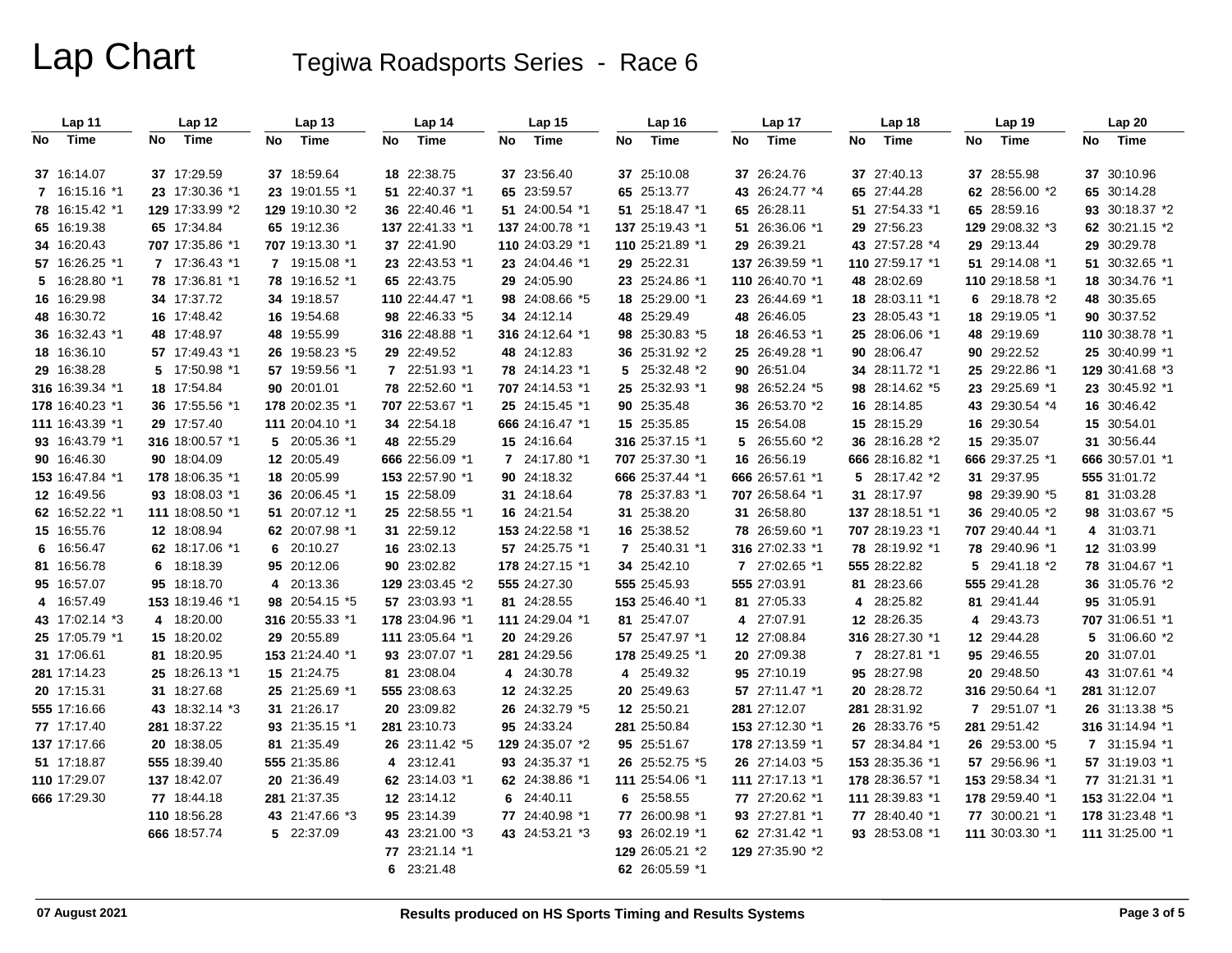|     | Lap21           | Lap 22          | Lap23           | Lap24             | Lap25           | Lap26           | Lap 27          | Lap28           | Lap 29          | <b>Lap 30</b>   |
|-----|-----------------|-----------------|-----------------|-------------------|-----------------|-----------------|-----------------|-----------------|-----------------|-----------------|
| No. | Time            | Time<br>No      | Time<br>No      | Time<br><b>No</b> | Time<br>No      | Time<br>No      | Time<br>No.     | Time<br>No      | Time<br>No      | Time<br>No      |
|     | 37 31:25.24     | 37 32:40.30     | 37 33:55.59     | 37 35:11.33       | 37 36:26.62     | 37 37:41.65     | 37 38:55.93     | 37 40:11.47     | 37 41:26.56     | 37 42:42.60     |
|     | 65 31:30.22     | 77 32:41.59 *2  | 65 34:01.59     | 36 35:12.45 *3    | 78 36:27.63 *2  | 20 37:45.26 *1  | 65 39:00.99     | 62 40:12.99 *3  | 81 41:28.93 *1  | 4 42:42.80 *1   |
|     | 93 31:42.89 *2  | 57 32:42.15 *2  | 77 34:02.15 *2  | $5$ 35:14.52 $*3$ | 98 36:29.93 *6  | 65 37:46.57     | 20 39:04.23 *1  | 31 40:13.05 *1  | 555 41:29.28 *1 | 12 42:43.33 *1  |
|     | 62 31:44.94 *2  | 65 32:45.28     | 316 34:02.88 *2 | 65 35:17.04       | 707 36:31.50 *2 | 78 37:48.42 *2  | 78 39:08.52 *2  | 43 40:14.99 *6  | 95 41:29.82 *1  | 95 42:48.27 *1  |
|     | 29 31:46.67     | 153 32:45.72 *2 | 7 34:03.87 *2   | 26 35:18.93 *6    | 65 36:31.63     | 98 37:51.60 *6  | 707 39:13.72 *2 | 666 40:15.96 *2 | 23 41:30.83 *2  | 81 42:48.50 *1  |
|     | 18 31:50.08 *1  | 178 32:46.78 *2 | 57 34:05.45 *2  | 129 35:22.24 *4   | 36 36:33.14 *3  | 707 37:52.75 *2 | 98 39:13.95 *6  | 65 40:16.21     | 31 41:31.58 *1  | 555 42:48.69 *1 |
|     | 48 31:51.43     | 111 32:47.09 *2 | 178 34:10.29 *2 | 77 35:22.34 *2    | 5 36:35.82 *3   | 36 37:54.29 *3  | 26 39:16.52 *6  | 93 40:18.14 *3  | 65 41:32.12     | 65 42:49.01     |
|     | 90 31:52.01     | 137 32:49.88 *4 | 153 34:11.03 *2 | 316 35:25.62 *2   | 26 36:37.82 *6  | 5 37:56.10 *3   | 36 39:16.69 *3  | 20 40:22.37 *1  | 666 41:35.86 *2 | 31 42:51.76 *1  |
|     | 51 31:52.68 *1  | 29 33:02.85     | 111 34:11.33 *2 | 7 35:26.07 *2     | 77 36:43.68 *2  | 26 37:56.78 *6  | 5 39:17.36 *3   | 78 40:28.45 *2  | 129 41:36.82 *5 | 23 42:52.92 *2  |
|     | 110 31:57.11 *1 | 18 33:05.46 *1  | 137 34:11.40 *4 | 57 35:26.98 *2    | 281 36:45.93 *1 | 77 38:03.33 *2  | 18 39:23.19 *1  | 707 40:33.52 *2 | 62 41:37.53 *3  | 666 42:55.19 *2 |
|     | 25 31:57.55 *1  | 90 33:08.34     | 43 34:12.72 *5  | 137 35:31.13 *4   | 316 36:47.83 *2 | 281 38:05.77 *1 | 77 39:23.73 *2  | 98 40:34.48 *6  | 20 41:41.32 *1  | 20 42:59.93 *1  |
|     | 16 32:02.36     | 48 33:08.54     | 29 34:18.72     | 178 35:32.69 *2   | 7 36:48.58 *2   | 18 38:07.26 *1  | 29 39:25.56     | 26 40:35.94 *6  | 93 41:42.36 *3  | 62 43:01.96 *3  |
|     | 23 32:06.17 *1  | 62 33:10.24 *2  | 18 34:20.45 *1  | 111 35:35.20 *2   | 57 36:49.37 *2  | 137 38:08.98 *4 | 281 39:27.53 *1 | 36 40:38.67 *3  | 43 41:44.33 *6  | 93 43:06.82 *3  |
|     | 15 32:13.18     | 93 33:11.21 *2  | 90 34:23.20     | 29 35:35.41       | 137 36:49.60 *4 | 29 38:09.54     | 137 39:28.12 *4 | 5 40:38.84 *3   | 78 41:48.29 *2  | 78 43:08.49 *2  |
|     | 129 32:15.44 *3 | 51 33:11.40 *1  | 48 34:24.72     | 153 35:35.76 *2   | 18 36:51.61 *1  | 316 38:09.93 *2 | 48 39:29.08     | 18 40:39.18 *1  | 707 41:54.14 *2 | 18 43:09.87 *1  |
|     | 31 32:15.98     | 25 33:14.44 *1  | 51 34:30.83 *1  | 18 35:35.85 *1    | 29 36:52.82     | 7 38:11.63 *2   | 316 39:31.37 *2 | 29 40:41.86     | 18 41:54.68 *1  | 129 43:10.87 *5 |
|     | 666 32:16.22 *1 | 110 33:15.85 *1 | 25 34:31.20 *1  | 90 35:37.55       | 90 36:52.97     | 57 38:12.28 *2  | 57 39:34.79 *2  | 77 40:44.39 *2  | 26 41:55.22 *6  | 43 43:13.88 *6  |
|     | 555 32:19.57    | 16 33:17.39     | 16 34:32.79     | 48 35:40.56       | 178 36:55.17 *2 | 48 38:12.98     | 7 39:35.15 *2   | 48 40:45.94     | 98 41:56.09 *6  | 26 43:14.09 *6  |
|     | 4 32:21.87      | 23 33:26.71 *1  | 62 34:34.60 *2  | 43 35:42.66 *5    | 129 36:56.90 *4 | 178 38:17.61 *2 | 16 39:38.58     | 137 40:47.76 *4 | 29 41:58.89     | 707 43:14.60 *2 |
|     | 81 32:22.25     | 15 33:31.74     | 110 34:34.77 *1 | 25 35:47.62 *1    | 48 36:56.91     | 111 38:21.46 *2 | 178 39:39.14 *2 | 281 40:48.97 *1 | 36 42:02.14 *3  | 29 43:14.90     |
|     | 12 32:22.75     | 31 33:35.17     | 93 34:36.93 *2  | 16 35:48.93       | 111 36:58.54 *2 | 153 38:22.53 *2 | 90 39:39.87     | 316 40:53.08 *2 | 48 42:02.24     | 98 43:15.96 *6  |
|     | 95 32:24.13     | 666 33:35.62 *1 | 23 34:47.10 *1  | 51 35:49.79 *1    | 153 36:59.18 *2 | 16 38:23.36     | 111 39:44.42 *2 | 16 40:53.75     | 5 42:04.39 *3   | 48 43:17.87     |
|     | 78 32:25.85 *1  | 555 33:37.74    | 15 34:50.52     | 110 35:52.88 *1   | 25 37:03.83 *1  | 90 38:24.53     | 25 39:44.89 *1  | 90 40:53.96     | 77 42:04.84 *2  | 90 43:23.08     |
|     | 98 32:25.88 *5  | 4 33:39.57      | 31 34:54.27     | 62 35:58.64 *2    | 16 37:05.15     | 51 38:26.30 *1  | 153 39:45.85 *2 | 57 40:56.52 *2  | 137 42:06.03 *4 | 36 43:23.55 *3  |
|     | 36 32:27.16 *2  | 12 33:40.76     | 666 34:54.59 *1 | 93 36:00.48 *2    | 51 37:06.99 *1  | 25 38:26.76 *1  | 51 39:46.15 *1  | 7 40:57.48 *2   | 281 42:07.78 *1 | 16 43:25.12     |
|     | 20 32:27.49     | 81 33:40.93     | 555 34:55.45    | 23 36:07.27 *1    | 110 37:10.78 *1 | 110 38:28.75 *1 | 110 39:46.58 *1 | 178 41:00.48 *2 | 90 42:07.91     | 137 43:25.48 *4 |
|     | 707 32:27.86 *1 | 95 33:42.47     | 4 34:56.55      | 15 36:09.31       | 43 37:14.13 *5  | 129 38:31.03 *4 | 129 40:03.64 *4 | 25 41:01.22 *1  | 16 42:08.95     | 77 43:26.18 *2  |
|     | 5 32:28.50 *2   | 78 33:47.00 *1  | 12 34:57.41     | 31 36:13.05       | 62 37:22.95 *2  | 43 38:43.24 *5  | 15 40:05.29     | 51 41:04.29 *1  | 316 42:14.82 *2 | 5 43:26.81 *3   |
|     | 281 32:31.63    | 129 33:47.78 *3 | 81 34:59.35     | 4 36:13.68        | 93 37:24.65 *2  | 15 38:46.60     | 4 40:06.58      | 110 41:05.58 *1 | 25 42:17.80 *1  | 281 43:28.05 *1 |
|     | 26 32:32.21 *5  | 98 33:47.90 *5  | 95 35:00.35     | 555 36:14.08      | 15 37:27.69     | 62 38:47.53 *2  | 12 40:08.72     | 111 41:07.58 *2 | 57 42:18.26 *2  | 25 43:33.60 *1  |
|     | 316 32:38.88 *1 | 20 33:48.13     | 20 35:07.27     | 12 36:15.22       | 23 37:28.29 *1  | 23 38:48.55 *1  | 23 40:09.38 *1  | 153 41:09.69 *2 | 7 42:19.30 *2   | 316 43:36.90 *2 |
|     | 7 32:39.28 *1   | 36 33:48.61 *2  | 78 35:07.70 *1  | 666 36:15.78 *1   | 4 37:31.61      | 4 38:48.83      | 555 40:09.95    | 15 41:24.21     | 178 42:22.58 *2 | 57 43:39.88 *2  |
|     | 43 32:39.89 *4  | 707 33:48.89 *1 | 98 35:09.37 *5  | 81 36:16.69       | 555 37:32.40    | 93 38:50.44 *2  | 81 40:10.46     | 4 41:24.42      | 51 42:22.68 *1  | 51 43:41.32 *1  |
|     |                 | 281 33:50.22    | 281 35:10.59    | 95 36:17.60       | 31 37:33.90     | 555 38:50.87    | 95 40:11.23     | 12 41:25.50     | 110 42:23.51 *1 | 7 43:42.21 *2   |
|     |                 | 5 33:51.39 *2   | 707 35:11.11 *1 | 20 36:26.06       | 12 37:34.03     | 12 38:51.06     |                 |                 | 111 42:30.01 *2 | 110 43:42.69 *1 |
|     |                 | 26 33:51.72 *5  |                 |                   | 81 37:34.69     | 81 38:52.57     |                 |                 | 153 42:31.74 *2 | 178 43:46.27 *2 |
|     |                 |                 |                 |                   | 95 37:35.45     | 95 38:53.34     |                 |                 | 15 42:42.32     | 111 43:52.63 *2 |
|     |                 |                 |                 |                   | 666 37:36.23 *1 | 31 38:53.53     |                 |                 |                 | 153 43:54.13 *2 |
|     |                 |                 |                 |                   |                 | 666 38:55.37 *1 |                 |                 |                 |                 |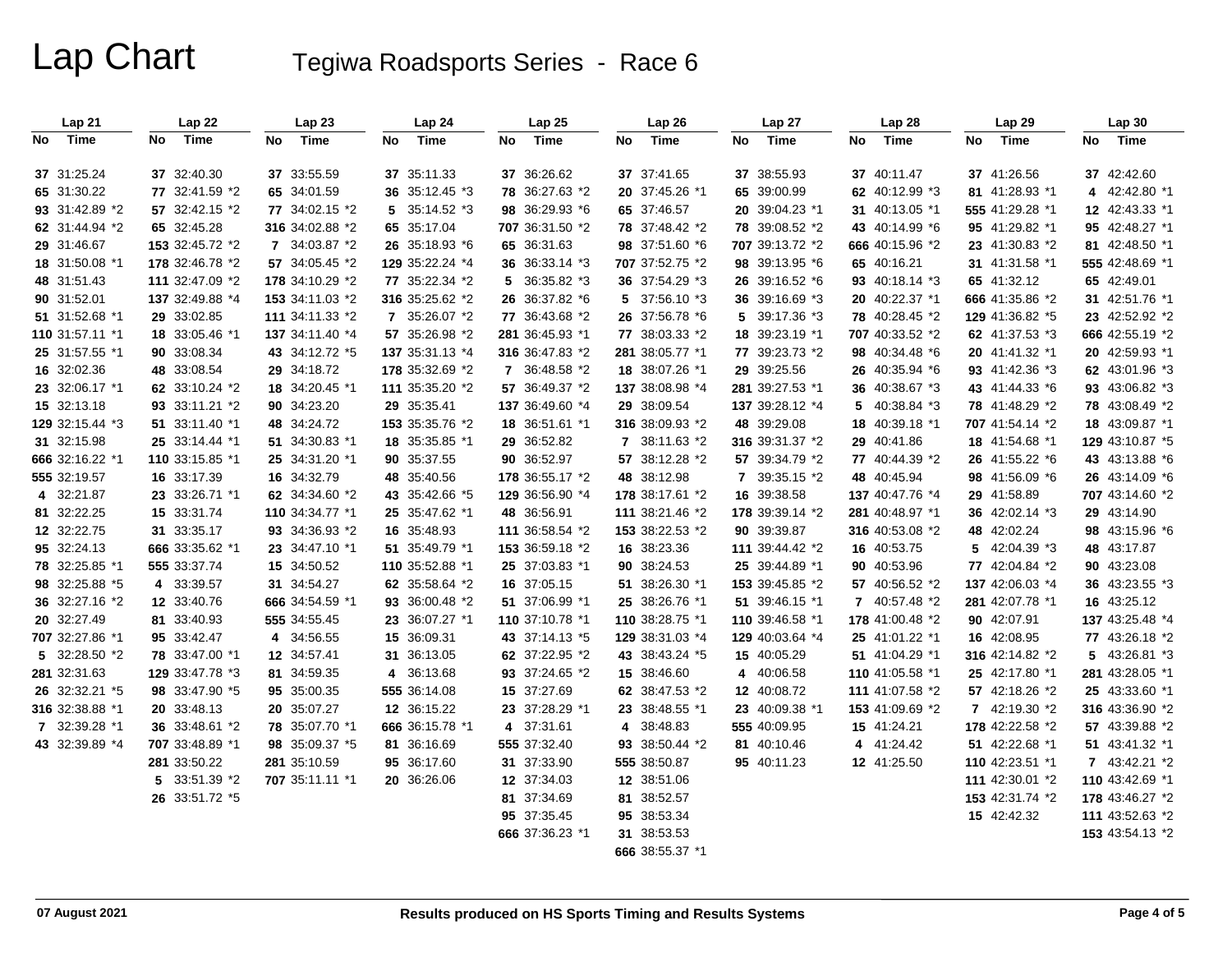| Lap 31          | Lap 32          | <b>Lap 33</b>     | Lap 34            | <b>Lap 35</b>     | Lap 36            | Lap 37            | Lap 38            | Lap 39            | Lap 40            |
|-----------------|-----------------|-------------------|-------------------|-------------------|-------------------|-------------------|-------------------|-------------------|-------------------|
| No Time         | No Time         | <b>Time</b><br>No | <b>Time</b><br>No | <b>Time</b><br>No | No<br><b>Time</b> | <b>Time</b><br>No | No<br><b>Time</b> | No<br><b>Time</b> | No<br><b>Time</b> |
|                 |                 |                   |                   |                   |                   |                   |                   |                   |                   |
| 37 43:56.93     | 37 45:14.56     |                   |                   |                   |                   |                   |                   |                   |                   |
| 15 44:01.33 *1  | 111 45:17.66 *3 |                   |                   |                   |                   |                   |                   |                   |                   |
| 4 44:01.76 *1   | 153 45:19.13 *3 |                   |                   |                   |                   |                   |                   |                   |                   |
| 12 44:02.00 *1  | 15 45:22.81 *1  |                   |                   |                   |                   |                   |                   |                   |                   |
| 65 44:05.19     | 4 45:22.82 *1   |                   |                   |                   |                   |                   |                   |                   |                   |
| 95 44:06.80 *1  | 12 45:22.91 *1  |                   |                   |                   |                   |                   |                   |                   |                   |
| 555 44:07.34 *1 | 65 45:24.95     |                   |                   |                   |                   |                   |                   |                   |                   |
| 81 44:07.97 *1  | 95 45:26.02 *1  |                   |                   |                   |                   |                   |                   |                   |                   |
| 31 44:11.34 *1  | 81 45:31.10 *1  |                   |                   |                   |                   |                   |                   |                   |                   |
| 23 44:12.55 *2  | 31 45:32.24 *1  |                   |                   |                   |                   |                   |                   |                   |                   |
| 666 44:14.37 *2 | 23 45:34.60 *2  |                   |                   |                   |                   |                   |                   |                   |                   |
| 20 44:18.51 *1  | 666 45:35.97 *2 |                   |                   |                   |                   |                   |                   |                   |                   |
| 62 44:26.41 *3  | 20 45:38.89 *1  |                   |                   |                   |                   |                   |                   |                   |                   |
| 18 44:26.50 *1  | 18 45:45.70 *1  |                   |                   |                   |                   |                   |                   |                   |                   |
| 78 44:29.00 *2  | 555 45:47.41 *1 |                   |                   |                   |                   |                   |                   |                   |                   |
| 29 44:33.06     | 29 45:52.98     |                   |                   |                   |                   |                   |                   |                   |                   |
| 93 44:34.62 *3  | 78 45:53.32 *2  |                   |                   |                   |                   |                   |                   |                   |                   |
| 48 44:35.54     | 48 45:53.57     |                   |                   |                   |                   |                   |                   |                   |                   |
| 26 44:36.77 *6  | 62 45:55.42 *3  |                   |                   |                   |                   |                   |                   |                   |                   |
| 707 44:37.75 *2 | 90 46:00.54     |                   |                   |                   |                   |                   |                   |                   |                   |
| 98 44:38.63 *6  | 26 46:00.84 *6  |                   |                   |                   |                   |                   |                   |                   |                   |
| 90 44:38.80     | 98 46:04.09 *6  |                   |                   |                   |                   |                   |                   |                   |                   |
| 16 44:44.35     | 16 46:04.92     |                   |                   |                   |                   |                   |                   |                   |                   |
| 129 44:45.56 *5 | 707 46:05.39 *2 |                   |                   |                   |                   |                   |                   |                   |                   |
| 137 44:45.58 *4 | 93 46:05.88 *3  |                   |                   |                   |                   |                   |                   |                   |                   |
| 36 44:46.11 *3  | 137 46:06.91 *4 |                   |                   |                   |                   |                   |                   |                   |                   |
| 43 44:46.75 *6  | 36 46:09.01 *3  |                   |                   |                   |                   |                   |                   |                   |                   |
| 77 44:47.20 *2  | 77 46:10.47 *2  |                   |                   |                   |                   |                   |                   |                   |                   |
| 281 44:48.24 *1 | 281 46:11.01 *1 |                   |                   |                   |                   |                   |                   |                   |                   |
| 5 44:49.30 *3   | 25 46:11.56 *1  |                   |                   |                   |                   |                   |                   |                   |                   |
| 25 44:51.15 *1  | 5 46:16.22 *3   |                   |                   |                   |                   |                   |                   |                   |                   |
| 51 45:01.18 *1  | 129 46:19.39 *5 |                   |                   |                   |                   |                   |                   |                   |                   |
| 316 45:02.80 *2 | 43 46:20.28 *6  |                   |                   |                   |                   |                   |                   |                   |                   |
| 110 45:02.91 *1 | 51 46:21.71 *1  |                   |                   |                   |                   |                   |                   |                   |                   |
| 57 45:03.99 *2  | 110 46:23.80 *1 |                   |                   |                   |                   |                   |                   |                   |                   |
| 7 45:06.34 *2   | 57 46:29.52 *2  |                   |                   |                   |                   |                   |                   |                   |                   |
| 178 45:09.72 *2 | 316 46:30.86 *2 |                   |                   |                   |                   |                   |                   |                   |                   |
|                 | 7 46:31.47 *2   |                   |                   |                   |                   |                   |                   |                   |                   |
|                 | 178 46:36.78 *2 |                   |                   |                   |                   |                   |                   |                   |                   |
|                 |                 |                   |                   |                   |                   |                   |                   |                   |                   |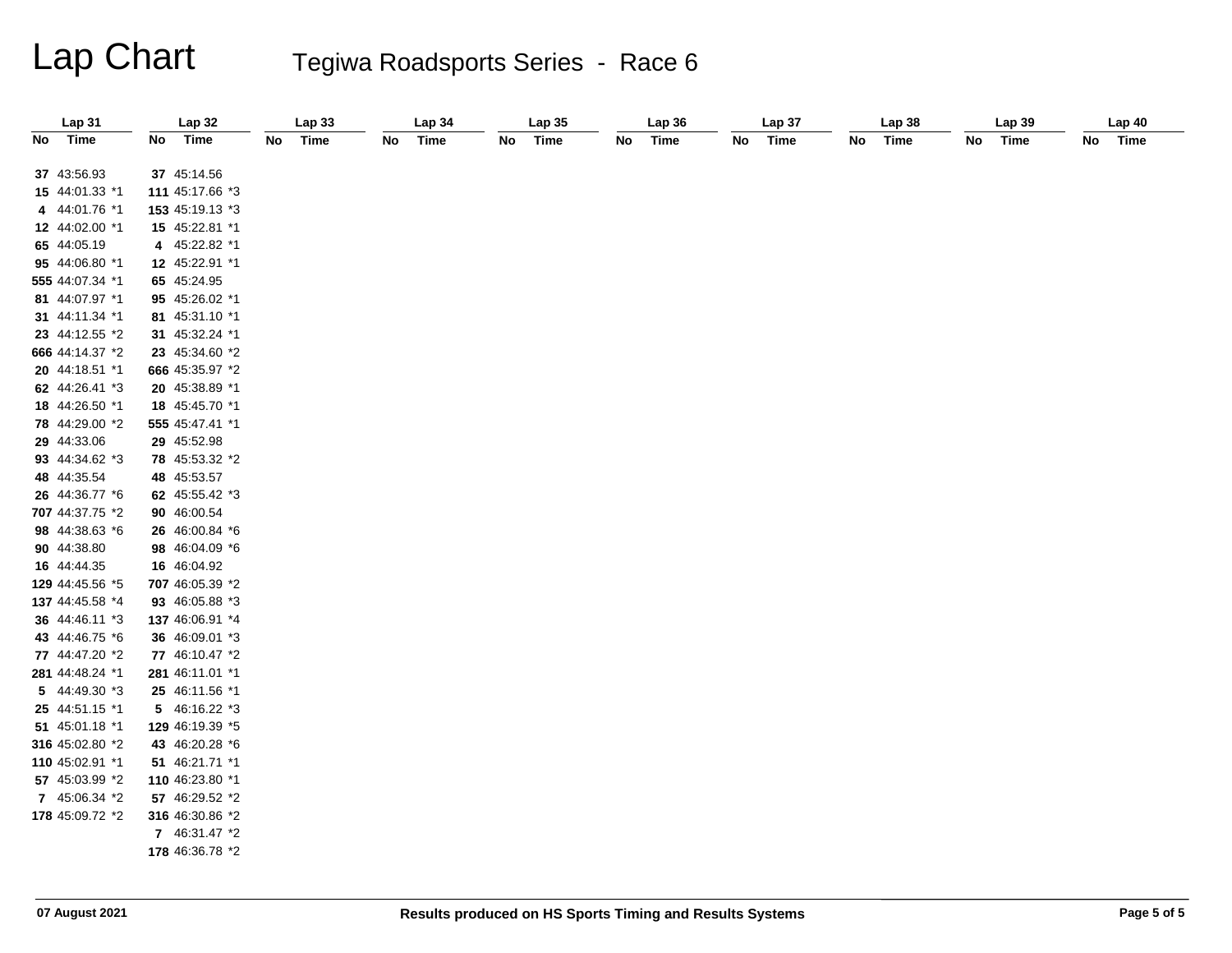## **Tegiwa Roadsports Series**

### **LAP TIMES - Race 6**

| 4              | <b>Chris FREEMAN</b>    |                        |                         |                         |                         |                |                            |                |                            |                          |                          |  |  |  |
|----------------|-------------------------|------------------------|-------------------------|-------------------------|-------------------------|----------------|----------------------------|----------------|----------------------------|--------------------------|--------------------------|--|--|--|
|                | Lap                     | $\sim$ 1               | $\overline{2}$          | $\overline{\mathbf{3}}$ | $\overline{4}$          | 5 <sub>5</sub> | $\overline{\phantom{0}}$ 6 | $\overline{7}$ | 8                          | $\overline{\phantom{a}}$ | $\overline{10}$          |  |  |  |
|                | $1 \quad$               | 3:54.41                | 1:18.39                 | 1:18.40                 | 1:17.43                 | 1:17.66        | 1:18.97                    | 1:17.99        | 1:18.09                    | 1:19.34                  | 1:18.15                  |  |  |  |
|                | 11                      | 1:18.66                | 1:22.51                 | 1:53.36                 | 2:59.05                 | 1:18.37        | 1:18.54                    | 1:18.59        | 1:17.91                    | 1:17.91                  | 1:19.98                  |  |  |  |
|                | 21                      | 1:18.16                | 1:17.70                 | 1:16.98                 | 1:17.13                 | 1:17.93        | 1:17.22                    | 1:17.75        | 1:17.84                    | 1:18.38                  | 1:18.96                  |  |  |  |
|                | 31                      | 1:21.06                |                         |                         |                         |                |                            |                |                            |                          |                          |  |  |  |
| 5              |                         | <b>Jamie McHUGH</b>    |                         |                         |                         |                |                            |                |                            |                          |                          |  |  |  |
|                | Lap                     | $\sim$ 1               | $\mathbf{2}$            | $\overline{\mathbf{3}}$ | $\sim$ 4                | 5 <sub>5</sub> | $\overline{\phantom{0}}$ 6 | $\overline{7}$ | $\overline{\phantom{a}}$ 8 | $\overline{\phantom{a}}$ | $\overline{\mathbf{10}}$ |  |  |  |
|                | $1 \quad$               | 4:04.35                | 1:23.21                 | 1:20.62                 | 1:20.62                 | 1:20.67        | 1:19.29                    | 1:35.36        | 1:21.42                    | 1:22.22                  | 1:21.04                  |  |  |  |
|                | 11                      | 1:22.18                | 2:14.38                 | 2:31.73                 | 2:55.39                 | 1:23.12        | 1:21.82                    | 1:23.76        | 1:25.42                    | 1:21.90                  | 1:22.89                  |  |  |  |
|                | 21                      | 1:23.13                | 1:21.30                 | 1:20.28                 | 1:21.26                 | 1:21.48        | 1:25.55                    | 1:22.42        | 1:22.49                    | 1:26.92                  |                          |  |  |  |
| 6              | <b>Phil DRYBURGH</b>    |                        |                         |                         |                         |                |                            |                |                            |                          |                          |  |  |  |
|                | Lap                     | $\sim$ $\sim$ 1.       | $\overline{\mathbf{2}}$ | $\overline{\mathbf{3}}$ | $\overline{4}$          | 5 <sub>5</sub> | $\overline{\phantom{0}}$ 6 | $\overline{7}$ | 8                          | $9^{\circ}$              | 10                       |  |  |  |
|                | $1 \quad$               | 3:56.64                | 1:18.65                 | 1:19.38                 | 1:17.92                 | 1:18.28        | 1:17.20                    | 1:16.75        | 1:16.78                    | 1:18.42                  | 1:18.29                  |  |  |  |
|                | 11                      | 1:18.16                | 1:21.92                 | 1:51.88                 | 3:11.21                 | 1:18.63        | 1:18.44                    | 3:20.23        |                            |                          |                          |  |  |  |
| $\overline{7}$ | <b>Mathew MANDIPIRA</b> |                        |                         |                         |                         |                |                            |                |                            |                          |                          |  |  |  |
|                | Lap                     | $\sim$ 1               | $\mathbf{2}$            | $\overline{\mathbf{3}}$ | $\overline{4}$          | 5 <sub>5</sub> | $\overline{\phantom{0}}$ 6 | $\overline{7}$ | $\overline{\phantom{a}}$ 8 | $9^{\circ}$              | 10                       |  |  |  |
|                | 1                       | 4:03.41                | 1:22.05                 | 1:21.55                 | 1:20.48                 | 1:23.00        | 1:20.56                    | 1:20.31        | 1:21.38                    | 1:20.94                  | 1:21.48                  |  |  |  |
|                | 11                      | 1:21.27                | 1:38.65                 | 3:36.85                 | 1:25.87                 | 1:22.51        | 1:22.34                    | 1:25.16        | 1:23.26                    | 1:24.87                  | 1:23.34                  |  |  |  |
|                | 21                      | 1:24.59                | 1:22.20                 | 1:22.51                 | 1:23.05                 | 1:23.52        | 1:22.33                    | 1:21.82        | 1:22.91                    | 1:24.13                  | 1:25.13                  |  |  |  |
| 12             | <b>Liam CRILLY</b>      |                        |                         |                         |                         |                |                            |                |                            |                          |                          |  |  |  |
|                | Lap                     | $\sim$ 1               | $\mathbf{2}$            | $\overline{\mathbf{3}}$ | $\overline{4}$          | $5^{\circ}$    | $\overline{\phantom{0}}$ 6 | $\overline{7}$ | 8                          | - 9                      | $\overline{10}$          |  |  |  |
|                | 1                       | 3:53.72                | 1:17.90                 | 1:16.63                 | 1:17.90                 | 1:19.09        | 1:17.05                    | 1:17.20        | 1:16.78                    | 1:17.85                  | 1:17.85                  |  |  |  |
|                | 11                      | 1:17.59                | 1:19.38                 | 1:56.55                 | 3:08.63                 | 1:18.13        | 1:17.96                    | 1:18.63        | 1:17.51                    | 1:17.93                  | 1:19.71                  |  |  |  |
|                | 21                      | 1:18.76                | 1:18.01                 | 1:16.65                 | 1:17.81                 | 1:18.81        | 1:17.03                    | 1:17.66        | 1:16.78                    | 1:17.83                  | 1:18.67                  |  |  |  |
|                | 31                      | 1:20.91                |                         |                         |                         |                |                            |                |                            |                          |                          |  |  |  |
| 15             |                         | <b>Colin GILLESPIE</b> |                         |                         |                         |                |                            |                |                            |                          |                          |  |  |  |
|                |                         | Lap 1                  | -2                      | $3 -$                   | $\sim$ 4 $\sim$         |                | $5 - 1$                    | 7 <sup>7</sup> | 8.                         | 9                        | 10 <sub>1</sub>          |  |  |  |
|                | $\mathbf{1}$            | 3:52.49                | 1:17.80                 | 1:16.91                 | 1:18.49                 | 1:19.19        | 1:18.23                    | 1:17.19        | 1:18.18                    | 1:18.91                  | 1:19.74                  |  |  |  |
|                | 11                      | 1:18.63                | 1:24.26                 | 3:04.73                 | 1:33.34                 | 1:18.55        | 1:19.21                    | 1:18.23        | 1:21.21                    | 1:19.78                  | 1:18.94                  |  |  |  |
|                | 21                      | 1:19.17                | 1:18.56                 | 1:18.78                 | 1:18.79                 | 1:18.38        | 1:18.91                    | 1:18.69        | 1:18.92                    | 1:18.11                  | 1:19.01                  |  |  |  |
|                | 31                      | 1:21.48                |                         |                         |                         |                |                            |                |                            |                          |                          |  |  |  |
| 16             |                         | <b>Nick VAUGHAN</b>    |                         |                         |                         |                |                            |                |                            |                          |                          |  |  |  |
|                | Lap                     | $\sim$ 1               | $2^{\circ}$             | $\overline{\mathbf{3}}$ | $\overline{\mathbf{4}}$ | 5 <sub>1</sub> | $\overline{\phantom{0}}$ 6 | $\mathbf{7}$   | 8                          | 9                        | 10                       |  |  |  |
|                | 1                       | 3:50.56                | 1:17.25                 | 1:14.78                 | 1:14.44                 | 1:15.44        | 1:14.89                    | 1:14.84        | 1:14.94                    | 1:18.65                  | 1:17.08                  |  |  |  |
|                | 11                      | 1:17.11                | 1:18.44                 | 2:06.26                 | 3:07.45                 | 1:19.41        | 1:16.98                    | 1:17.67        | 1:18.66                    | 1:15.69                  | 1:15.88                  |  |  |  |
|                | 21                      | 1:15.94                | 1:15.03                 | 1:15.40                 | 1:16.14                 | 1:16.22        | 1:18.21                    | 1:15.22        | 1:15.17                    | 1:15.20                  | 1:16.17                  |  |  |  |
|                | 31                      | 1:19.23                | 1:20.57                 |                         |                         |                |                            |                |                            |                          |                          |  |  |  |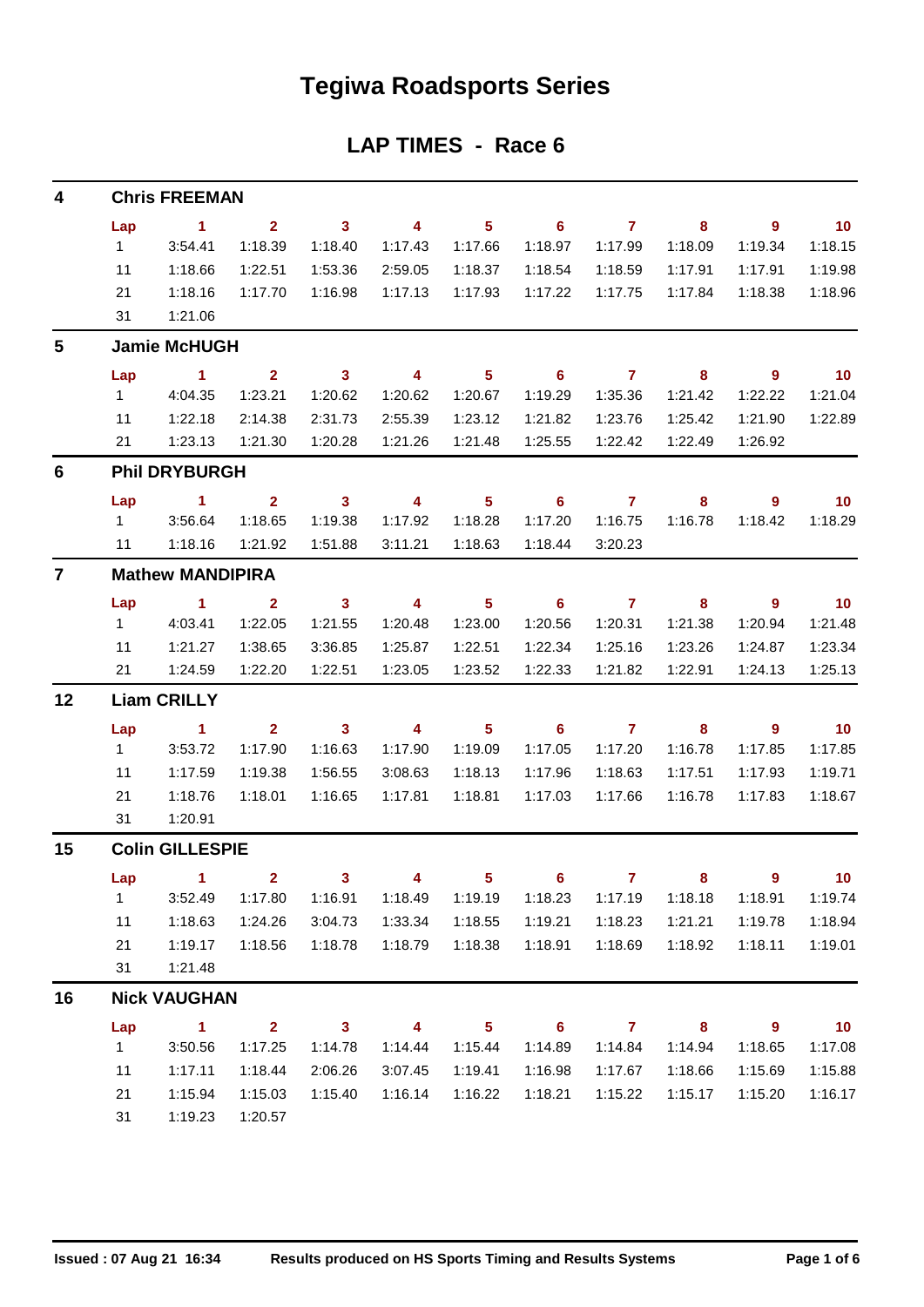| 18 | <b>Justin MIDDLETON</b> |                       |                         |                         |                         |                            |                            |                |                         |                            |                             |  |  |
|----|-------------------------|-----------------------|-------------------------|-------------------------|-------------------------|----------------------------|----------------------------|----------------|-------------------------|----------------------------|-----------------------------|--|--|
|    | Lap                     | $\sim$ 1              | $\overline{2}$          | $\overline{\mathbf{3}}$ | $\overline{\mathbf{4}}$ | $5^{\circ}$                | $\overline{\phantom{0}}$ 6 | $\overline{7}$ | $\overline{\mathbf{8}}$ | $\overline{\phantom{a}}$   | $\overline{10}$             |  |  |
|    | $1 -$                   | 3:49.99               | 1:15.83                 | 1:17.43                 | 1:15.11                 | 1:16.39                    | 1:15.37                    | 1:16.45        | 1:15.44                 | 1:17.05                    | 1:18.21                     |  |  |
|    | 11                      | 1:18.83               | 1:18.74                 | 2:11.15                 | 2:32.76                 | 2:50.25                    | 1:17.53                    | 1:16.58        | 1:15.94                 | 1:15.71                    | 1:15.32                     |  |  |
|    | 21                      | 1:15.38               | 1:14.99                 | 1:15.40                 | 1:15.76                 | 1:15.65                    | 1:15.93                    | 1:15.99        | 1:15.50                 | 1:15.19                    | 1:16.63                     |  |  |
|    | 31                      | 1:19.20               |                         |                         |                         |                            |                            |                |                         |                            |                             |  |  |
| 20 |                         | <b>Nick GOUGH</b>     |                         |                         |                         |                            |                            |                |                         |                            |                             |  |  |
|    | Lap                     | $\sim$ 1              | $\overline{2}$          | $\overline{\mathbf{3}}$ | $\overline{4}$          | $\overline{\phantom{0}}$ 5 | $\overline{\phantom{a}}$ 6 | $\overline{7}$ | $\overline{\mathbf{8}}$ | $\overline{\phantom{a}}$ 9 | $\overline{\phantom{0}}$ 10 |  |  |
|    | 1                       | 3:58.33               | 1:21.01                 | 1:18.81                 | 1:18.73                 | 1:19.39                    | 1:19.37                    | 1:19.62        | 1:20.44                 | 1:19.46                    | 1:21.27                     |  |  |
|    | 11                      | 1:18.88               | 1:22.74                 | 2:58.44                 | 1:33.33                 | 1:19.44                    | 1:20.37                    | 1:19.75        | 1:19.34                 | 1:19.78                    | 1:18.51                     |  |  |
|    | 21                      | 1:20.48               | 1:20.64                 | 1:19.14                 | 1:18.79                 | 1:19.20                    | 1:18.97                    | 1:18.14        | 1:18.95                 | 1:18.61                    | 1:18.58                     |  |  |
|    | 31                      | 1:20.38               |                         |                         |                         |                            |                            |                |                         |                            |                             |  |  |
| 23 |                         | <b>Matt CREED</b>     |                         |                         |                         |                            |                            |                |                         |                            |                             |  |  |
|    | Lap                     | $\sim$ 1              | $\overline{2}$          | $\overline{\mathbf{3}}$ | $\overline{\mathbf{4}}$ | $\overline{\phantom{0}}$ 5 | $\overline{\phantom{0}}$ 6 | $\overline{7}$ | $\overline{\mathbf{8}}$ | - 9                        | $\overline{\phantom{0}}$ 10 |  |  |
|    | 1                       | 4:01.62               | 1:23.05                 | 1:22.38                 | 1:20.79                 | 1:20.31                    | 1:19.45                    | 1:19.32        | 1:19.99                 | 1:20.45                    | 1:21.55                     |  |  |
|    | 11                      | 1:21.45               | 1:31.19                 | 3:41.98                 | 1:20.93                 | 1:20.40                    | 1:19.83                    | 1:20.74        | 1:20.26                 | 1:20.23                    | 1:20.25                     |  |  |
|    | 21                      | 1:20.54               | 1:20.39                 | 1:20.17                 | 1:21.02                 | 1:20.26                    | 1:20.83                    | 1:21.45        | 1:22.09                 | 1:19.63                    | 1:22.05                     |  |  |
| 25 |                         | <b>Darren BALL</b>    |                         |                         |                         |                            |                            |                |                         |                            |                             |  |  |
|    | Lap                     | $\sim$ $-1$           | $\overline{\mathbf{2}}$ | $\sim$ 3                | $\overline{\mathbf{4}}$ | $\overline{\phantom{0}}$ 5 | $\overline{\phantom{a}}$ 6 |                | $\overline{\mathbf{8}}$ | 9                          | $\overline{10}$             |  |  |
|    | $1 \quad \blacksquare$  | 3:59.71               | 1:23.15                 | 2:45.57                 | 1:16.73                 | 1:16.90                    | 1:15.84                    | 1:17.29        | 1:16.70                 | 1:17.11                    | 1:16.79                     |  |  |
|    | 11                      | 1:20.34               | 2:59.56                 | 1:32.86                 | 1:16.90                 | 1:17.48                    | 1:16.35                    | 1:16.78        | 1:16.80                 | 1:18.13                    | 1:16.56                     |  |  |
|    | 21                      | 1:16.89               | 1:16.76                 | 1:16.42                 | 1:16.21                 | 1:22.93                    | 1:18.13                    | 1:16.33        | 1:16.58                 | 1:15.80                    | 1:17.55                     |  |  |
|    | 31                      | 1:20.41               |                         |                         |                         |                            |                            |                |                         |                            |                             |  |  |
| 26 |                         | <b>Jonathan HAYES</b> |                         |                         |                         |                            |                            |                |                         |                            |                             |  |  |
|    | Lap                     | $\sim$ 1 2            |                         | $\overline{\mathbf{3}}$ | $\overline{\mathbf{4}}$ | $\overline{\phantom{0}}$ 5 | $\overline{\phantom{a}}$ 6 | $\overline{7}$ | $\overline{\mathbf{8}}$ | $9^{\circ}$                | $\overline{10}$             |  |  |
|    | $1 \quad \blacksquare$  | 3:57.44               | 1:18.14                 | 1:18.70                 | 1:19.24                 | 1:20.28                    | 1:19.89                    | 1:23.65        | 8:00.89                 | 3:13.19                    | 1:21.37                     |  |  |
|    | 11                      | 1:19.96               | 1:21.28                 | 1:19.73                 | 1:19.24                 | 1:20.38                    | 1:18.83                    | 1:19.51        | 1:27.21                 | 1:18.89                    | 1:18.96                     |  |  |
|    | 21                      | 1:19.74               | 1:19.42                 | 1:19.28                 | 1:18.87                 | 1:22.68                    | 1:24.07                    |                |                         |                            |                             |  |  |
| 29 | <b>Matthew WEYMOUTH</b> |                       |                         |                         |                         |                            |                            |                |                         |                            |                             |  |  |
|    | Lap                     | $\blacktriangleleft$  | $\mathbf{2}$            | $\mathbf{3}$            | $\overline{4}$          | 5 <sub>5</sub>             | $\overline{\phantom{0}}$ 6 | $\overline{7}$ | 8                       | $\overline{9}$             | 10                          |  |  |
|    | 1                       | 3:51.22               | 1:17.33                 | 1:15.58                 | 1:16.10                 | 1:16.49                    | 1:15.87                    | 1:17.09        | 1:16.11                 | 1:17.57                    | 1:17.42                     |  |  |
|    | 11                      | 1:17.50               | 1:19.12                 | 2:58.49                 | 1:53.63                 | 1:16.38                    | 1:16.41                    | 1:16.90        | 1:17.02                 | 1:17.21                    | 1:16.34                     |  |  |
|    | 21                      | 1:16.89               | 1:16.18                 | 1:15.87                 | 1:16.69                 | 1:17.41                    | 1:16.72                    | 1:16.02        | 1:16.30                 | 1:17.03                    | 1:16.01                     |  |  |
|    | 31                      | 1:18.16               | 1:19.92                 |                         |                         |                            |                            |                |                         |                            |                             |  |  |
| 30 |                         | <b>Mike MARAIS</b>    |                         |                         |                         |                            |                            |                |                         |                            |                             |  |  |
|    | Lap                     | $\blacktriangleleft$  | $\overline{2}$          | 3 <sup>1</sup>          | $\overline{4}$          | 5                          | 6 <sup>1</sup>             | $\mathbf{7}$   | 8                       | 9                          | 10                          |  |  |
|    | $1 \quad$               | 4:01.26               | 1:22.82                 | 1:21.64                 | 1:19.14                 |                            |                            |                |                         |                            |                             |  |  |
| 31 |                         | <b>Andy CHAPMAN</b>   |                         |                         |                         |                            |                            |                |                         |                            |                             |  |  |
|    | Lap                     | $\blacktriangleleft$  | $\overline{2}$          | 3 <sup>1</sup>          | $\overline{4}$          | 5 <sup>5</sup>             | $6\phantom{1}6$            | $\overline{7}$ | 8                       | $\overline{9}$             | 10                          |  |  |
|    | $\mathbf{1}$            | 3:55.71               | 1:19.03                 | 1:18.76                 | 1:18.40                 | 1:19.84                    | 1:18.23                    | 1:18.73        | 1:18.21                 | 1:19.96                    | 1:20.16                     |  |  |
|    | 11                      | 1:19.58               | 1:21.07                 | 2:58.49                 | 1:32.95                 | 1:19.52                    | 1:19.56                    | 1:20.60        | 1:19.17                 | 1:19.98                    | 1:18.49                     |  |  |
|    | 21<br>31                | 1:19.54<br>1:20.90    | 1:19.19                 | 1:19.10                 | 1:18.78                 | 1:20.85                    | 1:19.63                    | 1:19.52        | 1:18.53                 | 1:20.18                    | 1:19.58                     |  |  |
|    |                         |                       |                         |                         |                         |                            |                            |                |                         |                            |                             |  |  |
| 32 |                         | <b>Leon BIDGWAY</b>   |                         |                         |                         |                            |                            |                |                         |                            |                             |  |  |
|    | Lap                     | $\blacktriangleleft$  | $\overline{2}$          | 3 <sup>1</sup>          | $\overline{4}$          | 5 <sup>5</sup>             | $6^{\circ}$                | $\mathbf{7}$   | 8                       | 9                          | 10                          |  |  |
|    | $1 \quad \Box$          | 3:50.89               | 1:16.55                 | 1:14.39                 | 1:13.94                 | 1:16.06                    | 1:16.62                    | 1:15.12        | 1:14.80                 | 1:18.05                    |                             |  |  |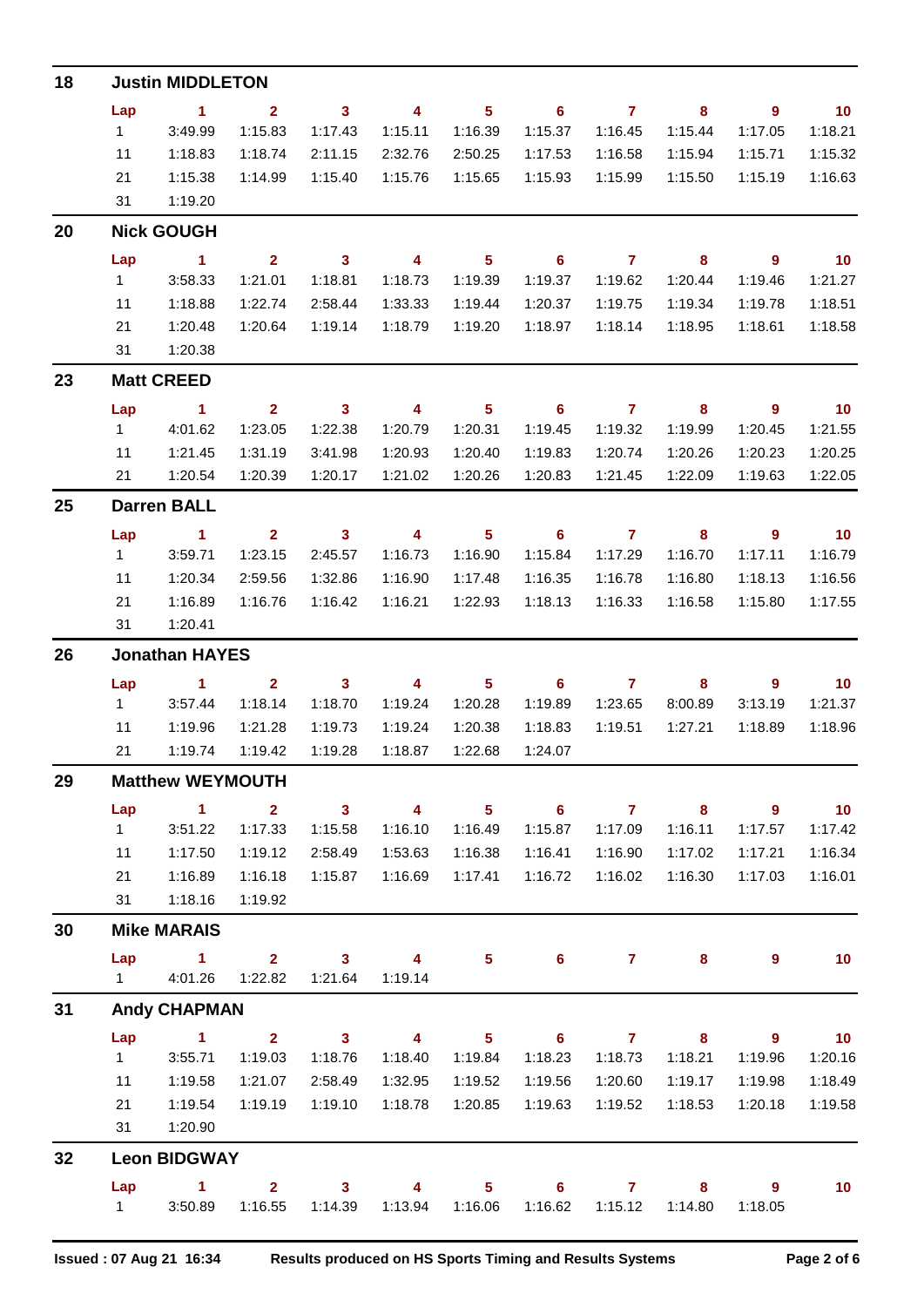| 34 | <b>David GRIFFIN</b>     |                                                 |                         |                                    |                         |                            |                            |                |           |                            |                                        |  |  |  |
|----|--------------------------|-------------------------------------------------|-------------------------|------------------------------------|-------------------------|----------------------------|----------------------------|----------------|-----------|----------------------------|----------------------------------------|--|--|--|
|    | Lap                      | $\blacktriangleleft$                            | 2 <sup>1</sup>          | 3                                  | $\overline{\mathbf{4}}$ | 5 <sup>1</sup>             | $6\phantom{1}$             | $\overline{7}$ | 8         | 9                          | 10 <sub>1</sub>                        |  |  |  |
|    | $1 \quad$                | 3:49.16                                         | 1:13.89                 | 1:14.23                            | 1:14.92                 | 1:14.37                    | 1:14.40                    | 1:15.02        | 1:16.53   | 1:17.25                    | 1:15.23                                |  |  |  |
|    | 11                       | 1:15.43                                         | 1:17.29                 | 1:40.85                            | 3:35.61                 | 1:17.96                    | 1:29.96                    | 2:29.62        |           |                            |                                        |  |  |  |
| 35 |                          | <b>Daniel CREGO</b>                             |                         |                                    |                         |                            |                            |                |           |                            |                                        |  |  |  |
|    | Lap                      | 1                                               | $\overline{2}$          | $\mathbf{3}$                       | $\overline{\mathbf{4}}$ | 5 <sup>5</sup>             | 6                          | $\overline{7}$ | 8         | $\overline{9}$             | 10 <sub>1</sub>                        |  |  |  |
|    |                          | 1 4:05.22                                       | 1:23.87                 | 1:22.07                            | 1:22.53                 | 1:22.69                    | 1:23.72                    | 1:22.46        | 1:22.47   | 1:23.12                    |                                        |  |  |  |
| 36 |                          | <b>Sam McKEE</b>                                |                         |                                    |                         |                            |                            |                |           |                            |                                        |  |  |  |
|    | Lap                      | $\sim$ 1                                        | $\overline{2}$          | $\overline{\mathbf{3}}$            | $\overline{\mathbf{4}}$ | 5 <sup>1</sup>             | $\overline{\phantom{0}}$ 6 | $\overline{7}$ | 8         | $9^{\circ}$                | $-10$                                  |  |  |  |
|    | $1 -$                    | 4:04.08                                         | 1:24.62                 | 1:23.02                            | 1:22.57                 | 1:22.64                    | 1:22.16                    | 1:23.73        | 1:22.57   | 1:23.53                    | 1:23.51                                |  |  |  |
|    | 11                       | 1:23.13                                         | 2:10.89                 | 2:34.01                            | 2:51.46                 | 1:21.78                    | 1:22.58                    | 1:23.77        | 1:25.71   | 1:21.40                    | 1:21.45                                |  |  |  |
|    | 21                       | 1:23.84                                         | 1:20.69                 | 1:21.15                            | 1:22.40                 | 1:21.98                    | 1:23.47                    | 1:21.41        | 1:22.56   | 1:22.90                    |                                        |  |  |  |
| 37 |                          | <b>Andy MARSTON</b>                             |                         |                                    |                         |                            |                            |                |           |                            |                                        |  |  |  |
|    | Lap                      | $\blacktriangleleft$                            | $\overline{2}$          | $\mathbf{3}$                       | $\overline{\mathbf{4}}$ | 5 <sup>5</sup>             | 6                          | $\overline{7}$ | 8         | $\overline{9}$             | 10                                     |  |  |  |
|    | 1                        | 3:46.12                                         | 1:13.98                 | 1:13.32                            | 1:14.45                 | 1:14.30                    | 1:13.51                    | 1:14.32        | 1:17.78   | 1:15.75                    | 1:14.92                                |  |  |  |
|    | 11                       | 1:15.62                                         | 1:15.52                 | 1:30.05                            | 3:42.26                 | 1:14.50                    | 1:13.68                    | 1:14.68        | 1:15.37   | 1:15.85                    | 1:14.98                                |  |  |  |
|    | 21                       | 1:14.28                                         | 1:15.06                 | 1:15.29                            | 1:15.74                 | 1:15.29                    | 1:15.03                    | 1:14.28        | 1:15.54   | 1:15.09                    | 1:16.04                                |  |  |  |
|    | 1:14.33<br>1:17.63<br>31 |                                                 |                         |                                    |                         |                            |                            |                |           |                            |                                        |  |  |  |
| 43 | <b>Mike OLDKNOW</b>      |                                                 |                         |                                    |                         |                            |                            |                |           |                            |                                        |  |  |  |
|    | Lap                      | $\blacktriangleleft$                            | $\overline{2}$          | $\mathbf{3}$                       | $\overline{4}$          | 5 <sup>1</sup>             | 6                          | $\mathbf{7}$   | 8         | 9                          | 10                                     |  |  |  |
|    | 1                        | 4:15.67                                         | 1:30.03                 | 1:39.16                            | 1:53.52                 | 3:04.09                    | 1:35.04                    | 1:33.32        | 1:31.31   | 1:30.00                    | 3:15.52                                |  |  |  |
|    | 11                       | 1:33.34                                         | 1:32.21                 | 1:31.56                            | 1:32.51                 | 1:33.26                    | 1:37.07                    | 1:32.28        | 1:32.83   | 1:29.94                    | 1:31.47                                |  |  |  |
|    | 21                       | 1:29.11                                         | 1:31.75                 | 1:29.34                            | 1:29.55                 | 1:32.87                    | 1:33.53                    |                |           |                            |                                        |  |  |  |
| 48 |                          | <b>Tony RODGERS</b>                             |                         |                                    |                         |                            |                            |                |           |                            |                                        |  |  |  |
|    | Lap                      | $\blacktriangleleft$                            | $\overline{2}$          | $\mathbf{3}$                       | $\overline{4}$          | 5 <sup>5</sup>             | 6                          | $\overline{7}$ | 8         | 9                          | 10                                     |  |  |  |
|    | 1                        | 3:50.71                                         | 1:15.37                 | 1:14.69                            | 1:14.75                 | 1:17.39                    | 1:15.27                    | 1:15.12        | 1:14.59   | 1:18.38                    | 1:18.44                                |  |  |  |
|    | 11                       | 1:16.01                                         | 1:18.25                 | 2:07.02                            | 2:59.30                 | 1:17.54                    | 1:16.66                    | 1:16.56        | 1:16.64   | 1:17.00                    | 1:15.96                                |  |  |  |
|    | 21                       | 1:15.78                                         | 1:17.11                 | 1:16.18                            | 1:15.84                 | 1:16.35                    | 1:16.07                    | 1:16.10        | 1:16.86   | 1:16.30                    | 1:15.63                                |  |  |  |
|    |                          | 31  1:17.67  1:18.03                            |                         |                                    |                         |                            |                            |                |           |                            |                                        |  |  |  |
| 51 | <b>Nathalie McGLOIN</b>  |                                                 |                         |                                    |                         |                            |                            |                |           |                            |                                        |  |  |  |
|    | Lap                      | $\overline{1}$ $\overline{2}$                   |                         |                                    | $3 \t 4$                | $\overline{\phantom{a}}$ 5 |                            | $6$ $7$ $8$    |           | $\overline{\phantom{a}}$ 9 | $\overline{\mathbf{10}}$               |  |  |  |
|    | $1 -$                    | 3:58.08                                         | 1:19.37                 | 1:19.66                            | 1:19.57                 | 1:20.79                    | 1:18.76                    | 1:20.81        | 1:20.30   | 1:20.46                    | 1:22.75                                |  |  |  |
|    | 11                       | 1:18.32                                         | 2:48.25                 | 2:33.25                            | 1:20.17                 | 1:17.93                    | 1:17.59                    | 1:18.27        | 1:19.75   | 1:18.57                    | 1:20.03                                |  |  |  |
|    | 21                       | 1:18.72                                         | 1:19.43                 | 1:18.96                            | 1:17.20                 | 1:19.31                    | 1:19.85                    | 1:18.14        | 1:18.39   | 1:18.64                    | 1:19.86                                |  |  |  |
|    |                          | 31  1:20.53                                     |                         |                                    |                         |                            |                            |                |           |                            |                                        |  |  |  |
| 57 |                          | <b>Jonathan ATKINSON</b>                        |                         |                                    |                         |                            |                            |                |           |                            |                                        |  |  |  |
|    | Lap                      | $\overline{\mathbf{1}}$ $\overline{\mathbf{2}}$ |                         |                                    | $3 \t 4$                | $\overline{\phantom{0}}$ 5 |                            | $6$ $7$ $8$    |           | $\overline{\phantom{a}}$   | $\overline{10}$                        |  |  |  |
|    | $1 \quad$                | 4:02.69                                         | 1:26.11                 | 1:21.59                            | 1:21.35                 | 1:21.80                    | 1:21.86                    | 1:22.03        | 1:22.23   | 1:22.66                    | 1:23.93                                |  |  |  |
|    | 11                       | 1:23.18                                         | 2:10.13                 | 3:04.37                            | 1:21.82                 | 1:22.22                    | 1:23.50                    | 1:23.37        | 1:22.12   | 1:22.07                    | 1:23.12                                |  |  |  |
|    | 21                       | 1:23.30                                         | 1:21.53                 | 1:22.39                            | 1:22.91                 | 1:22.51                    | 1:21.73                    | 1:21.74        | 1:21.62   | 1:24.11                    | 1:25.53                                |  |  |  |
| 62 |                          | <b>Andy GAY</b>                                 |                         |                                    |                         |                            |                            |                |           |                            |                                        |  |  |  |
|    | Lap                      | $\sim$ $-1$<br>1 4:09.34                        | $\overline{\mathbf{2}}$ | $\overline{\mathbf{3}}$<br>1:23.83 |                         |                            |                            | 1:24.56        | 4 5 6 7 8 | $\overline{\phantom{a}}$   | $\overline{\phantom{0}}$ 10<br>1:25.03 |  |  |  |
|    |                          |                                                 | 1:24.77                 |                                    |                         | 1:24.21  1:23.99           | 1:24.61                    |                | 1:27.24   | 1:24.64                    |                                        |  |  |  |
|    | 11                       | 1:24.84                                         | 1:50.92                 | 3:06.05                            | 1:24.83                 | 1:26.73                    | 1:25.83                    | 1:24.58        | 1:25.15   | 1:23.79                    | 1:25.30                                |  |  |  |
|    | 21                       | 1:24.36                                         | 1:24.04                 | 1:24.31                            | 1:24.58                 | 1:25.46                    | 1:24.54                    | 1:24.43        | 1:24.45   | 1:29.01                    |                                        |  |  |  |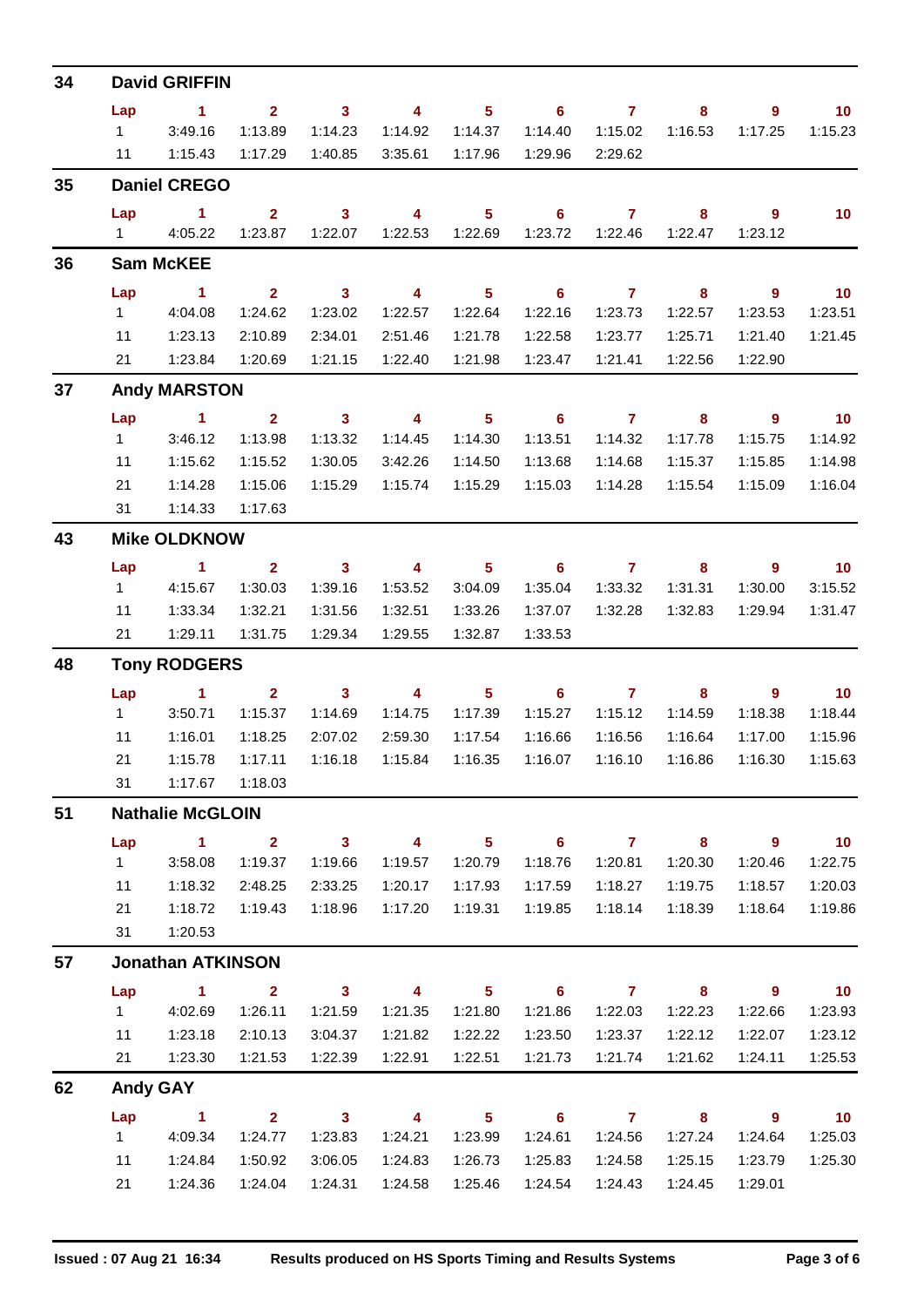| 65 | <b>Christopher MILLS</b> |                         |                         |                            |                          |                            |                            |                |                          |                            |                          |  |  |  |  |
|----|--------------------------|-------------------------|-------------------------|----------------------------|--------------------------|----------------------------|----------------------------|----------------|--------------------------|----------------------------|--------------------------|--|--|--|--|
|    | Lap                      | $\sim$ 1                | $\overline{\mathbf{2}}$ | $\overline{\phantom{a}}$ 3 | $\overline{\mathbf{4}}$  | $\overline{\phantom{0}}$ 5 | $\overline{\phantom{0}}$ 6 | $\overline{7}$ | 8                        | $\overline{\phantom{a}}$ 9 | $\overline{\mathbf{10}}$ |  |  |  |  |
|    | $1 \quad$                | 3:48.08                 | 1:14.22                 | 1:14.50                    | 1:14.62                  | 1:14.55                    | 1:14.51                    | 1:14.90        | 1:15.59                  | 1:15.75                    | 1:16.68                  |  |  |  |  |
|    | 11                       | 1:15.98                 | 1:15.46                 | 1:37.52                    | 3:31.39                  | 1:15.82                    | 1:14.20                    | 1:14.34        | 1:16.17                  | 1:14.88                    | 1:15.12                  |  |  |  |  |
|    | 21                       | 1:15.94                 | 1:15.06                 | 1:16.31                    | 1:15.45                  | 1:14.59                    | 1:14.94                    | 1:14.42        | 1:15.22                  | 1:15.91                    | 1:16.89                  |  |  |  |  |
|    | 31                       | 1:16.18                 | 1:19.76                 |                            |                          |                            |                            |                |                          |                            |                          |  |  |  |  |
| 77 |                          | <b>Robert TAYLOR</b>    |                         |                            |                          |                            |                            |                |                          |                            |                          |  |  |  |  |
|    | Lap                      | $\sim$ 1                | $\overline{2}$          | $\overline{\mathbf{3}}$    | $\overline{\mathbf{4}}$  | $\overline{\phantom{0}}$ 5 | $\overline{\phantom{a}}$ 6 | $\overline{7}$ | $\overline{\mathbf{8}}$  | $\overline{\phantom{a}}$ 9 | $\overline{10}$          |  |  |  |  |
|    | $1 \quad$                | 3:56.92                 | 1:19.37                 | 1:20.29                    | 1:19.55                  | 1:19.32                    | 1:19.90                    | 1:20.89        | 1:19.84                  | 1:21.13                    | 1:20.71                  |  |  |  |  |
|    | 11                       | 1:19.48                 | 1:26.78                 | 4:36.96                    | 1:19.84                  | 1:20.00                    | 1:19.64                    | 1:19.78        | 1:19.81                  | 1:21.10                    | 1:20.28                  |  |  |  |  |
|    | 21                       | 1:20.56                 | 1:20.19                 | 1:21.34                    | 1:19.65                  | 1:20.40                    | 1:20.66                    | 1:20.45        | 1:21.34                  | 1:21.02                    | 1:23.27                  |  |  |  |  |
| 78 |                          | <b>Jonathan PACKER</b>  |                         |                            |                          |                            |                            |                |                          |                            |                          |  |  |  |  |
|    | Lap                      | $\sim$ 1                | $\overline{\mathbf{2}}$ | $\overline{\mathbf{3}}$    | $\overline{4}$           | $\overline{\phantom{0}}$ 5 | $\overline{\phantom{0}}$ 6 | $\overline{7}$ | $\overline{\mathbf{8}}$  | $\overline{\phantom{a}}$   | $\overline{10}$          |  |  |  |  |
|    | $1 \quad$                | 4:01.89                 | 1:22.41                 | 1:21.96                    | 1:21.37                  | 1:21.27                    | 1:19.69                    | 1:22.21        | 1:20.74                  | 1:22.41                    | 1:21.47                  |  |  |  |  |
|    | 11                       | 1:21.39                 | 1:39.71                 | 3:36.08                    | 1:21.63                  | 1:23.60                    | 1:21.77                    | 1:20.32        | 1:21.04                  | 1:23.71                    | 1:21.18                  |  |  |  |  |
|    | 21                       | 1:21.15                 | 1:20.70                 | 1:19.93                    | 1:20.79                  | 1:20.10                    | 1:19.93                    | 1:19.84        | 1:20.20                  | 1:20.51                    | 1:24.32                  |  |  |  |  |
| 81 |                          | <b>Lewis ROSE</b>       |                         |                            |                          |                            |                            |                |                          |                            |                          |  |  |  |  |
|    | Lap                      | $\sim$ 1                | $\overline{2}$          | $\overline{\phantom{a}}$ 3 | $\overline{\phantom{a}}$ | $\overline{\mathbf{5}}$    | $\overline{\phantom{0}}$ 6 | $\overline{7}$ | 8                        | 9                          | $\overline{10}$          |  |  |  |  |
|    | 1                        | 3:53.53                 | 1:19.05                 | 1:17.65                    | 1:17.90                  | 1:17.72                    | 1:18.16                    | 1:17.08        | 1:17.64                  | 1:18.83                    | 1:19.70                  |  |  |  |  |
|    | 11                       | 1:19.52                 | 1:24.17                 | 3:14.54                    | 1:32.55                  | 1:20.51                    | 1:18.52                    | 1:18.26        | 1:18.33                  | 1:17.78                    | 1:21.84                  |  |  |  |  |
|    | 21                       | 1:18.97                 | 1:18.68                 | 1:18.42                    | 1:17.34                  | 1:18.00                    | 1:17.88                    | 1:17.89        | 1:18.47                  | 1:19.57                    | 1:19.47                  |  |  |  |  |
|    | 31                       | 1:23.13                 |                         |                            |                          |                            |                            |                |                          |                            |                          |  |  |  |  |
| 90 |                          | <b>Neil SAVAGE</b>      |                         |                            |                          |                            |                            |                |                          |                            |                          |  |  |  |  |
|    | Lap                      | $\sim$ 1                | $\overline{2}$          | $\mathbf{3}$               | $\overline{\mathbf{4}}$  | 5 <sub>5</sub>             | $6\phantom{1}6$            | $\overline{7}$ | 8                        | 9                          | $\overline{\mathbf{10}}$ |  |  |  |  |
|    | 1                        | 3:58.74                 | 1:17.74                 | 1:18.49                    | 1:17.34                  | 1:16.44                    | 1:16.23                    | 1:16.40        | 1:16.01                  | 1:16.05                    | 1:16.29                  |  |  |  |  |
|    | 11                       | 1:16.57                 | 1:17.79                 | 1:56.92                    | 3:01.81                  | 1:15.50                    | 1:17.16                    | 1:15.56        | 1:15.43                  | 1:16.05                    | 1:15.00                  |  |  |  |  |
|    | 21                       | 1:14.49                 | 1:16.33                 | 1:14.86                    | 1:14.35                  | 1:15.42                    | 1:31.56                    | 1:15.34        | 1:14.09                  | 1:13.95                    | 1:15.17                  |  |  |  |  |
|    | 31                       | 1:15.72                 | 1:21.74                 |                            |                          |                            |                            |                |                          |                            |                          |  |  |  |  |
| 93 |                          | <b>Kristian GOODALL</b> |                         |                            |                          |                            |                            |                |                          |                            |                          |  |  |  |  |
|    | Lap                      | $\sim$ 1                | $\overline{\mathbf{2}}$ |                            | $3 \t 4$                 |                            |                            |                | $5 \t\t 6 \t\t 7 \t\t 8$ | $\overline{\mathbf{9}}$    | 10                       |  |  |  |  |
|    | $1 \quad$                | 4:06.53                 | 1:23.83                 | 1:23.06                    | 1:25.39                  | 1:25.13                    | 1:23.21                    | 1:24.22        | 1:25.35                  | 1:24.61                    | 1:22.46                  |  |  |  |  |
|    | 11                       | 1:24.24                 | 3:27.12                 | 1:31.92                    | 1:28.30                  | 1:26.82                    | 1:25.62                    | 1:25.27        | 1:25.29                  | 1:24.52                    | 1:28.32                  |  |  |  |  |
|    | 21                       | 1:25.72                 | 1:23.55                 | 1:24.17                    | 1:25.79                  | 1:27.70                    | 1:24.22                    | 1:24.46        | 1:27.80                  | 1:31.26                    |                          |  |  |  |  |
| 95 |                          | <b>Andy BAYLIE</b>      |                         |                            |                          |                            |                            |                |                          |                            |                          |  |  |  |  |
|    | Lap                      | $\sim$ 1                | $\overline{\mathbf{2}}$ | $\overline{\mathbf{3}}$    | $\overline{4}$           | $\overline{\phantom{0}}$ 5 | $\overline{\phantom{0}}$ 6 | $\overline{7}$ | $\overline{\mathbf{8}}$  | $\overline{\phantom{a}}$   | $\overline{10}$          |  |  |  |  |
|    | $1 \quad$                | 3:54.02                 | 1:18.36                 | 1:17.69                    | 1:17.40                  | 1:18.17                    | 1:19.05                    | 1:17.89        | 1:18.06                  | 1:18.28                    | 1:18.89                  |  |  |  |  |
|    | 11                       | 1:19.26                 | 1:21.63                 | 1:53.36                    | 3:02.33                  | 1:18.85                    | 1:18.43                    | 1:18.52        | 1:17.79                  | 1:18.57                    | 1:19.36                  |  |  |  |  |
|    | 21                       | 1:18.22                 | 1:18.34                 | 1:17.88                    | 1:17.25                  | 1:17.85                    | 1:17.89                    | 1:17.89        | 1:18.59                  | 1:18.45                    | 1:18.53                  |  |  |  |  |
|    | 31                       | 1:19.22                 |                         |                            |                          |                            |                            |                |                          |                            |                          |  |  |  |  |
| 98 |                          | <b>Rory BAPTISTE</b>    |                         |                            |                          |                            |                            |                |                          |                            |                          |  |  |  |  |
|    | Lap                      | $\sim$ $\sim$ 1.        | $2^{\circ}$             | $\sim$ 3                   | $\overline{4}$           | 5 <sub>1</sub>             | $\overline{\phantom{0}}$ 6 | $\overline{7}$ | 8 <sup>1</sup>           | $\overline{\phantom{a}}$   | $\overline{10}$          |  |  |  |  |
|    | $1 \quad$                | 4:03.68                 | 1:24.35                 | 1:20.45                    | 1:20.63                  | 1:21.76                    | 1:20.43                    | 1:28.53        | 8:34.32                  | 1:52.18                    | 1:22.33                  |  |  |  |  |
|    | 11                       | 1:22.17                 | 1:21.41                 | 1:22.38                    | 1:25.28                  | 1:23.77                    | 1:22.21                    | 1:22.02        | 1:21.47                  | 1:20.56                    | 1:21.67                  |  |  |  |  |
|    | 21                       | 1:22.35                 | 1:20.53                 | 1:21.61                    | 1:19.87                  | 1:22.67                    | 1:25.46                    |                |                          |                            |                          |  |  |  |  |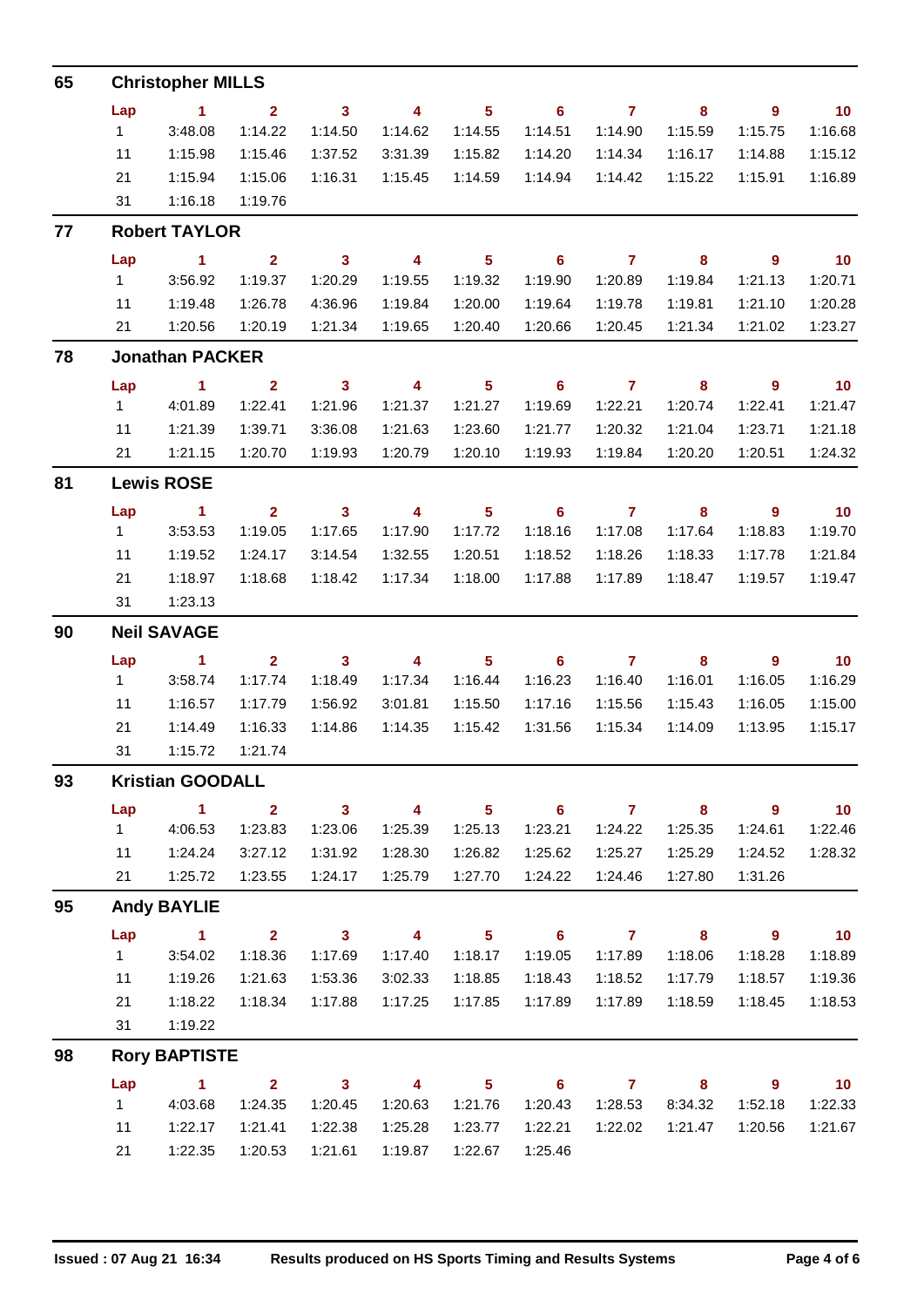| 110 | <b>John MAWDSLEY</b>   |                                   |                         |                         |                         |                                       |                            |                |                         |                                     |                             |  |  |  |  |
|-----|------------------------|-----------------------------------|-------------------------|-------------------------|-------------------------|---------------------------------------|----------------------------|----------------|-------------------------|-------------------------------------|-----------------------------|--|--|--|--|
|     | Lap                    | $\sim$ 1                          | $\overline{\mathbf{2}}$ | $\overline{\mathbf{3}}$ | $\overline{\mathbf{4}}$ | $\overline{\phantom{0}}$ 5            | $\overline{\phantom{0}}$ 6 | $7 \t 8$       |                         | $\overline{\phantom{a}}$ 9          | $\overline{\phantom{0}}$ 10 |  |  |  |  |
|     | $1 -$                  | 4:00.08                           | 1:21.55                 | 1:20.77                 | 1:21.34                 | 1:19.69                               | 1:21.36                    | 1:19.64        | 1:20.39                 | 1:21.20                             | 1:21.37                     |  |  |  |  |
|     | 11                     | 1:21.68                           | 1:27.21                 | 3:48.19                 | 1:18.82                 | 1:18.60                               | 1:18.81                    | 1:18.47        | 1:19.41                 | 1:20.20                             | 1:18.33                     |  |  |  |  |
|     | 21                     | 1:18.74                           | 1:18.92                 | 1:18.11                 | 1:17.90                 | 1:17.97                               | 1:17.83                    | 1:19.00        | 1:17.93                 | 1:19.18                             | 1:20.22                     |  |  |  |  |
|     | 31                     | 1:20.89                           |                         |                         |                         |                                       |                            |                |                         |                                     |                             |  |  |  |  |
| 111 |                        | <b>Ed TURNER</b>                  |                         |                         |                         |                                       |                            |                |                         |                                     |                             |  |  |  |  |
|     | Lap                    | $\sim$ 1                          | $\overline{\mathbf{2}}$ | $\overline{\mathbf{3}}$ | $\overline{4}$          | $\overline{\phantom{0}}$ 5            | $\overline{\phantom{a}}$ 6 | $7$ 8          |                         | $\overline{\phantom{a}}$ 9          | $\overline{10}$             |  |  |  |  |
|     | $1 \quad$              | 4:05.69                           | 1:24.32                 | 1:23.02                 | 1:24.23                 | 1:26.16                               | 1:23.41                    | 1:23.73        | 1:25.44                 | 1:24.21                             | 1:23.18                     |  |  |  |  |
|     | 11                     | 1:25.11                           | 1:55.60                 | 3:01.54                 | 1:23.40                 | 1:25.02                               | 1:23.07                    | 1:22.70        | 1:23.47                 | 1:21.70                             | 1:22.09                     |  |  |  |  |
|     | 21                     | 1:24.24                           | 1:23.87                 | 1:23.34                 | 1:22.92                 | 1:22.96                               | 1:23.16                    | 1:22.43        | 1:22.62                 | 1:25.03                             |                             |  |  |  |  |
| 129 | <b>Philip ADCOCK</b>   |                                   |                         |                         |                         |                                       |                            |                |                         |                                     |                             |  |  |  |  |
|     | Lap                    | $\sim$ $-1$                       | $\overline{\mathbf{2}}$ | $\overline{\mathbf{3}}$ | $\overline{4}$          | $\overline{\phantom{0}}$ 5            | $\overline{\phantom{0}}$ 6 | $\overline{7}$ | $\overline{\mathbf{8}}$ | $\overline{\phantom{a}}$            | $\overline{10}$             |  |  |  |  |
|     | $1 \quad \blacksquare$ | 4:12.64                           | 1:27.30                 | 1:26.89                 | 1:27.05                 | 1:26.33                               | 1:28.72                    | 1:27.11        | 1:32.48                 | 1:33.40                             | 1:32.07                     |  |  |  |  |
|     | 11                     | 1:36.31                           | 3:53.15                 | 1:31.62                 | 1:30.14                 | 1:30.69                               | 1:32.42                    | 1:33.36        | 1:33.76                 | 1:32.34                             | 1:34.46                     |  |  |  |  |
|     | 21                     | 1:34.66                           | 1:34.13                 | 1:32.61                 | 1:33.18                 | 1:34.05                               | 1:34.69                    | 1:33.83        |                         |                                     |                             |  |  |  |  |
| 137 |                        | <b>Kevin TALBOT</b>               |                         |                         |                         |                                       |                            |                |                         |                                     |                             |  |  |  |  |
|     | Lap                    | $\blacktriangleleft$              | $\overline{2}$          | $\overline{\mathbf{3}}$ | $\overline{4}$          | $\overline{\phantom{0}}$ 5            | $\overline{\phantom{0}}$ 6 | $\overline{7}$ | 8                       | 9                                   | $\overline{10}$             |  |  |  |  |
|     | $1 \quad$              | 4:01.03                           | 1:22.70                 | 1:18.98                 | 1:19.34                 | 1:18.91                               | 1:19.25                    | 1:18.62        | 1:18.87                 | 1:20.30                             | 1:20.88                     |  |  |  |  |
|     | 11                     | 1:18.78                           | 1:24.41                 | 3:59.26                 | 1:19.45                 | 1:18.65                               | 1:20.16                    | 1:38.92        | 4:31.37                 | 1:21.52                             | 1:19.73                     |  |  |  |  |
|     | 21                     | 1:18.47                           | 1:19.38                 | 1:19.14                 | 1:19.64                 | 1:18.27                               | 1:19.45                    | 1:20.10        | 1:21.33                 |                                     |                             |  |  |  |  |
| 153 |                        | <b>Ben GUNDRY</b>                 |                         |                         |                         |                                       |                            |                |                         |                                     |                             |  |  |  |  |
|     | Lap                    | $\sim$ 1                          | $\overline{2}$          | $\overline{\mathbf{3}}$ | $\overline{4}$          | $\overline{\phantom{0}}$ 5            | $\overline{\phantom{0}}$ 6 | $\overline{7}$ | $\overline{\mathbf{8}}$ | $\overline{\phantom{a}}$ 9          | $\overline{\phantom{0}}$ 10 |  |  |  |  |
|     | $1 \quad$              | 4:08.20                           | 1:23.93                 | 1:22.96                 | 1:24.37                 | 1:24.92                               | 1:23.82                    | 1:24.19        | 1:25.19                 | 1:25.55                             | 1:24.71                     |  |  |  |  |
|     | 11                     | 1:31.62                           | 3:04.94                 | 1:33.50                 | 1:24.68                 | 1:23.82                               | 1:25.90                    | 1:23.06        | 1:22.98                 | 1:23.70                             | 1:23.68                     |  |  |  |  |
|     | 21                     | 1:25.31                           | 1:24.73                 | 1:23.42                 | 1:23.35                 | 1:23.32                               | 1:23.84                    | 1:22.05        | 1:22.39                 | 1:25.00                             |                             |  |  |  |  |
| 178 |                        | <b>Pete SEELY</b>                 |                         |                         |                         |                                       |                            |                |                         |                                     |                             |  |  |  |  |
|     |                        | Lap 1                             | $\sim$ 2                | 3                       |                         |                                       | 4 5 6 7 8                  |                |                         | $9^{\circ}$                         | 10                          |  |  |  |  |
|     | 1                      | 4:07.71                           | 1:24.09                 | 1:22.83                 | 1:23.86                 | 1:24.91                               | 1:22.38                    | 1:23.24        | 1:23.71                 | 1:23.43                             | 1:24.07                     |  |  |  |  |
|     | 11                     | 1:26.12                           | 1:56.00                 | 3:02.61                 | 1:22.19                 | 1:22.10                               | 1:24.34                    | 1:22.98        | 1:22.83                 | 1:24.08                             | 1:23.30                     |  |  |  |  |
|     | 21                     | 1:23.51                           | 1:22.40                 | 1:22.48                 | 1:22.44                 | 1:21.53                               | 1:21.34                    | 1:22.10        | 1:23.69                 | 1:23.45                             | 1:27.06                     |  |  |  |  |
| 281 |                        | <b>Keith ISSATT</b>               |                         |                         |                         |                                       |                            |                |                         |                                     |                             |  |  |  |  |
|     | Lap<br>1               | $\sim$ 1                          | $\overline{\mathbf{2}}$ | $\overline{\mathbf{3}}$ | $\overline{\mathbf{4}}$ | $\overline{\phantom{0}}$ 5<br>1:20.43 | $\overline{\phantom{0}}$ 6 | $\overline{7}$ | $\overline{\mathbf{8}}$ | $\overline{\phantom{a}}$<br>1:19.18 | $\blacksquare$ 10           |  |  |  |  |
|     |                        | 4:00.85                           | 1:20.09                 | 1:18.38                 | 1:18.24                 |                                       | 1:18.49                    | 1:20.17        | 1:19.68                 |                                     | 1:19.08                     |  |  |  |  |
|     | 11                     | 1:19.64                           | 1:22.99                 | 3:00.13                 | 1:33.38                 | 1:18.83                               | 1:21.28                    | 1:21.23        | 1:19.85                 | 1:19.50                             | 1:20.65                     |  |  |  |  |
|     | 21                     | 1:19.56                           | 1:18.59                 | 1:20.37                 | 1:35.34                 | 1:19.84                               | 1:21.76                    | 1:21.44        | 1:18.81                 | 1:20.27                             | 1:20.19                     |  |  |  |  |
|     | 31                     | 1:22.77                           |                         |                         |                         |                                       |                            |                |                         |                                     |                             |  |  |  |  |
| 316 |                        | <b>Ivor MAIRS</b>                 |                         |                         |                         |                                       |                            |                |                         |                                     |                             |  |  |  |  |
|     | Lap                    | $\sim$ 1                          | $\overline{\mathbf{2}}$ | $\overline{\mathbf{3}}$ | $\overline{4}$          | $\overline{\phantom{0}}$ 5            | $\overline{\phantom{a}}$ 6 | $\overline{7}$ | $\overline{\mathbf{8}}$ | $\overline{\phantom{a}}$ 9          | 10                          |  |  |  |  |
|     | 1                      | 4:06.98                           | 1:23.58                 | 1:23.15                 | 1:24.19                 | 1:23.18                               | 1:23.50                    | 1:23.08        | 1:23.54                 | 1:24.25                             | 1:23.89                     |  |  |  |  |
|     | 11                     | $\sim 10^{11}$ and $\sim 10^{11}$ | 2:54.76                 | 1:53.55                 | 1:23.76                 | 1:24.51                               | 1:25.18                    | 1:24.97        | 1:23.34                 | 1:24.30                             | 1:23.94                     |  |  |  |  |
|     | 21                     | 1:24.00                           | 1:22.74                 | 1:22.21                 | 1:22.10                 | 1:21.44                               | 1:21.71                    | 1:21.74        | 1:22.08                 | 1:25.90                             | 1:28.06                     |  |  |  |  |